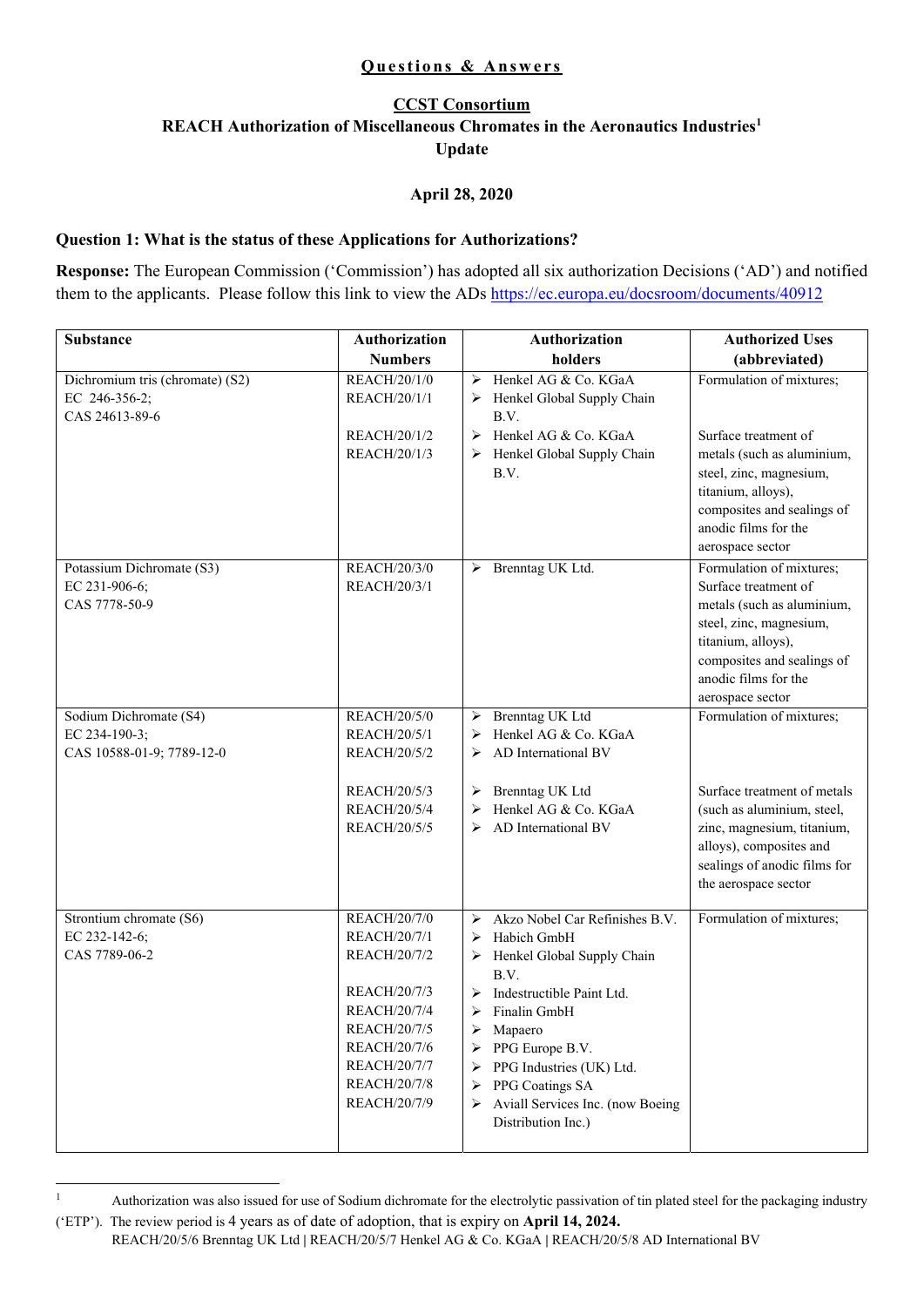| <b>Substance</b>                            | <b>Authorization</b> | <b>Authorization</b>                                        | <b>Authorized Uses</b>     |
|---------------------------------------------|----------------------|-------------------------------------------------------------|----------------------------|
|                                             | <b>Numbers</b>       | holders                                                     | (abbreviated)              |
|                                             | REACH/20/7/10        | Akzo Nobel Car Refinishes B.V.<br>➤                         | Application of primers and |
|                                             | REACH/20/7/11        | Habich GmbH<br>≻                                            | specialty coatings in the  |
|                                             | REACH/20/7/12        | Henkel Global Supply Chain<br>➤                             | construction of aerospace  |
|                                             |                      | B.V.                                                        | and aeronautical parts,    |
|                                             | REACH/20/7/13        | Indestructible Paint Ltd.<br>$\blacktriangleright$          | including aeroplanes /     |
|                                             | REACH/20/7/14        | Finalin GmbH                                                | helicopters, spacecraft,   |
|                                             | REACH/20/7/15        | ➤<br>Mapaero                                                | satellites, launchers,     |
|                                             | REACH/20/7/16        | PPG Europe B.V.<br>$\blacktriangleright$                    | engines, and for the       |
|                                             | REACH/20/7/17        | PPG Industries (UK) Ltd.<br>$\blacktriangleright$           | maintenance of such        |
|                                             | REACH/20/7/18        | PPG Coatings SA<br>➤                                        | constructions for the      |
|                                             | REACH/20/7/19        | Aviall Services Inc. (now Boeing<br>➤<br>Distribution Inc.) | aerospace sector           |
| Pentazinc chromate octahydroxide (S7)       | REACH/20/11/0        | > Aviall Services Inc. (now Boeing                          | Formulation of mixtures;   |
| EC 256-418-0;                               |                      | Distribution Inc.)                                          |                            |
| CAS 49663-84-5                              | REACH/20/11/1        | $\triangleright$ Finalin GmbH                               |                            |
|                                             |                      |                                                             |                            |
|                                             | REACH/20/11/2        | $\triangleright$ Aviall Services Inc. (now Boeing           | Use in wash primers, fuel  |
|                                             |                      | Distribution Inc.)                                          | tank primer and aluminized |
|                                             | REACH/20/11/3        | $\triangleright$ Finalin GmbH                               | primer for the purpose of  |
|                                             |                      |                                                             | corrosion protection in    |
|                                             |                      |                                                             | aeronautic applications    |
| Potassium hydroxyoctaoxodizincatedichromate | <b>REACH20/6/0</b>   | PPG Industries (UK) Ltd<br>➤                                | Formulation of mixtures;   |
| (S8)                                        | <b>REACH20/6/1</b>   | Finalin GmbH<br>➤                                           |                            |
| EC 234-329-8;                               | <b>REACH20/6/2</b>   | PPG Europe B.V.<br>➤                                        |                            |
| CAS 11103-86-9                              | REACH20/6/3          | PPG Coatings SA<br>➤                                        |                            |
|                                             | <b>REACH20/6/4</b>   | Aviall Services Inc. (now Boeing<br>$\blacktriangleright$   |                            |
|                                             |                      | Distribution Inc.)                                          |                            |
|                                             |                      |                                                             |                            |
|                                             | <b>REACH20/6/5</b>   | PPG Industries (UK) Ltd<br>➤                                | Use in primer and coatings |
|                                             | <b>REACH20/6/6</b>   | Finalin GmbH<br>➤                                           | (including as wash         |
|                                             | <b>REACH20/6/7</b>   | PPG Europe B.V.<br>$\blacktriangleright$                    | primers) for the aerospace |
|                                             | <b>REACH20/6/8</b>   | PPG Coatings SA<br>≻                                        | sector                     |
|                                             | <b>REACH20/6/9</b>   | Aviall Services Inc. (now Boeing<br>➤                       |                            |
|                                             |                      | Distribution Inc.)                                          |                            |
|                                             |                      |                                                             |                            |

### **Question 2: What are the review periods granted? How long can downstream users ('DU') use the substances?**

**Response:** In all cases the review period is 7 years. For those substances for which the Sunset date passed on September 21, 2017, namely sodium dichromate and potassium dichromate, the review period is set in the text of the AD at **September 21, 2024**. For the other substances, the review period ends **January 22, 2026**. In all cases, the authorization holders must file review reports with ECHA at a minimum 18 months before the end of the review period if the use should continue beyond the above dates. DUs may therefore continue to use the substances as a minimum until the end of the respective review periods, provided they are within the scope and comply with the respective conditions.

#### **Question 3: Will the EU authorizations also be valid in the United Kingdom?**

**Response:** As the ADs have been issued within the EU-UK's Withdrawal Agreement's transition period, they are valid within the EU and the UK during the time of transition (until December 31, 2020; unless prolonged).<sup>2</sup> As far as the EU

 $\overline{2}$ The UK has removed previous guidance from its website which outlined the status of EU company held REACH authorizations in the UK post-Brexit. Thus, it is at this point unclear as to whether after the end of the transition period, UK DUs can rely only on EU authorizations held by UK companies or also on authorizations held by companies based in the EU. In particular, it is not known whether a UK DU of a REACH authorization held by an EU-based company can continue to use the relevant substance in accordance with the conditions of the EU authorization after the end of the transition period (the UK HSE had previously provided advice on that question in the context of 'No-deal Brexit', allowing for a simple notification procedure for UK DUs wishing to rely on a previously issued EU company held authorization). It is expected that the UK Government will publish its post-transition REACH strategy towards the end of the transition period.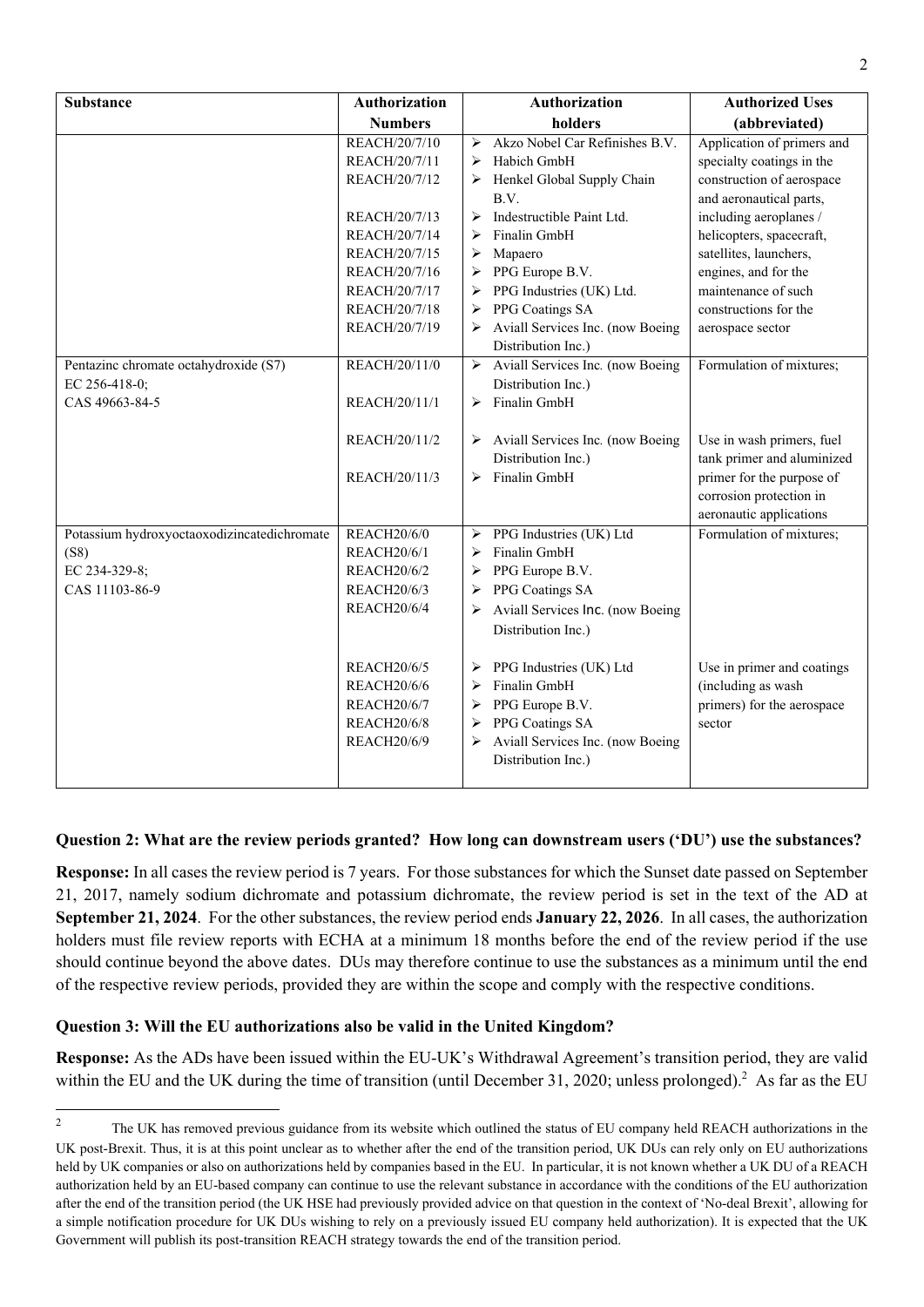authorization holders are UK legal entities, these ADs will become void in the EU at the end of the transition period. Thus, as of January 1, 2021, DUs in the EU can no longer rely on upstream supplies from a UK legal entity. In order for those supplies to continue, the UK authorization holder will have to transfer its authorization (and possibly registration) to an EU legal entity, which then in turn can supply to the EU market as of January 1, 2021.

### **Question 4: Will the upstream suppliers seek to extend their authorizations and thus introduce review reports at the latest 18 months before the end of the respective review periods?**

**Response:** Yes, unless there are suitable alternatives, they will do so. The organization of this work, however, may differ between authorization holders and suppliers. DUs should consult their suppliers in time for the review report.

### **Question 5: What impact do the authorization decisions have for DUs?**

**Response:** DUs in the supply chain of the applicants can continue their uses until the end of the respective review periods (see above) if they can demonstrate to the competent authorities of the EU Member States that they belong to the same supply chain as the authorization holders, their uses fit within the use descriptions of the ADs, they are compliant with the operational conditions and risk management measures set out in the AfAs (see the chemical safety report) and the ADs, and the conditions of the ADs are complied with.

### **Question 6**: **What steps do DUs have to take now?**

-

**Response:** DUs must take a number of steps, as set out in the table below. DUs who do not comply with their respective obligations, might be imposed a fine by their national enforcement authority and/or the national authority may ask them to stop the use of chromates. Please see chart below on actions and timelines.

| Date                                                          | <b>Action</b>                                                                |
|---------------------------------------------------------------|------------------------------------------------------------------------------|
| Dichromium tris (chromate) April 15, 2020                     | Authorization Decisions issued                                               |
| Potassium Dichromate April 8, 2020                            |                                                                              |
| Sodium Dichromate April 14, 2020                              |                                                                              |
| Strontium chromate April 16, 2020                             |                                                                              |
| Pentazinc chromate octahydroxide March 30,<br>2020            |                                                                              |
| Potassium hydroxyoctaoxodizincatedichromate<br>April 15, 2020 |                                                                              |
| Dichromium tris (chromate) July 15, 2020                      | DUs to scrutinize and implement the new specific exposure                    |
| Potassium Dichromate July 8, 2020                             | scenarios for representative processes, operations and individual            |
| Sodium Dichromate July 14, 2020                               | tasks drawn up and supplied by suppliers (as annexes to safety data          |
| Strontium chromate July 16, 2020                              | sheets).                                                                     |
| Pentazinc chromate octahydroxide June 30,<br>2020             |                                                                              |
| Potassium hydroxyoctaoxodizincatedichromate<br>July 15, 2020  |                                                                              |
| Dichromium tris (chromate) July 22, 2020                      | DUs to notify uses and explanation of the key functionalities and a          |
| Potassium Dichromate July 15, 2020                            | justification for the necessity of the key functionalities to ECHA           |
| Sodium Dichromate July 21, 2020                               | under Article 66 REACH <sup>3</sup> (3 months after publication of ADs in    |
| Strontium chromate July 23, 2020                              | Official Journal). <sup>4</sup> The information must be provided in the ECHA |
| Pentazinc chromate octahydroxide July 6,<br>2020              | notification tool (see <b>Annex 1</b> ). CCST has developed an Excel         |

<sup>3</sup> Art. 66(1) REACH: *"Downstream users using a substance in accordance with Article 56(2) shall notify the Agency within three months of the first supply of the substance."*

<sup>4</sup> As you can see from the above, the compliance dates for this obligation are calculated on the basis of the date of publication. Therefore, the dates differ from the dates of the other obligations, which are set in the text of the ADs.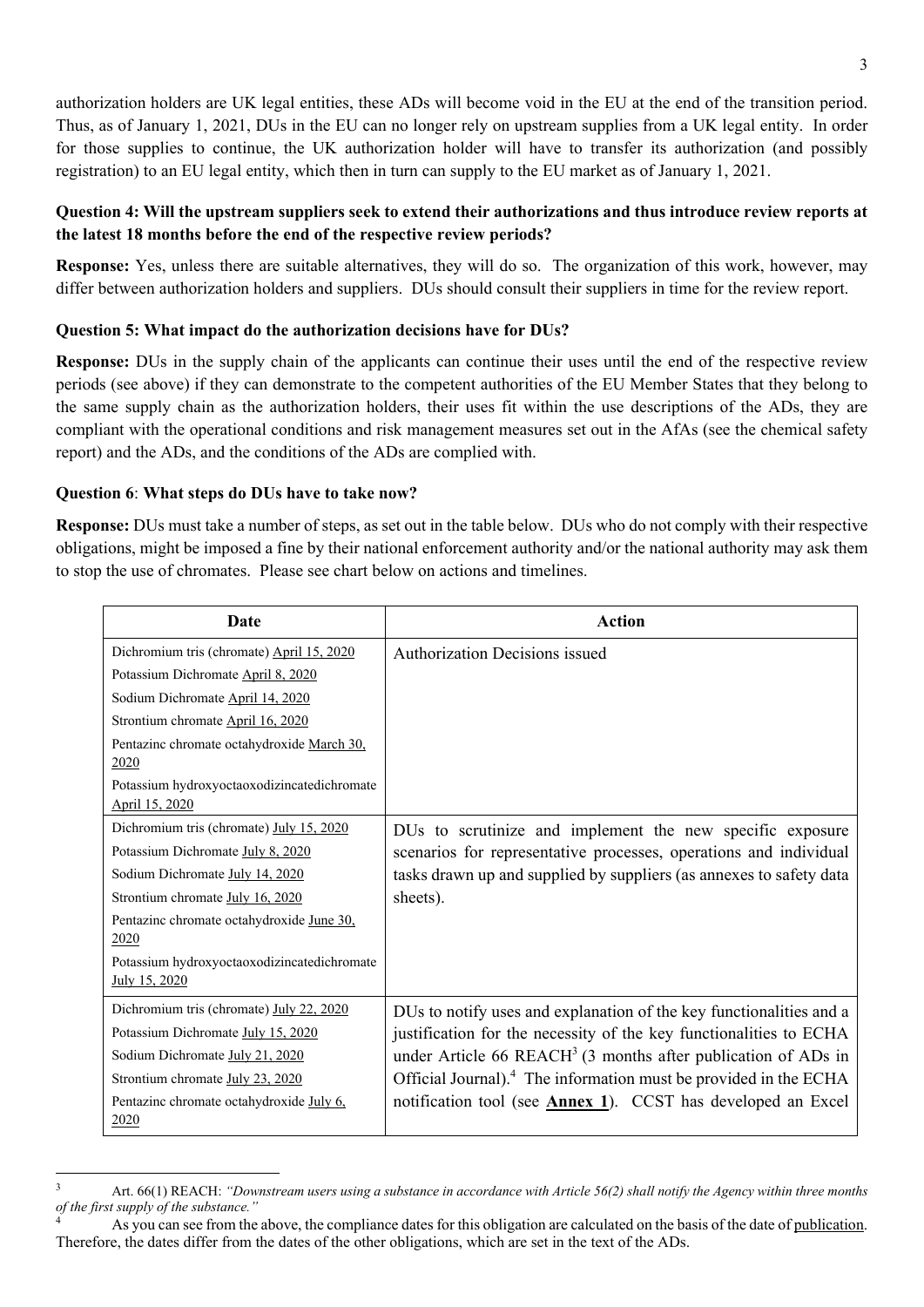| Date                                               | <b>Action</b>                                                          |
|----------------------------------------------------|------------------------------------------------------------------------|
| Potassium hydroxyoctaoxodizincatedichromate        | sheet and guidance to help DUs to provide the required information.    |
| July 22, 2020                                      | Please retrieve at www.jonesdayreach.com                               |
| Dichromium tris (chromate) October 15, 2020        | DUs to conduct first workers exposure measurement campaigns            |
| Potassium Dichromate October 8, 2020               | according to the monitoring template made available by the             |
| Sodium Dichromate October 14, 2020                 | suppliers with the safety data sheets and as GPS E2 at                 |
| Strontium chromate October 16, 2020                | www.jonesdayreach.com                                                  |
| Pentazinc chromate octahydroxide September         |                                                                        |
| 30, 2020                                           |                                                                        |
| Potassium hydroxyoctaoxodizincatedichromate        |                                                                        |
| October 15, 2020                                   |                                                                        |
| Dichromium tris (chromate) October 15, 2020        | DUs to implement monitoring programs for Chromium (VI)                 |
| Potassium Dichromate October 8, 2020               | emissions to wastewater and air <sup>5</sup> from LEV according to the |
| Sodium Dichromate October 14, 2020                 | monitoring template made available by the suppliers with the safety    |
| Strontium chromate October 16, 2020                | data sheets and as GPS E3 at www.jonesdayreach.com                     |
| Pentazinc chromate octahydroxide September         |                                                                        |
| 30, 2020                                           |                                                                        |
| Potassium hydroxyoctaoxodizincatedichromate        |                                                                        |
| October 15, 2020                                   |                                                                        |
| Dichromium tris (chromate) April 15, 2021          | DUs to notify data from workers exposure measurements and air          |
| Potassium Dichromate April 8, 2021                 | and waste water monitoring to ECHA under Art. 66 REACH made            |
| Sodium Dichromate April 14, 2021                   | available by the suppliers with the safety data sheets and as GPS      |
| Strontium chromate April 16, 2021                  | E2 and E3. This will be an amendment of the previous Art. 66           |
| Pentazinc chromate octahydroxide March 30,<br>2021 | notification, please see <b>Annex 1.</b>                               |
| Potassium hydroxyoctaoxodizincatedichromate        |                                                                        |
| April 15, 2021                                     |                                                                        |

For further guidance on how to submit your Article 66 notification, please refer to the 'Note for Downstream Users on Article 66 REACH notifications' attached as **Annex 1** to this Q&A document.

# **Question 7**: **How will a DU know whether the substances he uses originate (were supplied directly or indirectly by) from one or more of the CCST authorization holders?**

**Response:** The labels and safety data sheets of the substances/preparations will contain authorization numbers. The authorization numbers are 'use'-specific, so DUs need to select for their Article 66 ECHA notification the specific authorization number(s) that correspond to their use. Authorization numbers have the format 'REACH/x/x/x', see above at **Q&A1**. In case distributors or formulators supply the substances in mixtures or they have several suppliers for the same substance, the safety data sheets and labels may possibly contain several authorization numbers. It is important that DUs do not accept any deliveries without authorization numbers (unless they receive their chromate substances from a supplier whose application is still pending), as they will critically need those numbers for their Article 66 ECHA notification.

# **Question 8: Can a DU continue to use a substance that he holds in stock previously received from a supplier who does not hold an authorization (or has no application pending before the latest application date of the respective substance)?**

**Response:** No.

 $\frac{1}{5}$  In lack of a specific date in the ADs, we take a conservative view and have inserted the same dates as for the workers' exposure monitoring.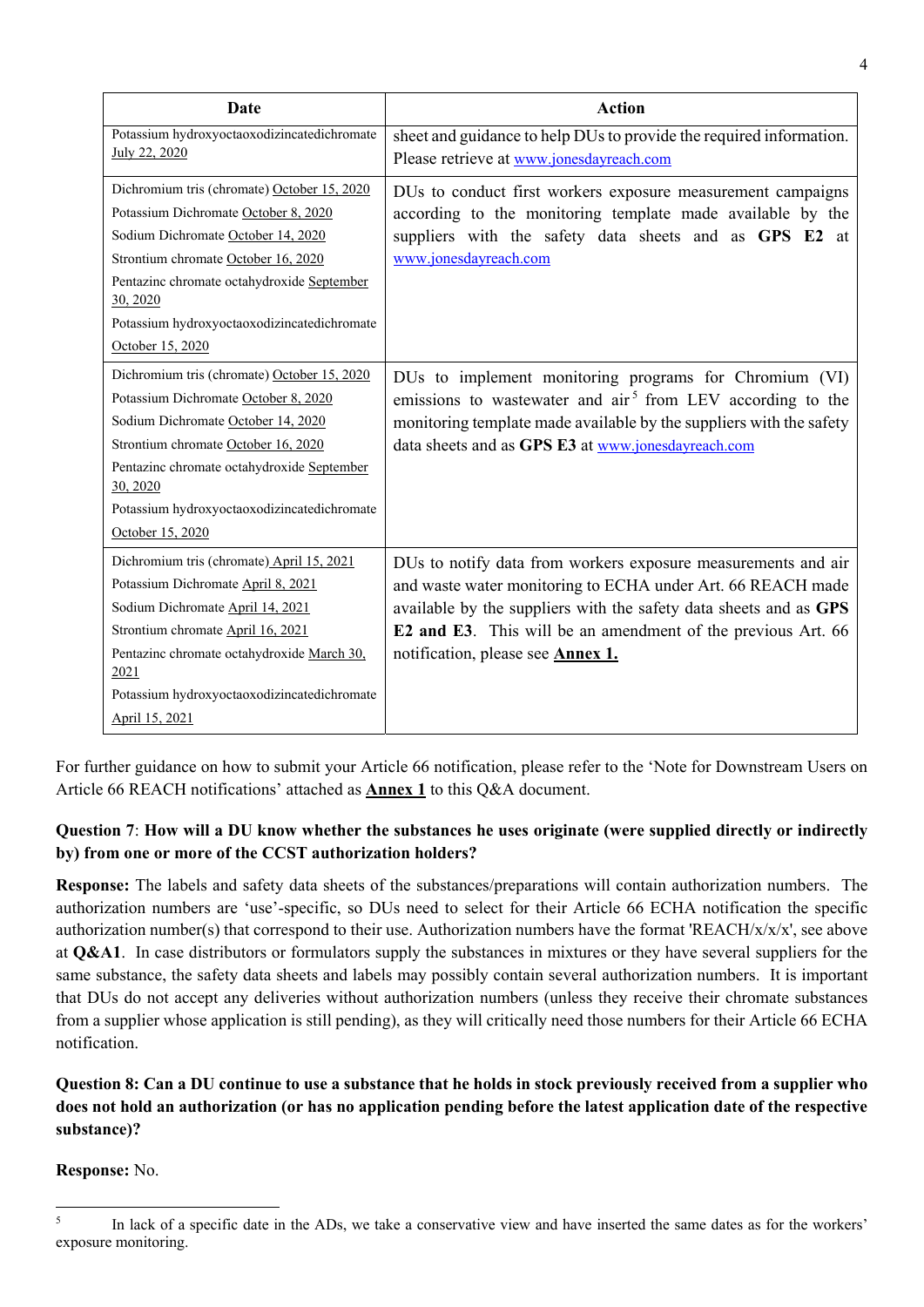## **Question 9: Can a DU continue to use a substance that he holds in stock previously received from a supplier who does not include an authorization number in its label?**

**Response**: No, unless the AfA of this supplier is not decided as yet and was filed before the Sunset Date.

#### **Question 10**: **What does a DU do in case of an inspection?**

**Response:** In case of an inspection, the inspector will ask the DU for his Article 66 REACH notification. The DU should also be able to demonstrate and have documented by a self-assessment that his activity falls within the scope of the ADs, that he complies with them including that he applies as a minimum the operational conditions and risk management measures described in the AfAs and ADs. Moreover, he should demonstrate that he is compliant with national legislation on health & safety at the workplace, including occupational exposure limits, the obligation to make a safety assessment for each workplace and to observe the hierarchy of prevention measures for carcinogens at the workplace.

# **Question 11**: **Will the authorization holders issue additional regular updates on operational conditions and risk management measures?**

**Response:** The authorization holders have developed easy-to-use practical advice to DUs in the form of so-called **Good Practice Sheets ('GPS')**, which will be periodically updated if necessary. These are available at www.jonesdayreach.com.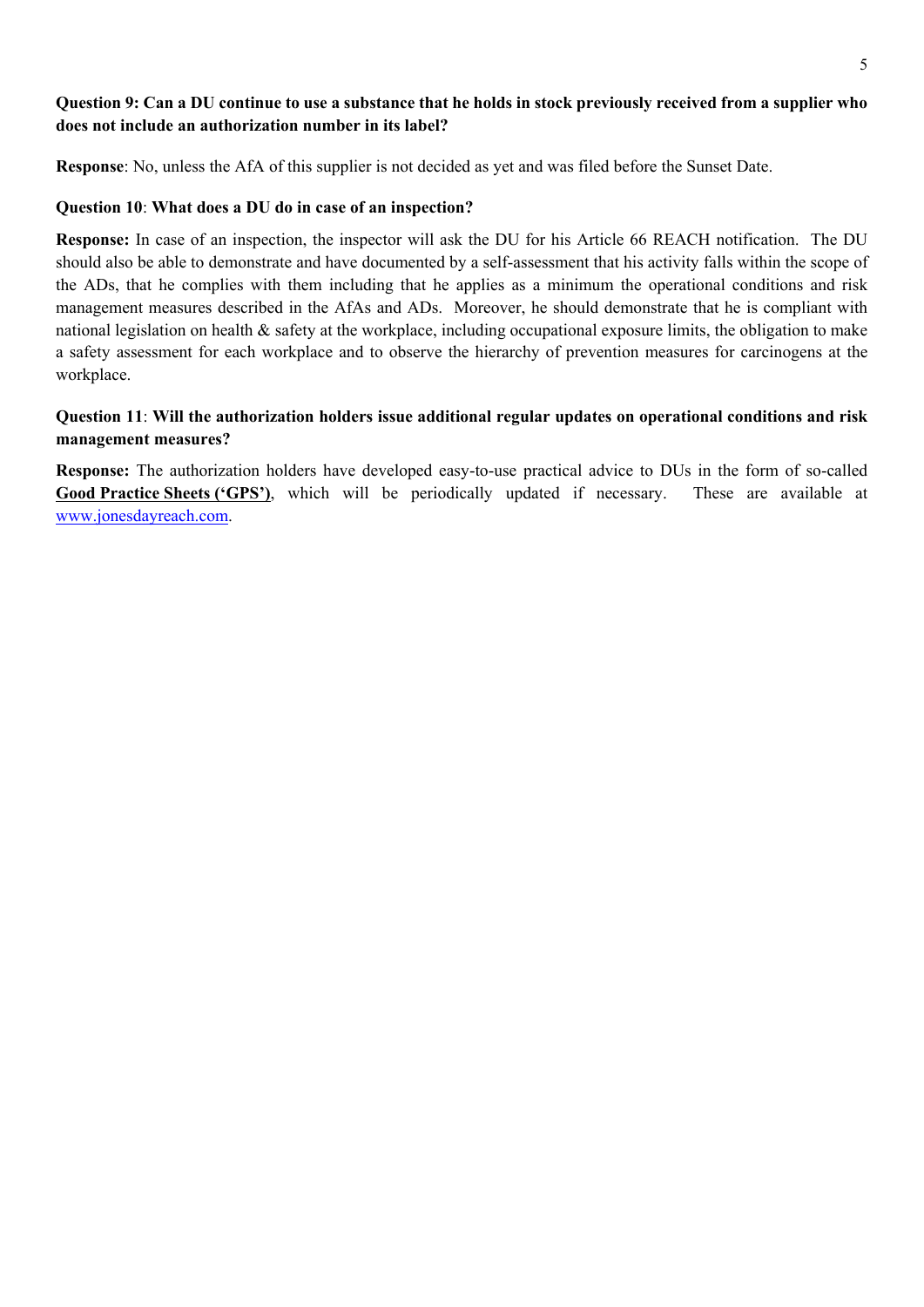### **ANNEX 1**

## **Note for Downstream Users on Article 66 REACH notifications**

**If you are a downstream user ('DU') of miscellaneous chromates delivered directly or indirectly (e.g. through a formulator or distributor) from any of the CCST authorization holders, you are obliged to notify your uses to the European Chemicals Agency ('ECHA') under Article 66 REACH within three months of the publication of the authorization Decisions**. If you do not comply with this obligation, you might be imposed a fine by your national enforcement authority, and/or the national authority may ask you to stop the use of the substance until you have filed the Article 66 notification with ECHA.

You must submit your Article 66 notification electronically in an on-line form made available by ECHA on its REACH-IT system. This means that as a **first step** – unless you have previously done this already for other reasons - you must 'open a REACH-IT account'. Please note down your User name and Password when opening the account. Once this first step is completed, you can submit as a **second step** your Article 66 notification though REACH-IT. In order to do so, you will need to prepare and have the following minimum information at hand:

- $\checkmark$  The name of your company, the address of the sites where the substance is used, and the relevant contact details.
- $\checkmark$  The substance and the name of the authorized use, which are identified by the authorization number. You will find the authorization number on the label and/or Safety Data Sheets (SDS) furnished by your substance supplier. The Article 66 notification template provides a drop-down list of all authorization numbers from which you must choose one.
- $\checkmark$  A brief explanation of key functionalities required for the DU's use (see the key functionalities per substance in the texts of the authorization Decisions) and the related justification (why the key functionalities are necessary). See the Excel sheet you can use under www.jonesdayreach.com. This information must be entered into the Art. 66 ECHA REACH IT tool under the section *"Further description of your use"*.
- $\checkmark$  If you obtain your substance or formulation from more than one supplier, you have to file as many notifications as the number of your suppliers. In order to avoid double counting of tonnage and workers exposed, you have to, in the case of more than one supplier, split the number of workers exposed and the tonnage received so that the figure is accurate.
- $\checkmark$  The usual annual volume and the number of workers using the substance (this is voluntary information).
- $\checkmark$  A brief additional description of your use (e.g. the type of products you manufacture or the market segments where they are supplied) and any involvement in substitution activities (again, this is voluntary information).

After you are finished with filing your notification, you should write down the 'submission number' and print the report of your notification. You will need the submission number for any future notification updates.

Very importantly, since the authorizations have been granted with conditions, DUs have to comply with these conditions. This means that all DUs who rely on the above authorizations **have to conduct annual workers exposure and environmental (air emissions and wastewater) monitoring, and the results of this monitoring must be submitted to ECHA in the Article 66 notification.** For applicable dates, please see **Q&A6 above**. DUs should use the monitoring templates issued with the SDS and as **GPS E2 and E3** for compliance with the authorization Decisions' monitoring requirements. CCST recommend not to submit monitoring data under the Article 66 notification in the initial Article 66 notification but only when DUs have conducted their first measurement campaigns with the new monitoring templates. This can be easily done by an **'update' of the earlier Article 66 notification**.

Be aware that the monitoring data will have to be uploaded in an Annex of the Article 66 notification.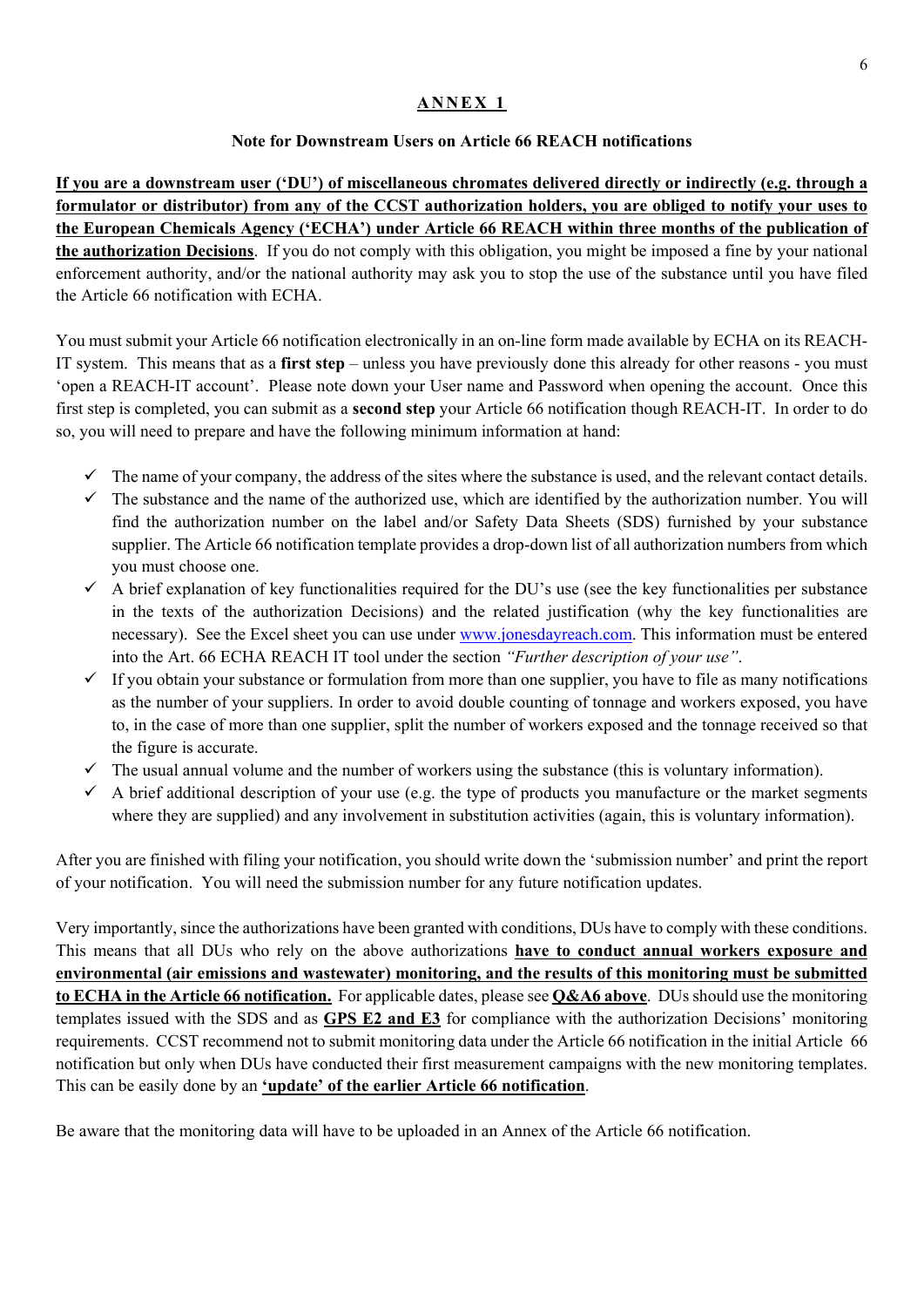#### **Confidentiality Issues**

Please note that ECHA publishes certain information from the Article 66 notifications, i.e. the substance name, the Member State where the use takes place, whether the notification's status is active or inactive and the tonnage band in an aggregated form, if quantity data was provided. On the other hand, certain information notified under Article 66 is provided **automatically** to the authorization holders, namely the monitoring data referred to above. You can therefore not prevent the monitoring data being submitted to the authorization holders. All you can do is to delete your company identification from the monitoring data, so that your company identity is not revealed to the authorization holders.

DUs have the right to claim confidentiality on their company name, location of the site of use, name of the notified use, brief additional description of use (e.g. the information on key functionalities and justification), and information on substitution activities. If you do not claim confidentiality, ECHA will publish these details too. If you claim confidentiality, you will have to provide justifications for the confidentiality claim to ECHA.

As already noted above, Article 66 notifications can be updated at any time. Therefore, changes can be made including on the data reported and the annexes supplied.

**Further practical guidance** on how to submit your Article 66 REACH notification to ECHA is provided in the following links:

- ECHA Video tutorial on how to submit a downstream user notification HIGHLY RECOMMENDED!!
- Downstream user notifications of authorized uses: Information made public by ECHA

\* \* \*

EUI-1206850173v5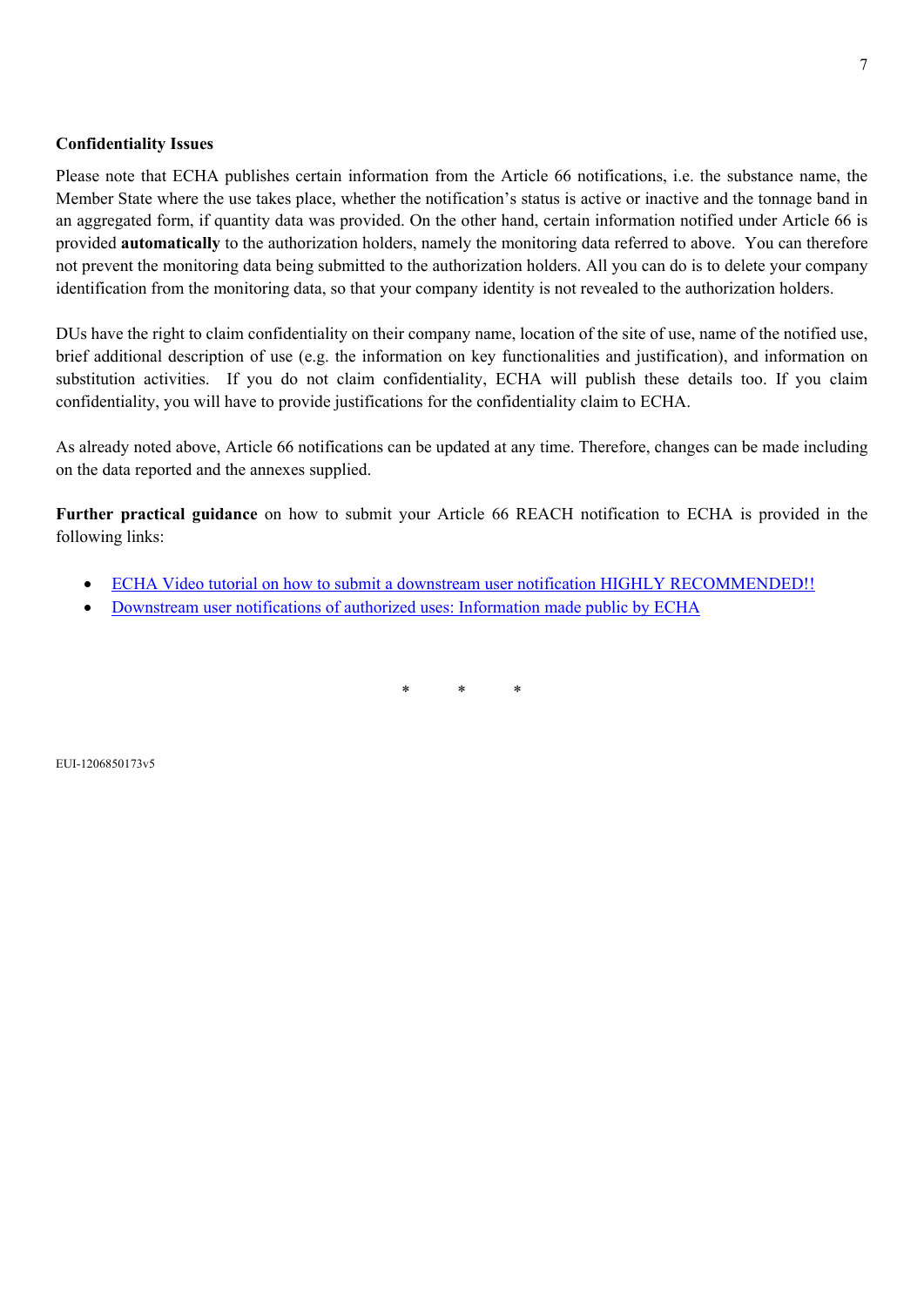#### **Fragen & Antworten**

*(Deutsche Übersetzung)* 

### **CCST Konsortium**

## **REACH Zulassung diverser Chromate für diverse Nutzungen in der Luft- und Raumfahrtindustrie**<sup>1</sup> **Aktualisierung**

#### **28. April 2020**

#### **Frage 1: Was ist der aktuelle Stand dieser Zulassungsanträge?**

**Antwort:** Die Europäische Kommission ('Kommission') hat alle sechs Zulassungsentscheidungen ('ZE') erlassen und den Antragstellern zugestellt. Bitte folgen Sie diesem Link, um die ZE einzusehen https://ec.europa.eu/docsroom/documents/40912 .

| <b>Stoff</b>                                                      | Zulassungs-                  | <b>Inhaber der Zulassung</b>                                         | Zugelassene                                                                                                                                                                                                     |
|-------------------------------------------------------------------|------------------------------|----------------------------------------------------------------------|-----------------------------------------------------------------------------------------------------------------------------------------------------------------------------------------------------------------|
|                                                                   | nummer                       |                                                                      | Verwendung (verkürzt)                                                                                                                                                                                           |
| Dichromium tris (chromat) (S2)<br>EC 246-356-2;<br>CAS 24613-89-6 | REACH/20/1/0<br>REACH/20/1/1 | Henkel AG & Co. KGaA<br>➤<br>Henkel Global Supply Chain<br>➤<br>B.V. | Formulierung von<br>Gemischen;                                                                                                                                                                                  |
|                                                                   | REACH/20/1/2<br>REACH/20/1/3 | Henkel AG & Co. KGaA<br>➤<br>Henkel Global Supply Chain<br>➤<br>B.V. | Oberflächenbehandlung von<br>Metallen (wie Aluminium,<br>Stahl, Zink, Magnesium,<br>Titan, Legierungen),<br>Verbundwerkstoffen und<br>Versiegelungen von<br>anodischen Schichten für<br>die Luft- und Raumfahrt |
| Kaliumdichromat (S3)<br>EC 231-906-6;<br>CAS 7778-50-9            | <b>REACH/20/3/0</b>          | > Brenntag UK Ltd.                                                   | Formulierung von<br>Gemischen;                                                                                                                                                                                  |
|                                                                   | REACH/20/3/1                 |                                                                      | Oberflächenbehandlung von<br>Metallen (wie Aluminium,<br>Stahl, Zink, Magnesium,<br>Titan, Legierungen),<br>Verbundwerkstoffen und<br>Versiegelungen von<br>anodischen Schichten für<br>die Luft- und Raumfahrt |
| Natriumdichromat (S4) <sup>1</sup>                                | REACH/20/5/0                 | Brenntag UK Ltd<br>≻                                                 | Formulierung von                                                                                                                                                                                                |
| EC 234-190-3;                                                     | REACH/20/5/1                 | Henkel AG & Co. KGaA<br>⋗                                            | Gemischen                                                                                                                                                                                                       |
| CAS 10588-01-9; 7789-12-0                                         | REACH/20/5/2                 | ➤<br>AD International BV                                             |                                                                                                                                                                                                                 |
|                                                                   | REACH/20/5/3                 | Brenntag UK Ltd<br>➤                                                 | Oberflächenbehandlung von                                                                                                                                                                                       |
|                                                                   | REACH/20/5/4                 | Henkel AG & Co. KGaA<br>➤                                            | Metallen (wie Aluminium,                                                                                                                                                                                        |
|                                                                   | REACH/20/5/5                 | AD International BV<br>⋗                                             | Stahl, Zink, Magnesium,<br>Titan, Legierungen),<br>Verbundwerkstoffen und<br>Versiegelungen von<br>anodischen Schichten für<br>die Luft- und Raumfahrt                                                          |

<sup>|&</sup>lt;br>|<br>| Eine Zulassung wurde ebenfalls erteilt für die Verwendung von Natriumdichromat für die elektrolytische Passivierung von zinkbeschichtetem Stahl für die Verpackungsindustrie ('ETP').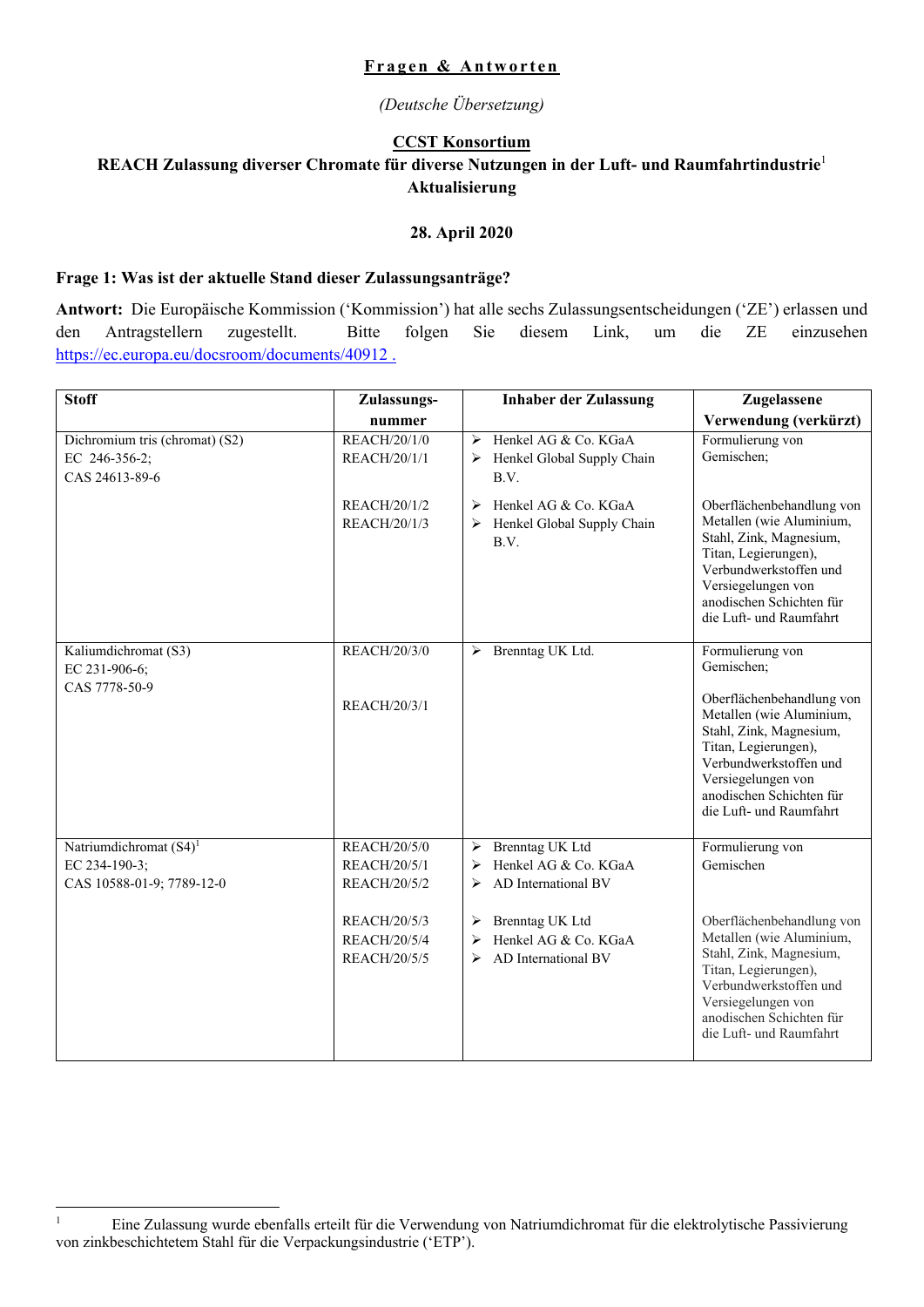| <b>Stoff</b>                            | Zulassungs-                              | <b>Inhaber der Zulassung</b>                       | Zugelassene                                        |
|-----------------------------------------|------------------------------------------|----------------------------------------------------|----------------------------------------------------|
|                                         | nummer                                   |                                                    | Verwendung (verkürzt)                              |
| Strontiumchromat (S6)                   | REACH/20/7/0                             | Akzo Nobel Car Refinishes B.V.<br>➤                | Formulierung von                                   |
| EC 232-142-6;                           | REACH/20/7/1                             | Habich GmbH<br>➤                                   | Gemischen;                                         |
| CAS 7789-06-2                           | REACH/20/7/2                             | Henkel Global Supply Chain<br>➤                    |                                                    |
|                                         |                                          | B.V.                                               |                                                    |
|                                         | REACH/20/7/3                             | Indestructible Paint Ltd.<br>➤                     |                                                    |
|                                         | REACH/20/7/4                             | Finalin GmbH<br>➤                                  |                                                    |
|                                         | REACH/20/7/5                             | Mapaero<br>➤                                       |                                                    |
|                                         | REACH/20/7/6                             | PPG Europe B.V.<br>➤                               |                                                    |
|                                         | <b>REACH/20/7/7</b>                      | PPG Industries (UK) Ltd.<br>➤                      |                                                    |
|                                         | <b>REACH/20/7/8</b>                      | PPG Coatings SA<br>➤                               |                                                    |
|                                         | REACH/20/7/9                             | Aviall Services Inc. (now Boeing                   |                                                    |
|                                         |                                          | Distribution Inc.)                                 |                                                    |
|                                         |                                          |                                                    |                                                    |
|                                         | REACH/20/7/10                            | Akzo Nobel Car Refinishes B.V.<br>➤                | Anwendung von<br>Grundierungen und                 |
|                                         | REACH/20/7/11                            | Habich GmbH<br>➤                                   | Spezialbeschichtungen beim                         |
|                                         | REACH/20/7/12                            | Henkel Global Supply Chain<br>B.V.                 | Bau von Luft- und                                  |
|                                         | REACH/20/7/13                            | Indestructible Paint Ltd.<br>➤                     | Raumfahrtteilen,                                   |
|                                         | REACH/20/7/14                            | Finalin GmbH<br>➤                                  | einschließlich Flugzeugen /                        |
|                                         | REACH/20/7/15                            | Mapaero<br>➤                                       | Hubschraubern,<br>Raumfahrzeugen, Satelliten,      |
|                                         | REACH/20/7/16                            | PPG Europe B.V.<br>➤                               | Trägerraketen, Triebwerken                         |
|                                         | REACH/20/7/17                            | PPG Industries (UK) Ltd.<br>➤                      | und zur Wartung solcher                            |
|                                         | REACH/20/7/18                            | PPG Coatings SA<br>➤                               | Konstruktionen für den                             |
|                                         | REACH/20/7/19                            | Aviall Services Inc. (now Boeing                   | Luft- und Raumfahrtsektor                          |
|                                         |                                          | Distribution Inc.)                                 |                                                    |
| Pentazink chrom octahydroxid (S7)       | REACH/20/11/0                            | $\triangleright$ Aviall Services Inc. (now Boeing) | Formulierung von                                   |
| EC 256-418-0;                           |                                          | Distribution Inc.)                                 | Gemischen;                                         |
| CAS 49663-84-5                          | REACH/20/11/1                            | $\triangleright$ Finalin GmbH                      |                                                    |
|                                         |                                          |                                                    |                                                    |
|                                         |                                          |                                                    |                                                    |
|                                         | REACH/20/11/2                            | $\triangleright$ Aviall Services Inc. (now Boeing  | Verwendung in                                      |
|                                         |                                          | Distribution Inc.)                                 | Waschgrundierungen,                                |
|                                         | REACH/20/11/3                            | Finalin GmbH<br>➤                                  | Kraftstofftankgrundierungen<br>und aluminierte     |
|                                         |                                          |                                                    | Grundierungen zum Zweck                            |
|                                         |                                          |                                                    | des Korrosionsschutzes bei                         |
|                                         |                                          |                                                    | Luftfahrtanwendungen                               |
|                                         |                                          |                                                    |                                                    |
| Kalium hydroxyoctaoxodizincatedichromat | <b>REACH20/6/0</b>                       | > PPG Industries (UK) Ltd<br>Finalin GmbH          | Formulierung von<br>Gemischen;                     |
| (S8)<br>EC 234-329-8;                   | <b>REACH20/6/1</b><br><b>REACH20/6/2</b> | ➤<br>PPG Europe B.V.                               |                                                    |
| CAS 11103-86-9                          | <b>REACH20/6/3</b>                       | ➤<br>PPG Coatings SA<br>➤                          |                                                    |
|                                         | <b>REACH20/6/4</b>                       | Aviall Services Inc. (now Boeing                   |                                                    |
|                                         |                                          | ➤                                                  |                                                    |
|                                         |                                          | Distribution Inc.)                                 |                                                    |
|                                         |                                          |                                                    |                                                    |
|                                         | <b>REACH20/6/5</b>                       | PPG Industries (UK) Ltd<br>➤                       | Verwendung in                                      |
|                                         | <b>REACH20/6/6</b>                       | Finalin GmbH<br>➤                                  | Grundierungen und                                  |
|                                         | <b>REACH20/6/7</b>                       | PPG Europe B.V.<br>➤                               | Beschichtungen                                     |
|                                         | <b>REACH20/6/8</b>                       | PPG Coatings SA<br>➤                               | (einschließlich als                                |
|                                         | <b>REACH20/6/9</b>                       | Aviall Services Inc. (now Boeing                   | Waschgrundierungen) für<br>die Luft- und Raumfahrt |
|                                         |                                          | Distribution Inc.)                                 |                                                    |
|                                         |                                          |                                                    |                                                    |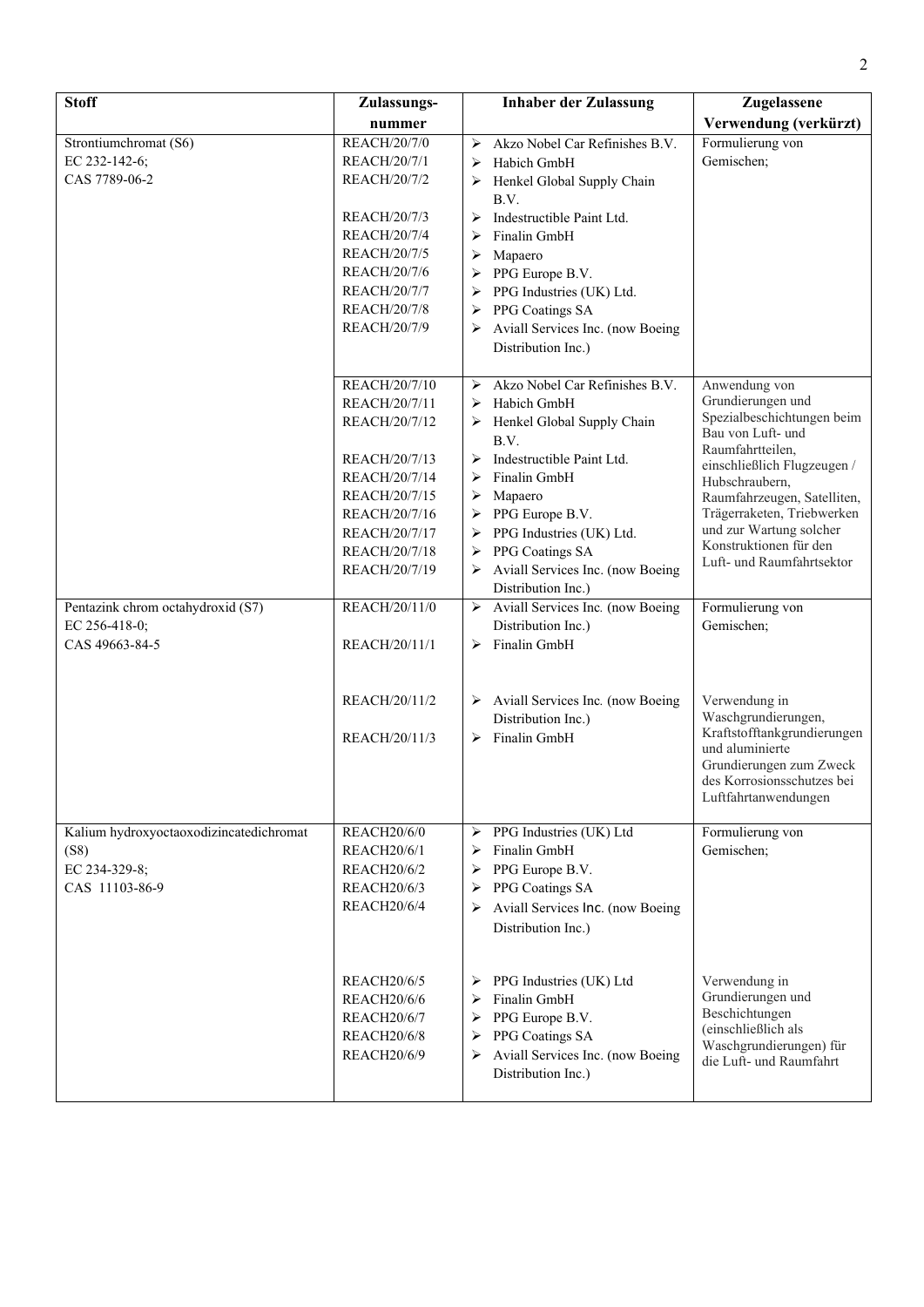# **Frage 2: Welche Überprüfungszeiträume wurden festgesetzt? Wie lange können die nachgeschalteten Anwender ('NA') die Stoffe verwenden?**

**Antwort:** In allen Fällen beträgt der Überprüfungszeitraum 7 Jahre. Für diejenigen Stoffe, für die das Sunset Datum am 21. September 2017 verstrichen ist, nämlich Natriumdichromat und Kaliumdichromat, wird der Überprüfungszeitraum im Text der Entscheidung für den 21. September 2024 festgelegt. Für die anderen Stoffe endet der Überprüfungszeitraum am 22. Januar 2026. In jedem Fall müssen die Zulassungsinhaber mindestens 18 Monate vor Ende des Überprüfungszeitraums Überprüfungsberichte bei der ECHA einreichen, wenn die Verwendung über die oben genannten Daten hinaus fortgesetzt werden soll. NA dürfen die Stoffe daher mindestens bis zum Ende der jeweiligen Überprüfungszeiträume weiterverwenden, sofern sie in den Geltungsbereich fallen und die jeweiligen Bedingungen einhalten.

# **Frage 3: Werden die EU-Zulassungen auch im Vereinigten Königreich gültig sein?**

**Antwort:** Da die ZE innerhalb der Übergangsfrist des EU-UK-Austrittsabkommens ergangen sind, sind sie während der Übergangszeit (bis zum 31. Dezember 2020; sofern nicht verlängert) innerhalb der EU und dem Vereinigten Königreich gültig.<sup>2</sup> Soweit es sich bei den EU-Zulassungsinhabern um juristische Personen des Vereinigten Königreichs handelt, werden diese ZE in der EU am Ende der Übergangszeit ungültig. Ab dem 1. Januar 2021 können sich die NA in der EU nicht mehr auf vorgelagerte Lieferungen einer britischen juristischen Person verlassen. Damit diese Lieferungen fortgesetzt werden können, muss der britische Zulassungsinhaber seine Zulassung (und möglicherweise seine Registrierung) an eine juristische Person in der EU übertragen, die dann ab dem 1. Januar 2021 den EU-Markt beliefern kann.

# **Frage 4: Werden die vorgelagerten Lieferanten versuchen, ihre Zulassungen zu verlängern und damit spätestens 18 Monate vor dem Ende der jeweiligen Überprüfungszeiträume Überprüfungsberichte übermitteln?**

**Antwort:** Ja, es sei denn, es gibt geeignete Alternativen. Die Organisation dieser Arbeit kann jedoch zwischen Zulassungsinhabern und Lieferanten unterschiedlich sein. Die NA sollten ihre Lieferanten rechtzeitig für den Überprüfungsbericht konsultieren.

### **Frage 5: Welche Auswirkungen haben die Zulassungsentscheidungen auf die nachgeschalteten Anwender?**

**Antwort:** NA in der Lieferkette der Antragsteller können ihre Verwendung bis zum Ende der jeweiligen Überprüfungszeiträume fortsetzen (siehe oben), wenn sie den zuständigen Behörden der EU-Mitgliedstaaten nachweisen können, dass sie derselben Lieferkette wie die Zulassungsinhaber angehören, ihre Verwendung in die Verwendungsbeschreibungen der ZE passt, sie die Betriebsbedingungen und Risikomanagementmaßnahmen, die in den Anträgen auf Zulassung) (siehe Stoffsicherheitsbericht) und den ZE festgelegt sind, und die Bedingungen der ZE einhalten.

# **Frage 6: Welche Schritte müssen NA jetzt unternehmen?**

1

**Antwort:** NA müssen eine Reihe von Schritten ausführen, wie in der folgenden Tabelle aufgeführt sind. NA, die ihren jeweiligen Verpflichtungen nicht nachkommen, können von ihrer nationalen Aufsichtsbehörde mit einer Strafe belegt

<sup>2</sup> Das Vereinigte Königreich hat frühere Leitlinien von seiner Website entfernt, auf denen der Status von REACH-Zulassungen von EU-Unternehmen im Vereinigten Königreich nach dem Brexit dargelegt wurde. Daher ist derzeit unklar, ob sich britische NA nach Ablauf der Übergangszeit nur noch auf EU-Zulassungen britischer Unternehmen oder auf Zulassungen von Unternehmen mit Sitz in der EU stützen können. Insbesondere ist nicht bekannt, ob ein britischer NA einer REACH-Zulassung eines in der EU ansässigen Unternehmens den betreffenden Stoff nach Ablauf der Übergangszeit gemäß den Bedingungen der EU-Zulassung weiterhin verwenden kann (die britische HSE hatte dies zuvor im Zusammenhang mit dem "No-Deal Brexit" zugesagt und ein einfaches Notifizierungsverfahren für britische NA ermöglicht, die sich auf eine zuvor erteilte Zulassung eines EU-Unternehmens stützen wollten). Es wird erwartet, dass die britische Regierung ihre REACH-Strategie gegen Ende der Übergangszeit veröffentlicht.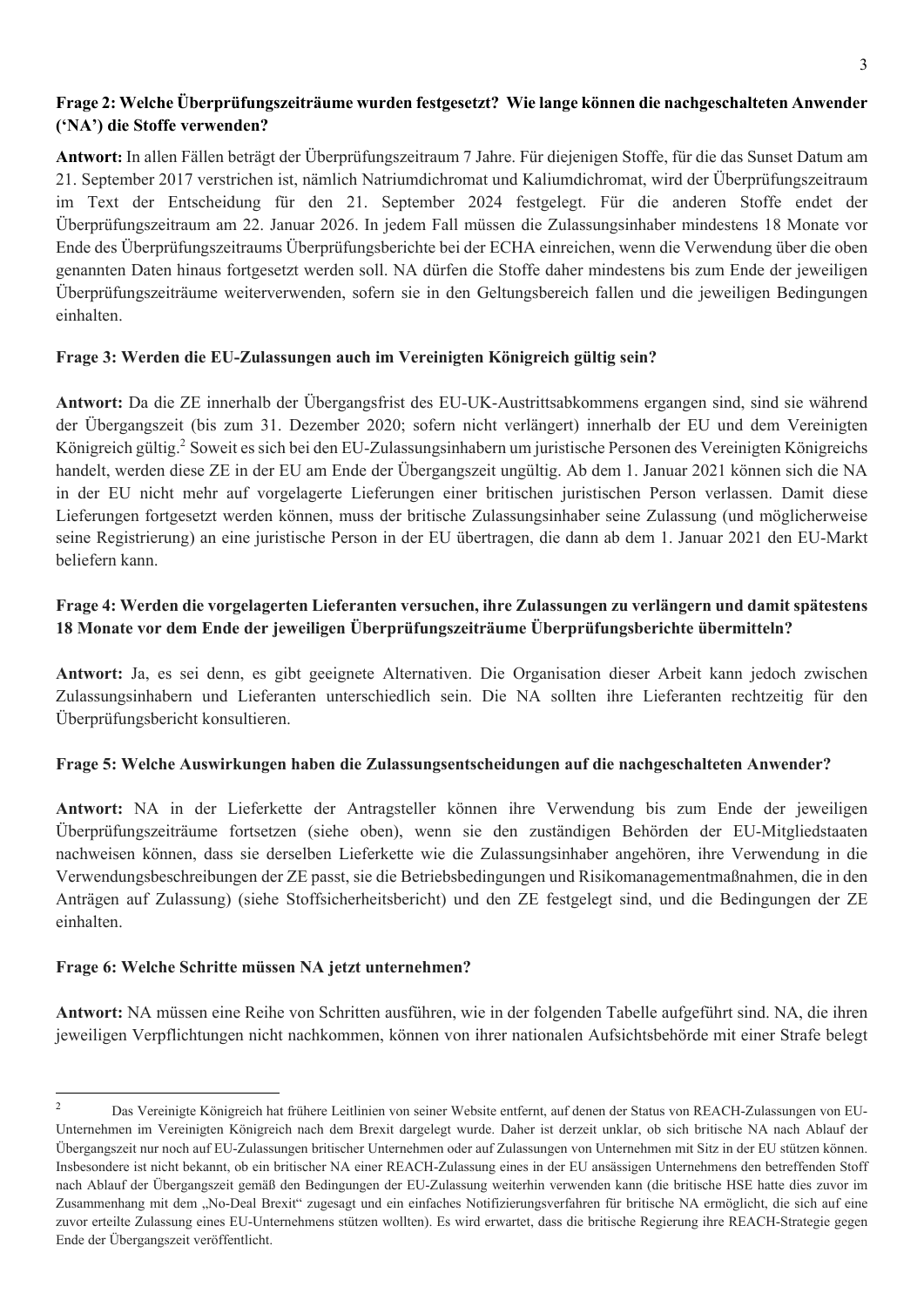werden, und / oder die nationale Behörde kann sie auffordern, die Verwendung von Chromaten einzustellen. In der folgenden Tabelle finden Sie die jeweiligen Verpflichtungen und Zeitpläne.

| Datum                                                                                                                                                                                                                                                                                                                                                                                                                                                                                                                     | <b>Notwendige Schritte</b>                                                                                                                                                                                                                                                                                                                                                                                                                                                                                                                                                                                                                                                   |
|---------------------------------------------------------------------------------------------------------------------------------------------------------------------------------------------------------------------------------------------------------------------------------------------------------------------------------------------------------------------------------------------------------------------------------------------------------------------------------------------------------------------------|------------------------------------------------------------------------------------------------------------------------------------------------------------------------------------------------------------------------------------------------------------------------------------------------------------------------------------------------------------------------------------------------------------------------------------------------------------------------------------------------------------------------------------------------------------------------------------------------------------------------------------------------------------------------------|
| Dichromium tris (chromat) 15. April 2020<br>Kaliumdichromat 8. April 2020<br>Natriumdichromat 14. April 2020<br>Strontiumchromat 16. April, 2020<br>Pentazink chrom octahydroxid 30. März<br>2020<br>Kalium hydroxyoctaoxodizincatedichromat<br>15. April 2020<br>Dichromium tris (chromat) 15. Juli 2020<br>Kaliumdichromat 8. Juli 2020<br>Sodiumdichromat 14. Juli 2020<br>Strontiumchromat 16. Juli 2020<br>Pentazink chrom octahydroxid 30. Juli<br>2020<br>Kalium hydroxyoctaoxodizincatedichromat<br>15. Juli 2020 | Zulassungsentscheidungen erteilt<br>NA müssen die neuen spezifischen Expositionsszenarien für<br>repräsentative Prozesse, Vorgänge und einzelne Aktivitäten, die<br>von Lieferanten erstellt und bereitgestellt wurden (als Anhang zu<br>Sicherheitsdatenblättern) überprüfen und implementieren.                                                                                                                                                                                                                                                                                                                                                                            |
| Dichromium tris (chromat) 22. Juli 2020<br>Kaliumdichromat 15. Juli 2020<br>Sodiumdichromat 21. Juli 2020<br>Strontiumchromat 23. Juli 2020<br>Pentazink chrom octahydroxid 6. Juli 2020<br>Kalium hydroxyoctaoxodizincatedichromat<br>22. Juli 2020                                                                                                                                                                                                                                                                      | NA müssen der ECHA ihre Verwendung mitteilen und Erläuterung<br>Schlüsselfunktionalitäten<br>und<br>Begründung<br>für<br>die<br>der<br>Notwendigkeit der Schlüsselfunktionalitäten gegenüber der ECHA<br>gemäß Artikel 66 REACH <sup>3</sup> abgeben (3 Monate<br>nach<br>Veröffentlichung der ZE im Amtsblatt). <sup>4</sup> Die Informationen<br>müssen in der ECHA-Notifizierungs-Website (,Tool') eingestellt<br>werden (siehe <b>Anhang 1</b> ). CCST hat eine Excel-Tabelle und eine<br>Anleitung entwickelt, um NA bei der Bereitstellung der<br>erforderlichen Informationen zu unterstützen. Bitte rufen Sie diese<br>Excel Tabelle unter www.jonesdayreach.com ab. |
| Dichromium tris (chromat) 15. Oktober<br>2020<br>Kaliumdichromat 8. Oktober 2020<br>Natriumdichromat 14. Oktober 2020<br>Strontiumchromat 16. Oktober 2020<br>Pentazink chrom octahydroxid 30.<br>September 2020<br>Kalium hydroxyoctaoxodizincatedichromat<br>15. Oktober 2020<br>Dichromium tris (chromat) 15. Oktober                                                                                                                                                                                                  | NA führen erste Kampagnen zur Messung der Exposition von<br>Arbeitnehmern gemäß der Überwachungsvorlage durch, die von<br>den Lieferanten mit den Sicherheitsdatenblättern und als GPS E2<br>(Good Practice Sheets) unter www.jonesdayreach.com zur Verfügung<br>gestellt wird.<br>NA haben Überwachungsprogramme für Chrom (VI) -Emissionen                                                                                                                                                                                                                                                                                                                                 |
| 2020<br>Kaliumdichromat 8. Oktober 2020                                                                                                                                                                                                                                                                                                                                                                                                                                                                                   | in Abwasser und Luft <sup>5</sup> aus lokaler Abgasventilation gemäß der<br>Überwachungsvorlage durchzuführen, die von den Lieferanten mit                                                                                                                                                                                                                                                                                                                                                                                                                                                                                                                                   |

 $\frac{1}{3}$  Artikel 66 (1) REACH: *"Nachgeschaltete Anwender, die einen Stoff nach Artikel 56 Absatz 2 verwenden, teilen dies der Agentur innerhalb von drei Monaten nach der ersten Lieferung des Stoffes mit."*

<sup>4</sup> Wie Sie oben sehen können, werden die Fristen für diese Verpflichtung auf der Grundlage des Veröffentlichungsdatums berechnet. Daher unterscheiden sich die Fristen von den Fristen der anderen Verpflichtungen, die im Text der ZE festgelegt sind.

<sup>5</sup> In Ermangelung eines bestimmten Datums in den ZE vertreten wir eine konservative Auffassung und haben dieselben Daten wie für die Expositionsüberwachung der Arbeitnehmer eingefügt.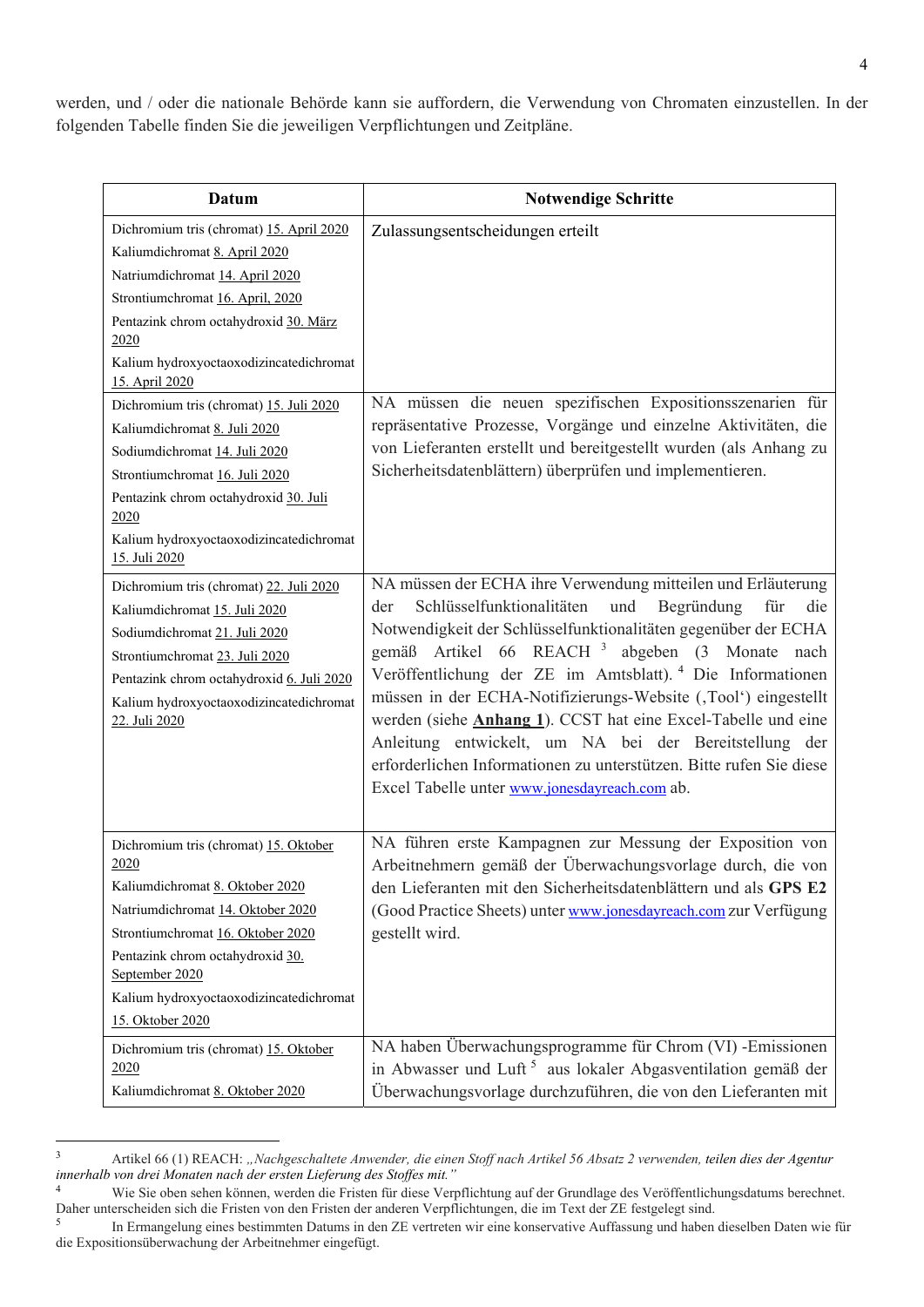| Datum                                              | <b>Notwendige Schritte</b>                                                        |
|----------------------------------------------------|-----------------------------------------------------------------------------------|
| Natriumdichromat 14. Oktober 2020                  | Sicherheitsdatenblättern<br><b>F3</b><br>den<br>als<br><b>GPS</b><br>und<br>unter |
| Strontiumchromat 16. Oktober 2020                  | www.jonesdayreach.com zur Verfügung gestellt wird                                 |
| Pentazink chrom octahydroxid 30.<br>September 2020 |                                                                                   |
| Kalium hydroxyoctaoxodizincatedichromat            |                                                                                   |
| 15. Oktober 2020                                   |                                                                                   |
| Dichromium tris (chromat) 15. April 2021           | NA haben die Daten aus den Expositionsmessungen von                               |
| Kalium dichromat 8. April 2021                     | Arbeitnehmern und der Luft- und Abwasserüberwachung an die                        |
| Sodium Dichromat 14. April, 2021                   | ECHA gemäß Art. 66 REACH zu melden, in der von den                                |
| Strontiumchromat 16. April 2021                    | Lieferanten mit den Sicherheitsdatenblättern und als GPS E2 und                   |
| Pentazinc chromat octahydroxid 30. März            | <b>E3</b> zur Verfügung gestellten Form. Dies wird mittels einer                  |
| 2021                                               | Änderung der vorherigen Art. 66 Mitteilung durchgeführt, siehe                    |
| Kalium hydroxyoctaoxodizincatedichromat            | Anhang 1.                                                                         |
| 15. April 2021                                     |                                                                                   |

Weitere Anleitungen zum Einreichen Ihrer Artikel 66-Benachrichtigung finden Sie im **Anhang 1** zu diesen Fragen & Antworten unter "Hinweise für nachgeschaltete Anwender zu REACH-Mitteilungen nach Artikel 66".

# **Frage 7: Woher weiß ein NA, ob die von ihm verwendeten Stoffe von einem oder mehreren CCST-Zulassungsinhabern stammen (direkt oder indirekt geliefert wurden)?**

**Antwort:** Die Etiketten und Sicherheitsdatenblätter der Stoffe / Zubereitungen enthalten Zulassungsnummern. Die Zulassungsnummern sind "nutzungsspezifisch", daher müssen ZE für ihre Mitteilung an ECHA gemäß Artikel 66 die spezifischen Zulassungsnummern auswählen, die ihrer Verwendung entsprechen. Zulassungsnummern haben das Format 'REACH / x / x / x', siehe oben unter Fragen & Antworten. Falls Händler oder Formulierer die Stoffe in Gemischen liefern oder mehrere Lieferanten für denselben Stoff haben, können die Sicherheitsdatenblätter und Etiketten möglicherweise mehrere Zulassungsnummern enthalten. Es ist wichtig, dass NA keine Lieferungen ohne Zulassungsnummern annehmen (es sei denn, sie erhalten ihre Chromate von einem Lieferanten, dessen Bescheidung des Antrags noch aussteht), da sie diese Nummern für ihre Meldung nach Artikel 66 ECHA dringend benötigen.

# **Frage 8: Kann ein NA weiterhin einen Stoff verwenden, den er auf Lager hat, den er zuvor von einem Lieferanten erhalten hatte, der keine Zulassung besitzt (oder dessen Antrag auf Zulassung nicht vor dem letzten Antragsdatum des jeweiligen Stoffes gestellt wurde)?**

**Antwort:** Nein.

# **Frage 9: Kann ein NA weiterhin einen Stoff verwenden, den er auf Lager hat, der zuvor von einem Lieferanten geliefert wurde, dessen Etikett keine Zulassungsnummer enthält?**

**Antwort:** Nein, es sei denn, der Zulassungsantrag dieses Lieferanten ist noch anhängig und wurde vor dem Sunset Date gestellt.

### **Frage 10: Was macht ein DU im Falle einer Inspektion?**

**Antwort:** Im Falle einer Inspektion wird der Inspektor den NA um seine Mitteilung nach Artikel 66 REACH bitten. Der NA sollte auch in der Lage sein, durch eine Selbsteinschätzung nachzuweisen und zu dokumentieren, dass seine Verwendung in den Geltungsbereich der ZE fällt, dass er sie einhält, einschließlich der Tatsache, dass er mindestens die in den Zulassungsanträgen beschriebenen Betriebsbedingungen und Risikomanagementmaßnahmen anwendet und die in den ZE enthaltenen Bedingungen einhält. Darüber hinaus sollte er nachweisen, dass er die nationalen Rechtsvorschriften zu Gesundheit und Sicherheit am Arbeitsplatz einhält, einschließlich der Grenzwerte für die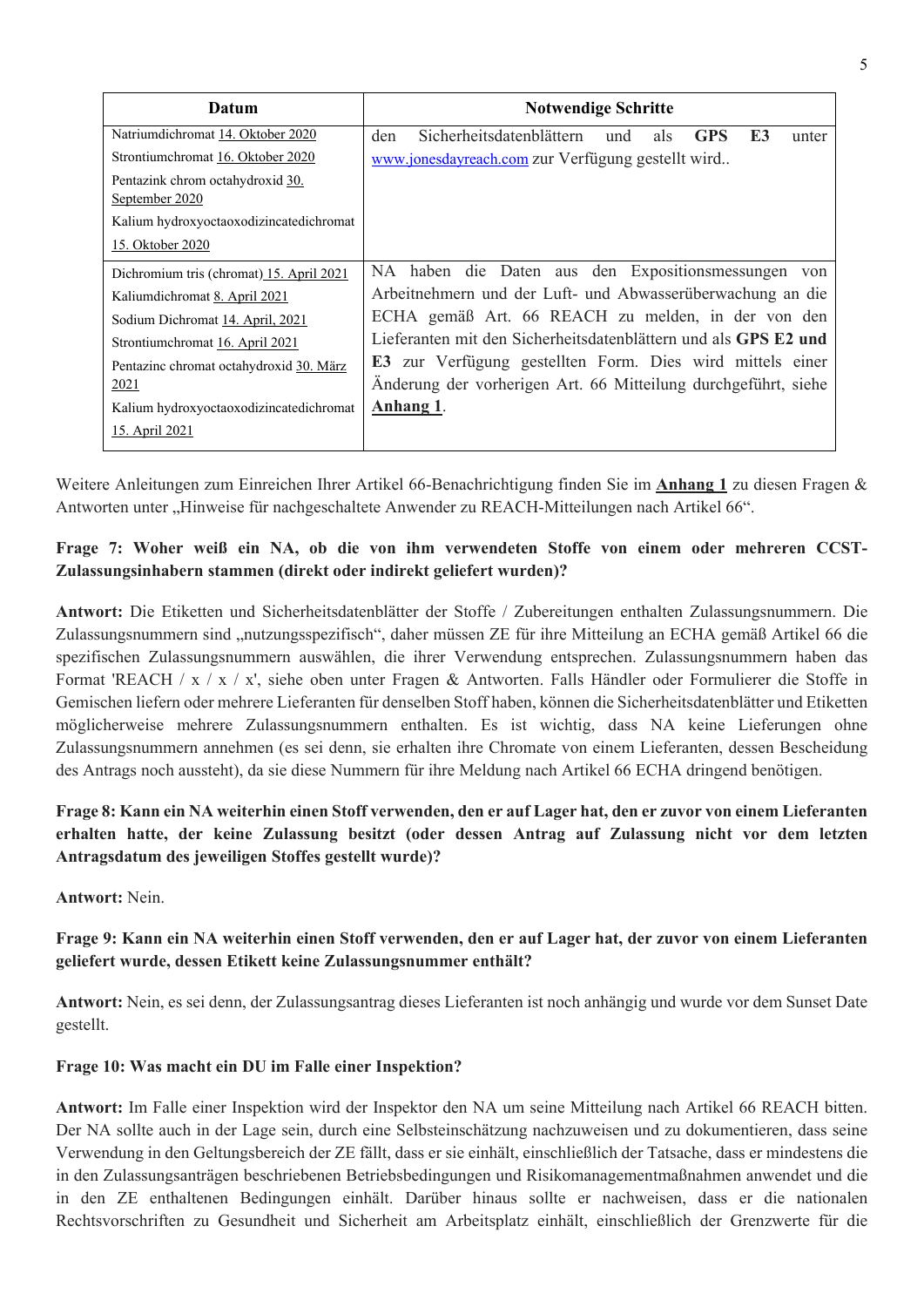Exposition am Arbeitsplatz, die Verpflichtung, für jeden Arbeitsplatz eine Sicherheitsbewertung vorzunehmen und die Hierarchie der Präventionsmaßnahmen für Karzinogene am Arbeitsplatz einhält.

## **Frage 11: Werden die Zulassungsinhaber zusätzliche regelmäßige Aktualisierungen der Betriebsbedingungen und Risikomanagementmaßnahmen herausgeben?**

**Antwort:** Die Zulassungsinhaber haben benutzerfreundliche praktische Ratschläge für NA in Form von sogenannten , Merkblättern zum sicheren Umgang mit Chromaten<sup>4</sup> / Good Practice Sheets ("GPS") entwickelt, die bei Bedarf regelmäßig aktualisiert werden. Diese sind unter www.jonesdayreach.com verfügbar.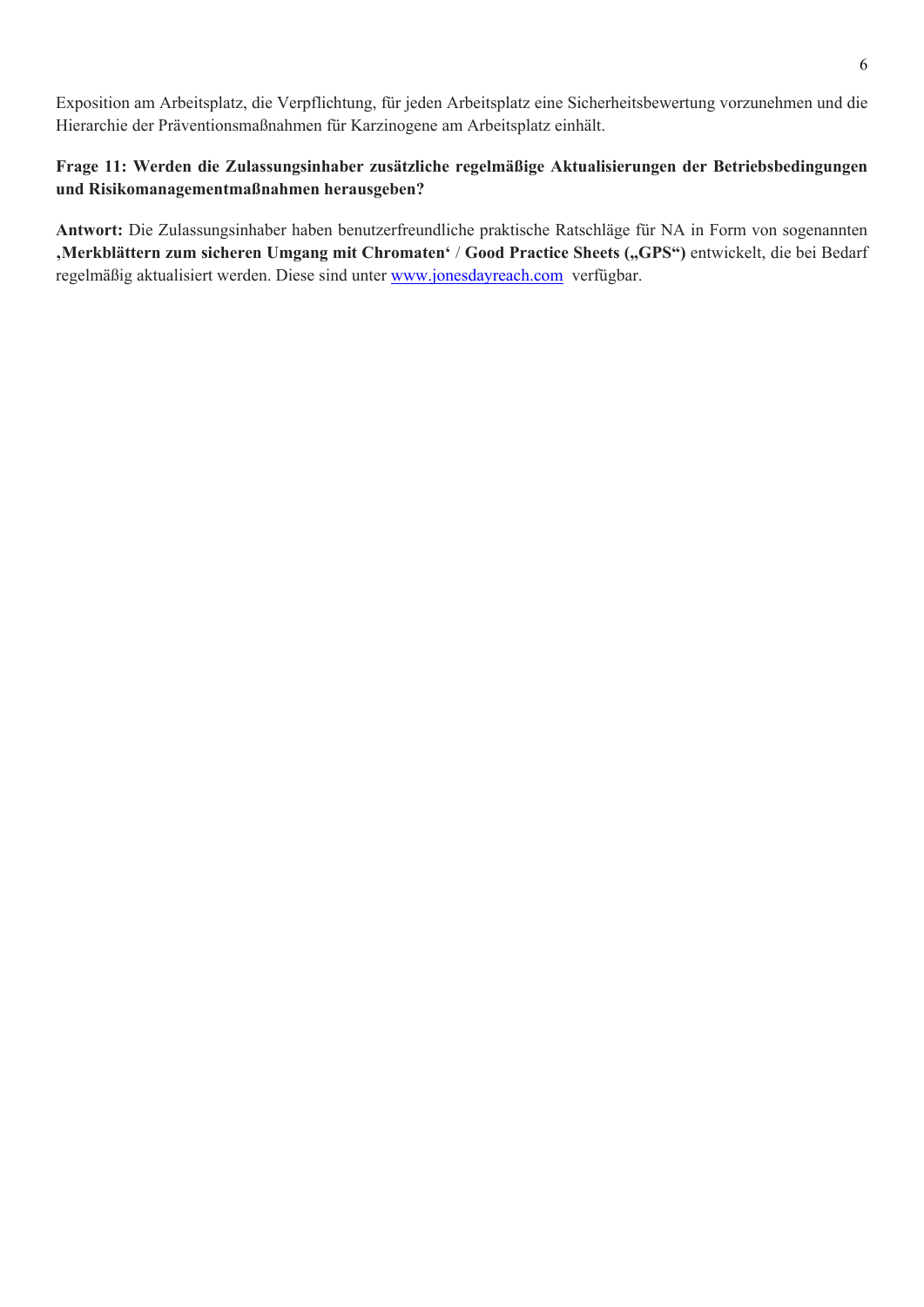#### **ANHANG 1**

#### **Hinweise für nachgeschaltete Anwender zu Artikel 66 REACH-Mitteilungen**

Wenn Sie ein nachgeschalteter Anwender (,NA<sup>c</sup>) verschiedener Chromate sind, die direkt oder indirekt (z.B. **über einen Formulierer oder Händler) von einem der CCST-Zulassungsinhaber geliefert werden, sind Sie verpflichtet, Ihre Verwendung der Europäischen Chemikalienagentur ("ECHA") gemäß Artikel 66 REACH innerhalb von drei Monaten nach Veröffentlichung der Zulassungsentscheidungen mitzuteilen.** Wenn Sie dieser Verpflichtung nicht nachkommen, wird Ihnen möglicherweise von Ihrer nationalen Aufsichtsbehörde eine Strafe auferlegt, und / oder die nationale Behörde kann Sie auffordern, die Verwendung des Stoffes einzustellen, bis Sie die Meldung nach Artikel 66 bei der ECHA eingereicht haben.

Sie müssen Ihre Artikel 66-Mitteilung elektronisch in einem Online-Formular einreichen, das die ECHA in ihrem REACH-IT-System zur Verfügung stellt. Dies bedeutet, dass Sie als **ersten Schritt** - sofern Sie dies noch nicht aus anderen Gründen getan haben - ein REACH-IT-Konto eröffnen müssen. Bitte notieren Sie sich Ihren Benutzernamen und Ihr Passwort, wenn Sie das Konto eröffnen. Sobald dieser erste Schritt abgeschlossen ist, können Sie als **zweiten Schritt** Ihre Artikel 66-Mitteilung über REACH-IT einreichen. Dazu müssen Sie die folgenden Mindestinformationen vorbereiten und zur Hand haben:

- Der Name Ihres Unternehmens, die Adresse der Standorte, an denen der Stoff verwendet wird, und die entsprechenden Kontaktdaten.
- Der Stoff und der Name der zugelassenen Verwendung, die durch die Zulassungsnummer gekennzeichnet sind. Die Zulassungsnummer finden Sie auf dem Etikett und / oder den Sicherheitsdatenblättern (SDB) Ihres Stofflieferanten. Die Benachrichtigungsvorlage nach Artikel 66 enthält eine Dropdown-Liste aller Zulassungsnummern, aus denen Sie eine auswählen müssen.
- Eine kurze Erläuterung der für die Verwendung des NA erforderlichen Schlüsselfunktionalitäten (siehe die Schlüsselfunktionalitäten pro Stoff in den Texten der Zulassungsentscheidungen) und die damit verbundene Begründung (warum die Schlüsselfunktionalitäten erforderlich sind). Weitere Informationen finden Sie in der Excel-Tabelle unter www.jonesdayreach.com. Diese Informationen müssen im Art. 66 ECHA REACH IT-Tool in der Rubrik "Weitere Beschreibung Ihrer Verwendung" eingegeben werden.
- Wenn Sie Ihren Stoff oder Ihre Formulierung von mehr als einem Lieferanten erhalten, müssen Sie so viele Mitteilungen einreichen wie die Anzahl Ihrer Lieferanten. Um eine Doppelzählung der Tonnage und der exponierten Arbeitnehmer zu vermeiden, müssen Sie bei mehr als einem Lieferanten die Anzahl der exponierten Arbeitnehmer und die erhaltene Tonnage aufteilen, damit die Zahl korrekt ist.
- Das übliche jährliche Volumen und die Anzahl der Arbeitnehmer, die den Stoff verwenden (dies sind freiwillige Informationen).
- $\checkmark$  Eine kurze zusätzliche Beschreibung Ihrer Verwendung (z. B. der Art der von Ihnen hergestellten Produkte oder der Marktsegmente, in denen sie geliefert werden) und jeglicher Beteiligung an Substitutionsaktivitäten (auch dies sind freiwillige Informationen).

Nachdem Sie Ihre Mitteilung eingereicht haben, sollten Sie die "Übermittlungsnummer" notieren und den Bericht Ihrer Mitteilung ausdrucken. Sie benötigen die Übermittlungsnummer für zukünftige Aktualisierungen Ihrer Mitteilung.

Sehr wichtig ist es, dass die NA die Bedingungen erfüllen müssen, unter denen die Zulassungen erteilt wurden. Dies bedeutet, dass alle NA, die sich auf die oben genannten ZE stützen, **eine jährliche Überwachung der Exposition der Arbeitnehmer und der Umwelt (Luftemissionen und Abwasser) durchführen müssen.** Die Ergebnisse dieser Überwachung müssen der ECHA in der Mitteilung nach Artikel 66 vorgelegt werden. Die anwendbaren Fristen finden Sie in den obigen Fragen & Antworten unter **F&A 6**. NA sollten die mit dem Sicherheitsdatenblatt und als **GPS E2 und E3** vorbereiteten Vorlagen verwenden, um die Überwachungsanforderungen der Zulassungsentscheidungen zu erfüllen. CCST empfiehlt, in der ersten Mitteilung nach Artikel 66 keine Überwachungsdaten gemäß der Meldung nach Artikel 66 einzureichen, sondern erst dann, wenn die NA ihre ersten Messkampagnen mit den neuen Formblättern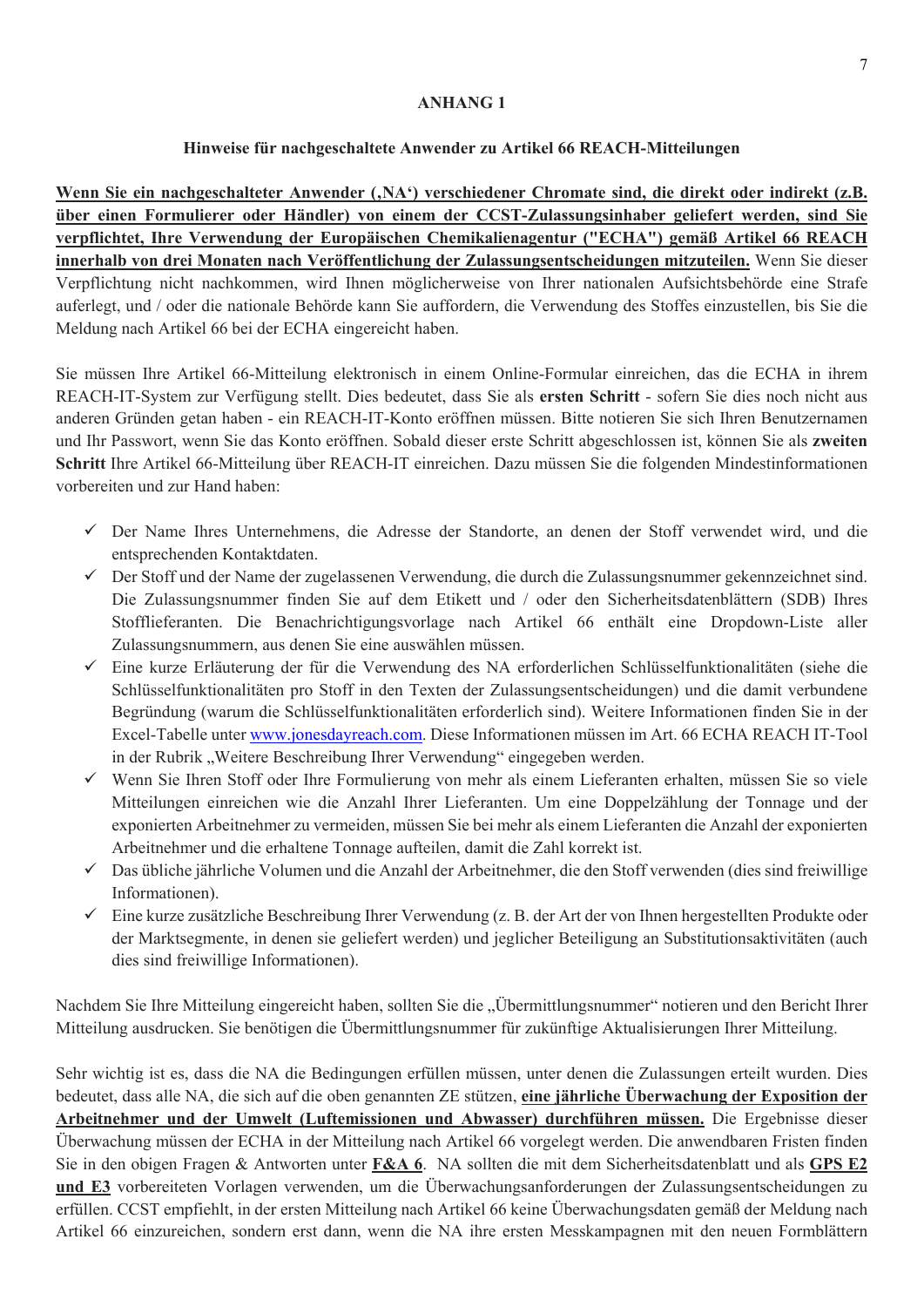durchgeführt haben. Dieser Nachtrag kann leicht durch eine "Aktualisierung" der früheren Mitteilung nach Artikel **66 erfolgen.**

Beachten Sie bitte, dass die Überwachungsdaten in einen Anhang der Mitteilung nach Artikel 66 hochgeladen werden müssen.

### **Vertraulichkeitsprobleme**

Bitte beachten Sie, dass die ECHA bestimmte Informationen aus den Meldungen nach Artikel 66 **automatisch** veröffentlicht, d.h. die Identität des Stoffes, den Mitgliedstaat, in dem die Verwendung erfolgt, ob der Status der Meldung aktiv oder inaktiv ist, und das Tonnageband in aggregierter Form, sofern Mengenangaben gemacht wurden. Andererseits werden bestimmte Informationen, die gemäß Artikel 66 mitgeteilt wurden, den Zulassungsinhabern automatisch zur Verfügung gestellt, nämlich die oben genannten Expositionsmessungen. Sie können daher nicht verhindern, dass die Expositionsmessungen an die Zulassungsinhaber übermittelt werden. Sie können lediglich Ihre Unternehmensidentifikation aus den Überwachungsdaten löschen, damit Ihre Unternehmensidentität den Zulassungsinhabern nicht mitgeteilt wird.

NA haben das Recht, Vertraulichkeit in Bezug auf ihren Firmennamen, den Verwendungsort, den Namen der angemeldeten Verwendung, eine kurze zusätzliche Beschreibung der Verwendung und Informationen zu Substitutionsaktivitäten (z. B. Informationen zu Schlüsselfunktionalitäten und Begründung) zu beanspruchen. Wenn Sie keine Vertraulichkeit beanspruchen, veröffentlicht ECHA diese Daten ebenfalls. Wenn Sie Vertraulichkeit beanspruchen, müssen Sie der ECHA Begründungen für die vertrauliche Behandlung dieser Daten vorlegen.

Wie bereits oben erwähnt, können Mitteilungen nach Artikel 66 jederzeit aktualisiert werden. Daher können Änderungen vorgenommen werden, einschließlich der gemeldeten Daten und der gelieferten Anhänge.

**Weitere praktische Anleitungen** zur Übermittlung Ihrer REACH-Meldung nach Artikel 66 an die ECHA finden Sie unter den folgenden Links:

- ECHA Video tutorial on how to submit a downstream user notification Sehr empfehlenswert!!
- Downstream user notifications of authorized uses: Information made public by ECHA

\* \* \*

EUI-1207140022v4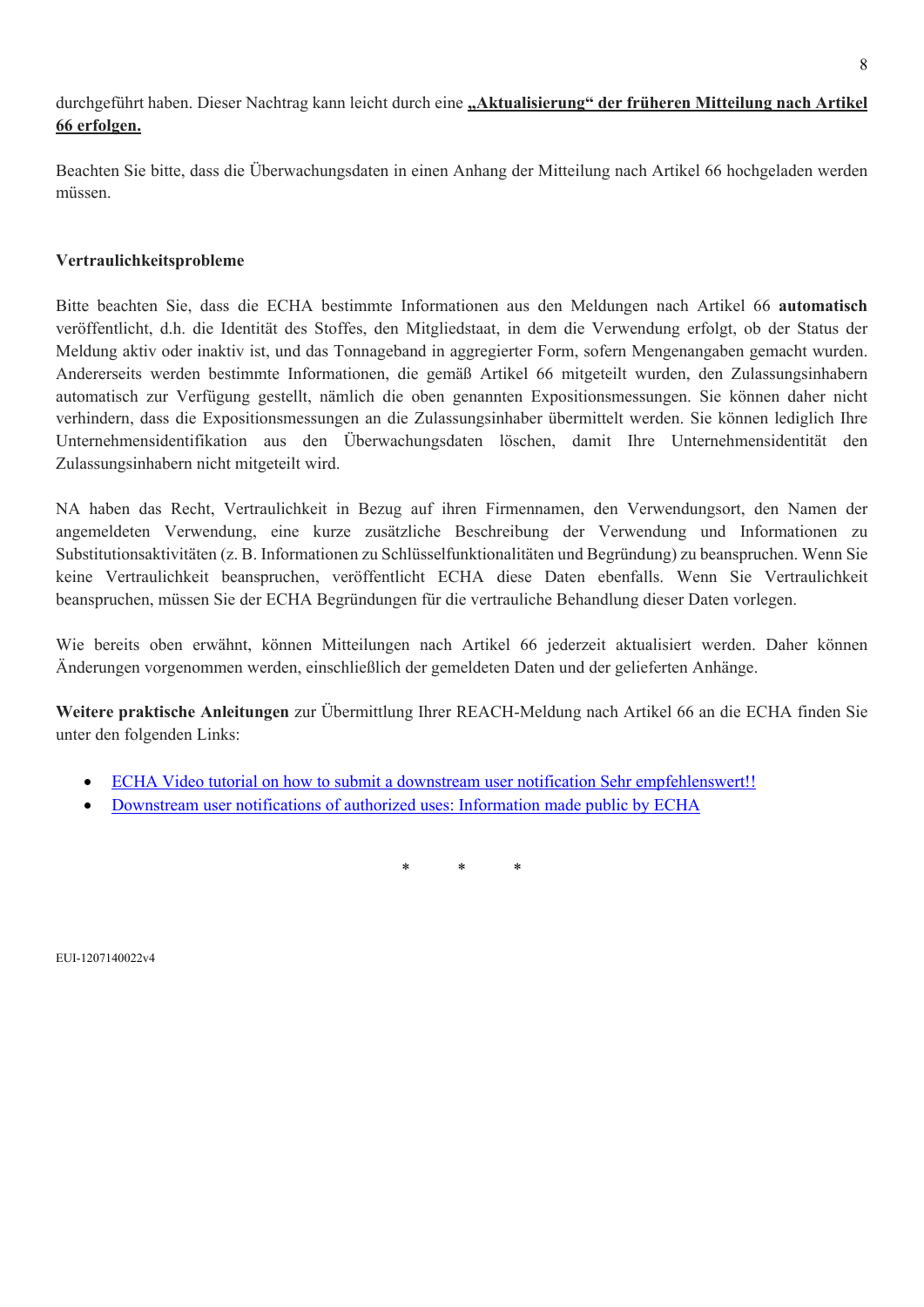#### **Questions et Réponses**

# *(Traduction Française)*  **CCST Consortium Autorisation REACH pour Divers Chromates dans l'Industrie Aéronautique1 Mise à jour**

#### **28 avril 2020**

#### **Question 1: Quel est le statut de ces demandes d'autorisations (« DdA ») ?**

**Réponse:** La Commission Européenne (la 'Commission') a adopté les six Décisions d'autorisation ('DA') et les a notifiées aux demandeurs. Les DA sont accessibles via ce lien : https://ec.europa.eu/docsroom/documents/40912

| <b>Substance</b>                | Numéro de           | <b>Titulaires de l'autorisation</b> | <b>Utilisations autorisées</b> |
|---------------------------------|---------------------|-------------------------------------|--------------------------------|
|                                 | l'Autorisation      |                                     | (résumé)                       |
| Tris(chromate) de dichrome (S2) | <b>REACH/20/1/0</b> | Henkel AG & Co. KGaA<br>⋗           | Formulation des mélanges;      |
| EC 246-356-2;                   | REACH/20/1/1        | Henkel Global Supply Chain<br>➤     |                                |
| CAS 24613-89-6)                 |                     | B.V.                                |                                |
|                                 | REACH/20/1/2        | Henkel AG & Co. KGaA<br>≻           | Traitement de surface des      |
|                                 | REACH/20/1/3        | Henkel Global Supply Chain<br>➤     | métaux (tels que               |
|                                 |                     | B.V.                                | l'aluminium, l'acier, le zinc, |
|                                 |                     |                                     | le magnésium, le titane, les   |
|                                 |                     |                                     | alliages), des matériaux       |
|                                 |                     |                                     | composites et étanchéisation   |
|                                 |                     |                                     | des films anodiques pour le    |
|                                 |                     |                                     | secteur aérospatial            |
| Dichromate de potassium (S3)    | REACH/20/3/0        | > Brenntag UK Ltd.                  | Formulation des mélanges;      |
| EC 231-906-6;                   |                     |                                     |                                |
| CAS No. 7778-50-9)              | REACH/20/3/1        |                                     | Traitement de surface des      |
|                                 |                     |                                     | métaux (tels que               |
|                                 |                     |                                     | l'aluminium, l'acier, le zinc, |
|                                 |                     |                                     | le magnésium, le titane, les   |
|                                 |                     |                                     | alliages), des matériaux       |
|                                 |                     |                                     | composites et étanchéisation   |
|                                 |                     |                                     | des films anodiques pour le    |
|                                 |                     |                                     | secteur aérospatial            |
| Dichromate de sodium (S4)       | REACH/20/5/0        | <b>Brenntag UK Ltd</b><br>≻         | Formulation des mélanges;      |
| EC 234-190-3;                   | REACH/20/5/1        | Henkel AG & Co. KGaA<br>➤           |                                |
| CAS 10588-01-9; 7789-12-0       | REACH/20/5/2        | AD International BV<br>➤            |                                |
|                                 |                     |                                     |                                |
|                                 | REACH/20/5/3        | > Brenntag UK Ltd                   | Traitement de surface des      |
|                                 | REACH/20/5/4        | Henkel AG & Co. KGaA<br>➤           | métaux (tels que               |
|                                 | REACH/20/5/5        | AD International BV<br>↘            | l'aluminium, l'acier, le zinc, |
|                                 |                     |                                     | le magnésium, le titane, les   |
|                                 |                     |                                     | alliages), des matériaux       |
|                                 |                     |                                     | composites et étanchéisation   |
|                                 |                     |                                     | des films anodiques pour le    |
|                                 |                     |                                     | secteur aérospatial            |

 $\frac{1}{1}$  Une autorisation a également été délivrée pour l'utilisation du dichromate de sodium pour la passivation électrolytique de l'acier étamé pour l'industrie de l'emballage ("ETP"). La période de révision est de 4 ans à compter de la date d'adoption, et expire donc au 14 avril 2024. REACH/20/5/6 Brenntag UK Ltd **|** REACH/20/5/7 Henkel AG & Co. KGaA **|** REACH/20/5/8 AD International BV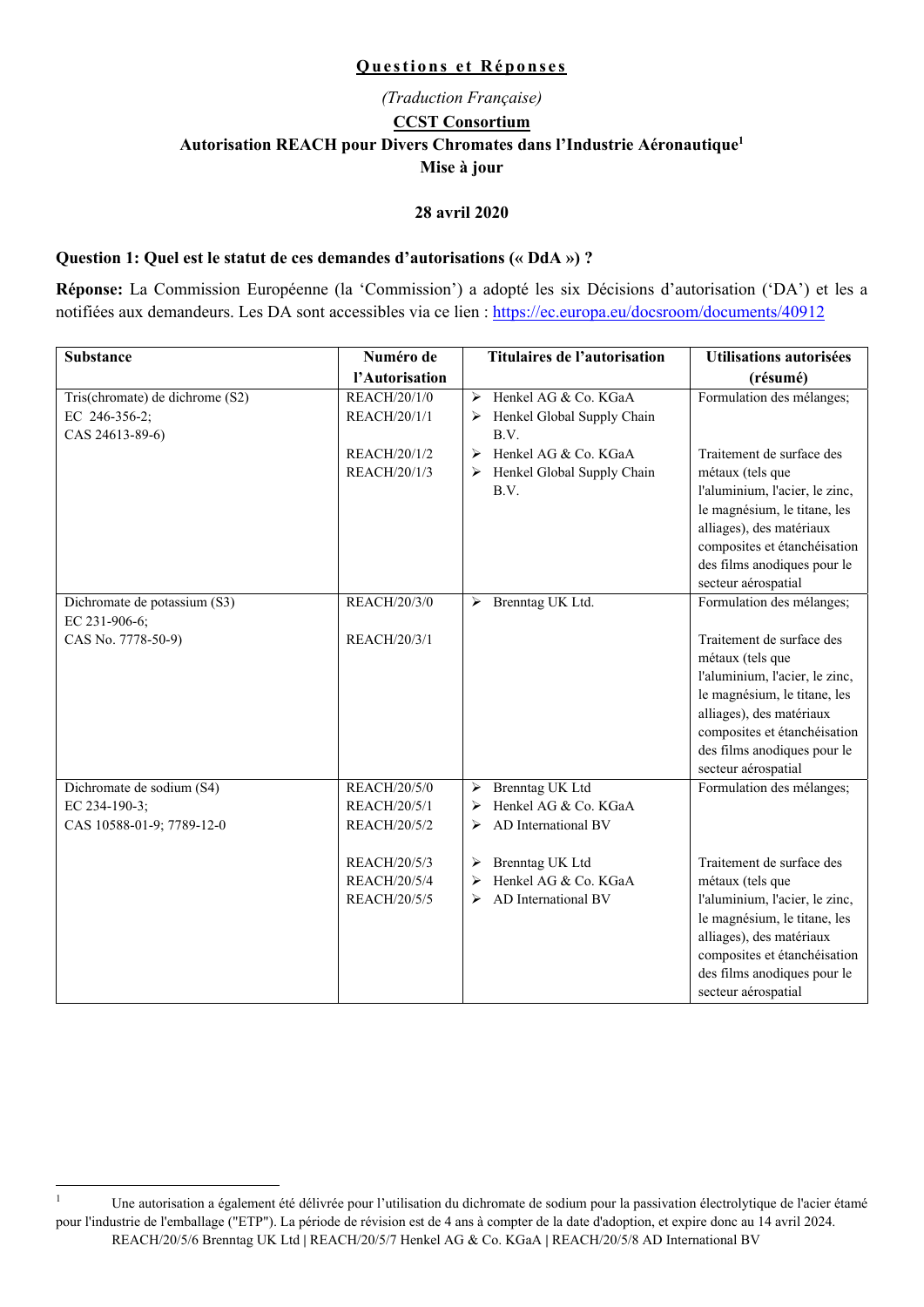| <b>Substance</b>                      | Numéro de                                | Titulaires de l'autorisation                            | <b>Utilisations autorisées</b>                        |
|---------------------------------------|------------------------------------------|---------------------------------------------------------|-------------------------------------------------------|
|                                       | l'Autorisation                           |                                                         | (résumé)                                              |
| Chromate de strontium (S6)            | REACH/20/7/0                             | Akzo Nobel Car Refinishes B.V.<br>➤                     | Formulation de mélanges;                              |
| EC 232-142-6;                         | REACH/20/7/1                             | Habich GmbH<br>➤                                        |                                                       |
| CAS 7789-06-2                         | REACH/20/7/2                             | Henkel Global Supply Chain<br>➤                         |                                                       |
|                                       |                                          | B.V.                                                    |                                                       |
|                                       | REACH/20/7/3                             | Indestructible Paint Ltd.<br>$\blacktriangleright$      |                                                       |
|                                       | REACH/20/7/4                             | Finalin GmbH<br>➤                                       |                                                       |
|                                       | REACH/20/7/5                             | Mapaero<br>➤                                            |                                                       |
|                                       | REACH/20/7/6                             | PPG Europe B.V.<br>➤                                    |                                                       |
|                                       | REACH/20/7/7                             | PPG Industries (UK) Ltd.<br>➤                           |                                                       |
|                                       | <b>REACH/20/7/8</b>                      | PPG Coatings SA<br>➤                                    |                                                       |
|                                       | REACH/20/7/9                             | Aviall Services Inc. (now Boeing<br>➤                   |                                                       |
|                                       |                                          | Distribution Inc.)                                      |                                                       |
|                                       | REACH/20/7/10                            | Akzo Nobel Car Refinishes B.V.<br>$\blacktriangleright$ | Application d'apprêts et de                           |
|                                       | REACH/20/7/11                            | Habich GmbH<br>➤                                        | revêtements spéciaux dans                             |
|                                       | REACH/20/7/12                            | Henkel Global Supply Chain<br>➤                         | la construction de pièces                             |
|                                       |                                          | B.V.                                                    | aérospatiales et                                      |
|                                       | REACH/20/7/13                            | Indestructible Paint Ltd.<br>➤                          | aéronautiques, y compris les                          |
|                                       | REACH/20/7/14                            | Finalin GmbH<br>➤                                       | avions / hélicoptères, les                            |
|                                       | REACH/20/7/15                            | Mapaero<br>➤                                            | engins spatiaux, les                                  |
|                                       | REACH/20/7/16                            | PPG Europe B.V.<br>➤                                    | satellites, les lanceurs, les                         |
|                                       | REACH/20/7/17                            | PPG Industries (UK) Ltd.<br>➤                           | moteurs, et pour l'entretien                          |
|                                       | REACH/20/7/18                            | PPG Coatings SA<br>➤                                    | de ces constructions pour le                          |
|                                       | REACH/20/7/19                            | Aviall Services Inc. (now Boeing<br>➤                   | secteur aérospatial                                   |
|                                       |                                          | Distribution Inc.)                                      |                                                       |
| Octahydroxychromate de pentazinc (S7) | REACH/20/11/0                            | Aviall Services Inc. (now Boeing<br>➤                   | Formulation de mélange;                               |
| EC No 256-418-0;                      |                                          | Distribution Inc.)                                      |                                                       |
| CAS 49663-84-5                        | REACH/20/11/1                            | Finalin GmbH<br>➤                                       |                                                       |
|                                       | REACH/20/11/2                            | $\triangleright$ Aviall Services Inc. (now Boeing       | Utilisation dans les                                  |
|                                       |                                          | Distribution Inc.)                                      | peintures primaires                                   |
|                                       | REACH/20/11/3                            | Finalin GmbH<br>➤                                       | réactives, les apprêts pour                           |
|                                       |                                          |                                                         | réservoirs de carburant et les                        |
|                                       |                                          |                                                         | apprêts aluminés pour la                              |
|                                       |                                          |                                                         | protection contre la                                  |
|                                       |                                          |                                                         | corrosion dans les                                    |
|                                       |                                          |                                                         | applications aéronautiques                            |
| Hydroxyoctaoxodizincatedichromate de  | <b>REACH20/6/0</b>                       | PPG Industries (UK) Ltd<br>➤                            | Formulation de mélanges;                              |
| potassium                             | <b>REACH20/6/1</b>                       | Finalin GmbH<br>$\blacktriangleright$                   |                                                       |
| (S8)                                  | <b>REACH20/6/2</b>                       | PPG Europe B.V.<br>$\blacktriangleright$                |                                                       |
| EC 234-329-8;                         | <b>REACH20/6/3</b>                       | PPG Coatings SA<br>➤                                    |                                                       |
| CAS No 11103-86-9                     | <b>REACH20/6/4</b>                       | Aviall Services Inc. (now Boeing<br>➤                   |                                                       |
|                                       |                                          | Distribution Inc.)                                      |                                                       |
|                                       |                                          |                                                         |                                                       |
|                                       | <b>REACH20/6/5</b>                       | PPG Industries (UK) Ltd<br>➤                            | Utilisation dans les apprêts                          |
|                                       | <b>REACH20/6/6</b>                       | Finalin GmbH<br>➤                                       | et les revêtements (y                                 |
|                                       | <b>REACH20/6/7</b><br><b>REACH20/6/8</b> | PPG Europe B.V.<br>➤<br>PPG Coatings SA<br>➤            | compris les peintures<br>primaires réactives) pour le |
|                                       | <b>REACH20/6/9</b>                       | Aviall Services Inc. (now Boeing<br>➤                   | secteur aérospatial                                   |
|                                       |                                          | Distribution Inc.)                                      |                                                       |
|                                       |                                          |                                                         |                                                       |

## **Question 2 : Quelles sont les périodes de révision fixées ? Pendant combien de temps les Utilisateurs en aval ('UA') peuvent-ils utiliser les substances ?**

**Réponse :** Dans tous les cas, la période de révision est de 7 ans. Pour les substances pour lesquelles la date d'expiration est antérieure au 21 septembre 2017, à savoir le dichromate de sodium et le dichromate de potassium, la période de révision est fixée dans le texte du projet de décision au **21 septembre 2024**. Pour les autres substances, la période de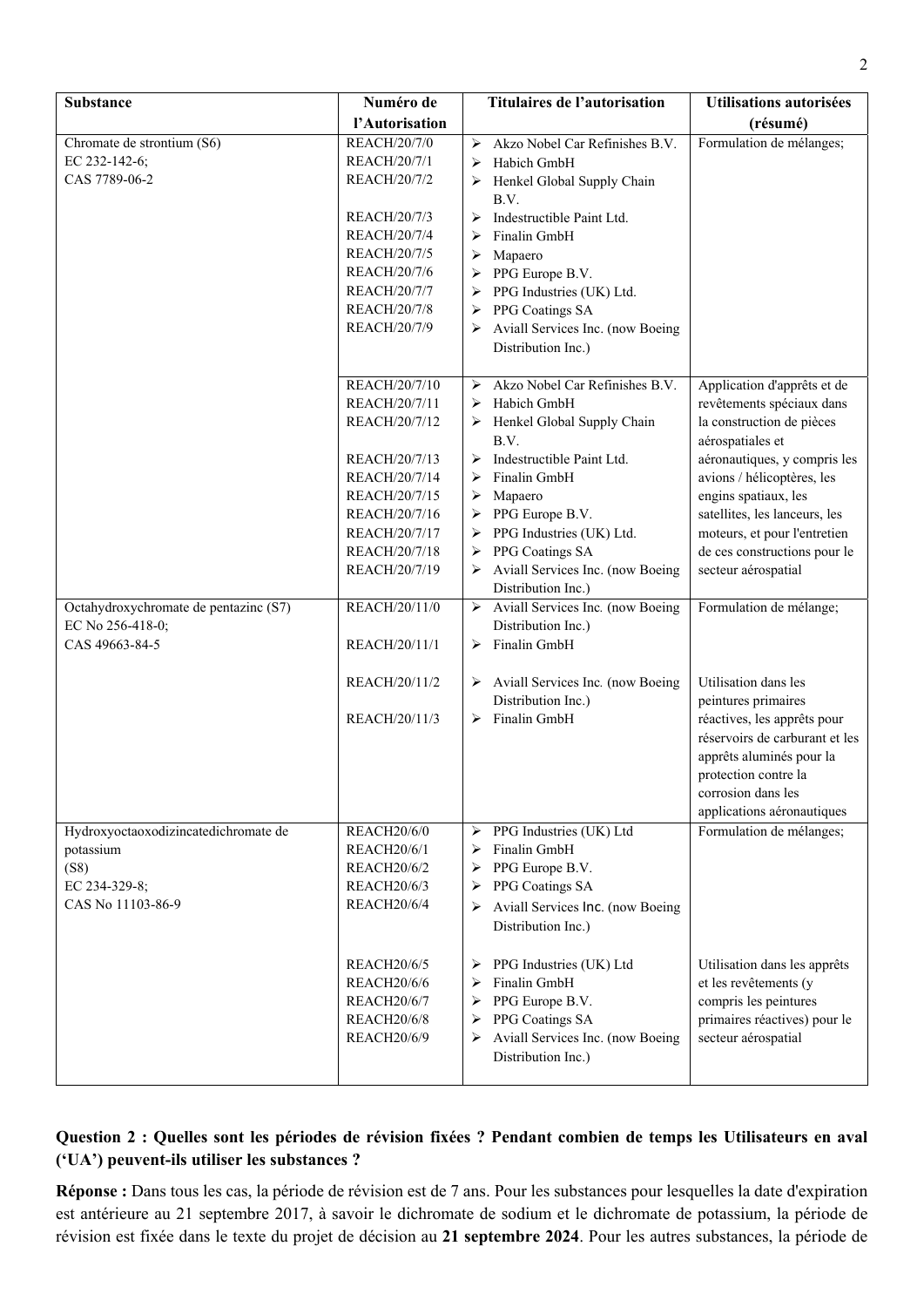révision se termine le **22 janvier 2026**. Dans tous les cas, les titulaires d'autorisation doivent transmettre à l'ECHA des rapports de révisions au moins 18 mois avant la fin de la période d'examen si l'utilisation devait se poursuivre au-delà des dates susmentionnées. L'UA peut donc continuer à utiliser les substances au minimum jusqu'à la fin des périodes d'examen respectives, à condition qu'elles entrent dans le champ d'application et respectent les conditions respectives.

### **Question 3 : Les autorisations de l'Union européenne seront-elles également valables au Royaume-Uni ?**

**Réponse :** Comme les DAs ont été rendues pendant la période de transition de l'accord de retrait UE-Royaume-Uni, elles sont valables dans l'UE et au Royaume-Uni pendant cette période de transition (jusqu'au 31 décembre 2020, sauf prolongation). Lorsque les détenteurs d'autorisations de l'UE sont des personnes morales britanniques, ces DAs deviendront caduques dans l'UE à la fin de la période de transition. Ainsi, à compter du 1er janvier 2021, les UA dans l'UE ne pourront plus compter sur la fourniture en amont de ces substances par une personne morale britannique. Pour continuer à fournir sur le marché européen, le titulaire de l'autorisation britannique devra transférer son autorisation (et éventuellement son enregistrement) à une entité juridique de l'Union européenne, qui pourra alors à son tour approvisionner le marché de l'UE à partir du 1er janvier 2021.

## **Question 4 : Les fournisseurs en amont chercheront-ils à prolonger leurs autorisations et déposeront-ils donc les rapports de révision au plus tard 18 mois avant la fin des différentes périodes de révision ?**

**Réponse :** Oui, ils procéderont ainsi, à moins qu'il n'existe une alternative viable. La réalisation de cette tache pourra toutefois varier entre titulaires d'autorisation et les fournisseurs. Les UA devraient consulter leurs fournisseurs suffisamment de temps avant les échéances fixées pour l'envoi des rapports de révision.

## **Question 5: Quel est l'impact des décisions d'autorisation pour les UA ?**

**Réponse :** les UA de la chaîne d'approvisionnement des demandeurs peuvent poursuivre leurs utilisations jusqu'à la fin des périodes d'examen respectives (voir ci-dessus) s'ils sont en mesure prouver aux autorités compétentes des États membres de l'UE qu'ils appartiennent à la même chaîne d'approvisionnement que les titulaires d'autorisation, que leurs utilisations correspondent aux descriptions d'utilisation des DA, qu'ils sont conformes aux conditions opérationnelles et aux mesures de gestion des risques définies dans les DdA (voir le rapport sur la sécurité chimique) et les DA, et que les conditions des DA sont respectées.

### **Question 6**: **Quelles sont les mesures que doivent prendre les UA à présent ?**

**Réponse :** les UA doivent prendre un certain nombre de mesures, comme indiqué dans le tableau ci-dessous. Les UA qui ne respectent pas leurs obligations respectives pourraient se voir infliger amende par leur autorité nationale de contrôle et/ou l'autorité nationale pourrait leur demander de cesser l'utilisation de chromates. Veuillez consulter le tableau ci-dessous sur les actions et les délais.

| Date                                                            | Action                                                                                                                         |
|-----------------------------------------------------------------|--------------------------------------------------------------------------------------------------------------------------------|
| Tris(chromate) de dichrome 15 avril<br>2020                     | Décisions d'autorisation délivrée                                                                                              |
| Dichromate de potassium 8 avril 2020                            |                                                                                                                                |
| Dichromate de sodium 14 avril 2020                              |                                                                                                                                |
| Chromate de strontium 16 avril 2020                             |                                                                                                                                |
| Octahydroxychromate de pentazinc<br>30 mars 2020                |                                                                                                                                |
| Hydroxyoctaoxodizincatedichromate<br>de potassium 15 avril 2020 |                                                                                                                                |
| Tris(chromate) de dichrome 15 juillet<br>2020                   | Les UA doivent examiner attentivement et mettre en œuvre les<br>nouveaux scénarios d'exposition spécifiques pour les processus |
| Dichromate de potassium 8 juillet<br>2020                       | représentatifs, les opérations et les tâches individuelles, élaborés et                                                        |
| Dichromate de sodium 14 juillet 2020                            |                                                                                                                                |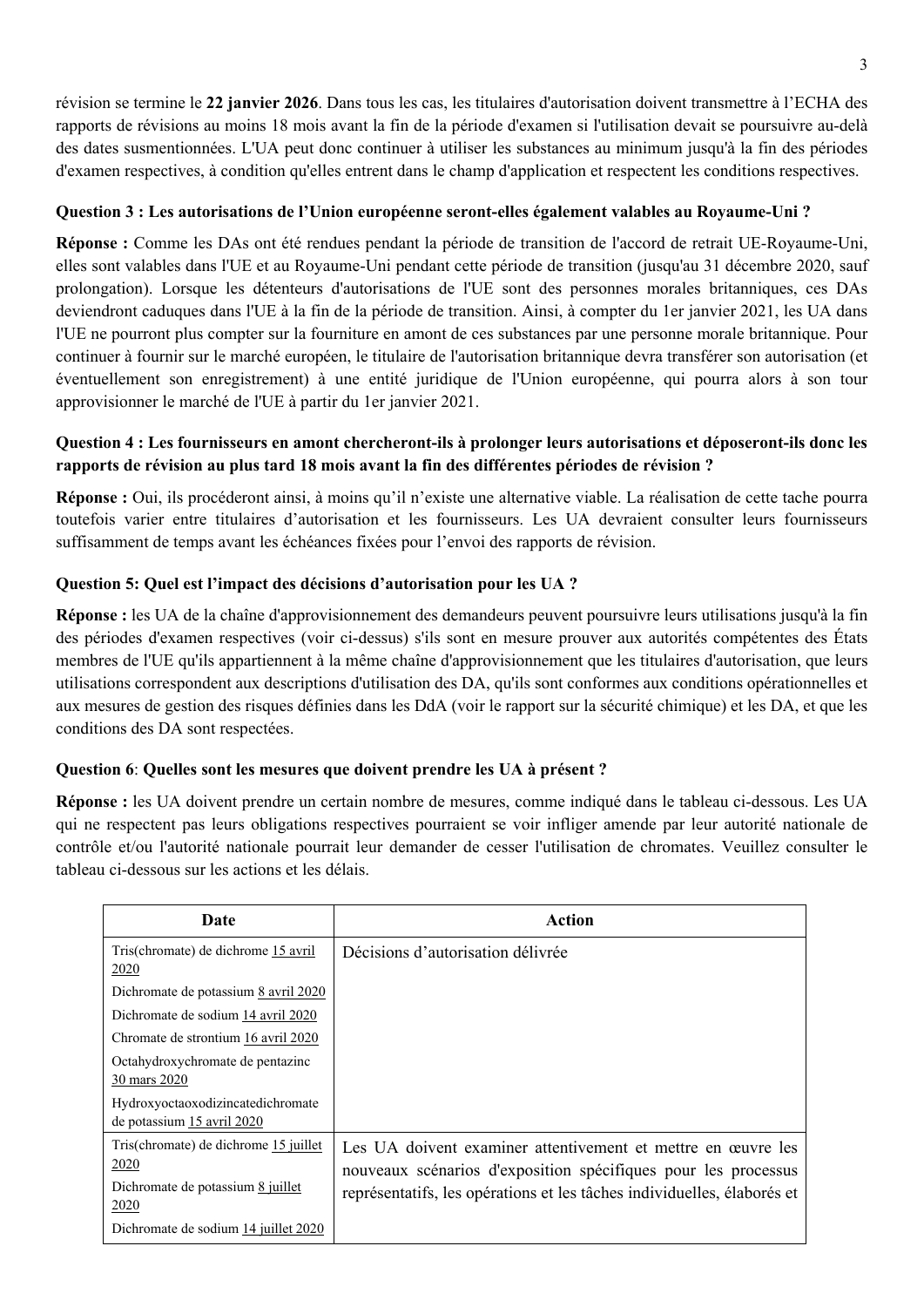| Date                                                                                                                                                                                                                                                                                                            | <b>Action</b>                                                                                                                                                                                                                                                                                                                                                                                                                                                                                                                                           |
|-----------------------------------------------------------------------------------------------------------------------------------------------------------------------------------------------------------------------------------------------------------------------------------------------------------------|---------------------------------------------------------------------------------------------------------------------------------------------------------------------------------------------------------------------------------------------------------------------------------------------------------------------------------------------------------------------------------------------------------------------------------------------------------------------------------------------------------------------------------------------------------|
| Chromate de strontium 16 juillet 2020<br>Octahydroxychromate de pentazinc<br>30 juin 2020                                                                                                                                                                                                                       | fournis par les fournisseurs (en tant qu'annexes aux fiches de<br>données de sécurité).                                                                                                                                                                                                                                                                                                                                                                                                                                                                 |
| Hydroxyoctaoxodizincatedichromate<br>de potassium 15 juillet 2020                                                                                                                                                                                                                                               |                                                                                                                                                                                                                                                                                                                                                                                                                                                                                                                                                         |
| Tris(chromate) de dichrome 22 juillet<br>2020<br>Dichromate de potassium 15 juillet<br>2020<br>Dichromate de sodium 21 juillet 2020<br>Chromate de strontium 23 juillet 2020<br>Octahydroxychromate de pentazinc 6<br>juillet 2020<br>Hydroxyoctaoxodizincatedichromate<br>de potassium 22 juillet 2020         | Les UA doivent notifier à l'ECHA les utilisations des substances,<br>une explication des fonctions essentielles et une justification de la<br>nécessité des fonctions essentielles en vertu de l'article 66 REACH<br>(3 mois après la publication des AD au Journal officiel). Les<br>informations doivent être fournies dans l'outil de notification de<br>l'ECHA (voir annexe 1). Le CCST a développé une feuille Excel et<br>un guide pour aider les UA à fournir les informations requises. Ce<br>document est disponible sur www.jonesdayreach.com |
| Tris(chromate) de dichrome<br>15 octobre 2020<br>Dichromate de potassium 8 octobre<br>2020<br>Dichromate de sodium 14 octobre<br>2020<br>Chromate de strontium 16 octobre<br>2020<br>Octahydroxychromate de pentazinc<br>30 septembre 2020<br>Hydroxyoctaoxodizincatedichromate<br>de potassium 15 octobre 2020 | Les UA doivent mener les premières campagnes de mesures de<br>l'exposition des travailleurs selon le modèle de surveillance mis à<br>disposition par les fournisseurs avec les fiches de données de<br>sécurité<br>et<br>disponible<br>le<br><b>GPS</b><br>E2,<br>sous<br>nom<br>sur<br>www.jonesdayreach.com                                                                                                                                                                                                                                           |
| Tris(chromate) de dichrome<br>15 octobre 2020<br>Dichromate de potassium 8 octobre<br>2020<br>Dichromate de sodium 14 octobre<br>2020<br>Chromate de strontium 16 octobre<br>2020<br>Octahydroxychromate de pentazinc<br>30 septembre 2020<br>Hydroxyoctaoxodizincatedichromate<br>de potassium 15 octobre 2020 | Les UA doivent to mettre en œuvre les programmes de surveillance<br>pour les émissions de Chrome (VI) dans l'air et dans l'eau issues<br>de la ventilation locale par aspiration <sup>2</sup> suivant le modèle de<br>surveillance mis à disposition par les fournisseurs avec les fiches<br>de données de sécurité et disponible sous le nom GPS E3, sur<br>www.jonesdayreach.com                                                                                                                                                                      |
| Tris(chromate) de dichrome<br>15 avril 2021<br>Dichromate de potassium 8 avril 2021<br>Dichromate de sodium 14 avril 2021<br>Chromate de strontium 16 avril 2021<br>Octahydroxychromate de pentazinc<br>30 mars 2021<br>Hydroxyoctaoxodizincatedichromate<br>de potassium 15 avril 2021                         | Les UA doivent notifier à l'ECHA les données provenant des<br>mesures d'exposition des travailleurs et de la surveillance de l'air et<br>des eaux usées, conformément à l'article 66 REACH suivant les<br>modèles mis à disposition par les fournisseurs avec les fiches de<br>données de sécurité et en tant que GPS E2 et E3. Il s'agira d'une<br>modification de la notification précédemment faite au titre de<br>l'article 66 de REACH, voir Annexe 1.                                                                                             |

En l'absence de date spécifiquement fixée dans les DAs, nous adoptons une position conservatrice et avons indiqué les mêmes dates que pour la surveillance de l'exposition des travailleurs.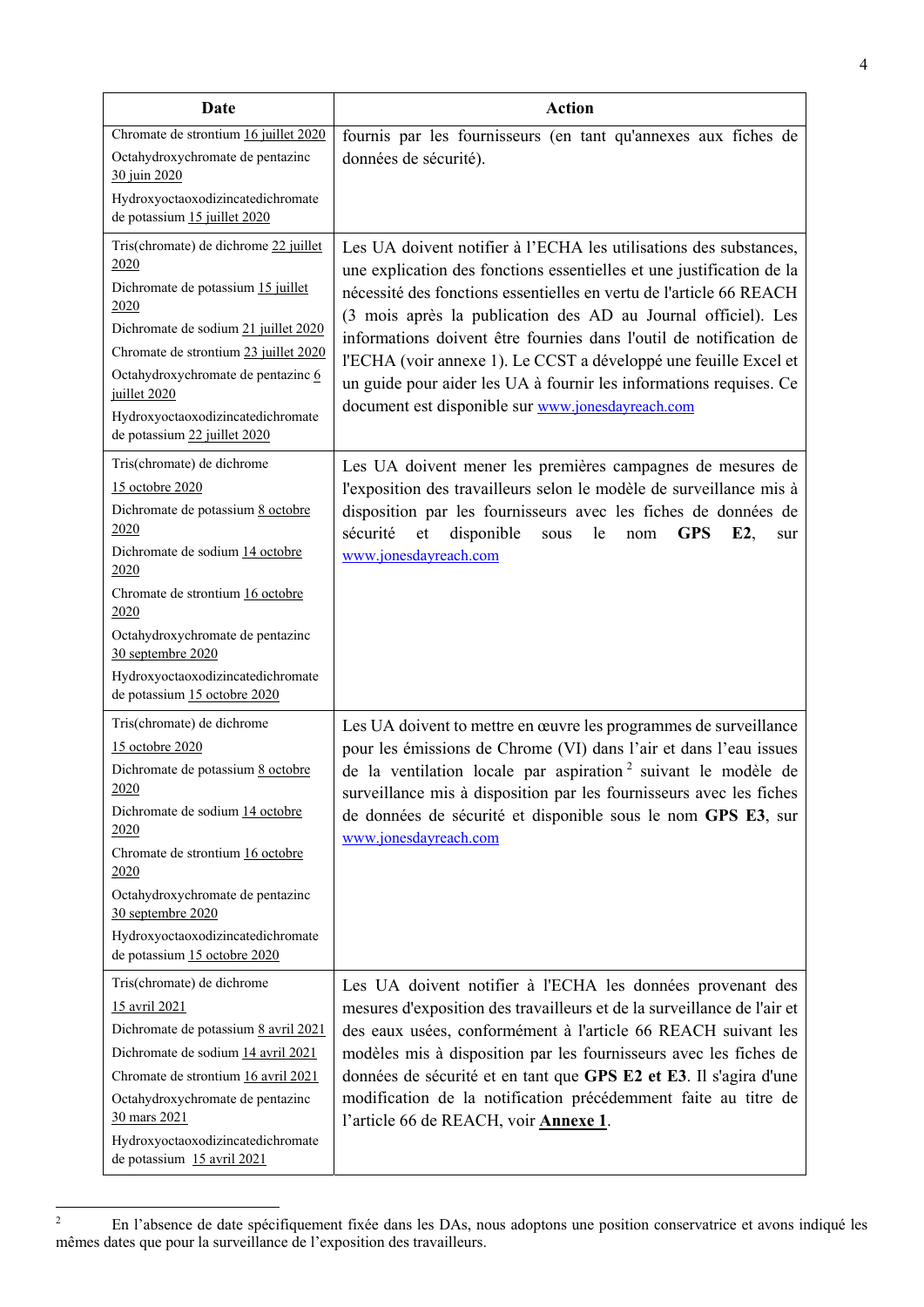Pour plus d'information sur la manière de soumettre votre notification au titre de l'article 66, veuillez vous référer à la « Note aux Utilisateurs en Aval sur les notifications au titre de l'article 66 de REACH », jointe au présent Q&R comme **Annexe 1**.

## **Question 7** : **Comment un UA peut-il savoir si les substances qu'il utilise proviennent (ont été fournies directement ou indirectement par) d'un ou plusieurs titulaires d'autorisation du CCST ?**

**Réponse :** Les étiquettes et les fiches de données de sécurité des substances/préparations porteront des numéros d'autorisation. Les numéros d'autorisation sont spécifiques à l'"utilisation", de sorte qu'un UA doit sélectionner pour sa notification à l'ECHA au titre de l'article 66 de REACH le ou les numéros d'autorisation spécifiques qui correspondent à son utilisation. Les numéros d'autorisation ont le format "REACH/x/x/x", voir ci-dessus à la rubrique **Q&R1**. Si les distributeurs ou les formulateurs fournissent les substances dans des mélanges ou s'ils ont plusieurs fournisseurs pour la même substance, les fiches de données de sécurité et les étiquettes peuvent éventuellement comporter plusieurs numéros d'autorisation. Il est important que les UA n'acceptent aucune livraison sans numéro d'autorisation (sauf s'ils reçoivent leurs substances de chromate d'un fournisseur dont la demande est encore en cours), car ils auront absolument besoin de ces numéros pour leur notification au titre de l'article 66 de l'ECHA.

# **Question 8 : Un UA peut-il continuer à utiliser une substance dont il détient un stock précédemment reçu d'un fournisseur qui n'est pas titulaire d'une autorisation (ou n'a pas de demande pendante avant la date limite pour l'introduction des demandes pour la substance concernée) ?**

**Réponse :** Non.

## **Question 9 : Un UA peut-il continuer à utiliser une substance dont il détient un stock précédemment reçu d'un fournisseur qui ne fait pas figurer de numéro d'autorisation sur son étiquette ?**

**Réponse**: Non, à moins que la DdA de ce fournisseur n'ait pas encore fait l'objet d'une décision.

### **Question 10: Que doit faire un UA en cas de contrôle ?**

**Réponse :** En cas d'inspection, l'inspecteur demandera au DU sa notification au titre de l'article 66 de REACH. Le DU doit également être en mesure de prouver et avoir documenté par une auto-évaluation que son activité entre dans le champ d'application des DA, qu'il se conforme à ces DA, y compris en respectant au minimum les conditions opératoires et les mesures de gestion des risques décrites dans les DdA et les DA. En outre, il doit démontrer qu'il est en conformité avec la législation nationale sur la santé et la sécurité au travail, notamment s'agissant des limites d'exposition professionnelle, de l'obligation de procéder à une évaluation de la sécurité pour chaque lieu de travail et de respecter la hiérarchie des mesures de prévention des substances cancérigènes sur le lieu de travail.

## **Question 11**: **Les titulaires d'autorisation communiqueront-ils régulièrement des informations additionnelles sur les conditions opératoires et les mesures de gestion des risques ?**

**Réponse** : Les titulaires d'autorisation ont mis en place un système de conseils pratique et facile d'utilisation consistant en des « *Good Practice Sheets* **» ('GPS') (« fiches de bonnes pratiques »)**, qui seront mises à jour à échéance régulière si nécessaire. Ces GPS sont disponibles sur www.jonesdayreach.com.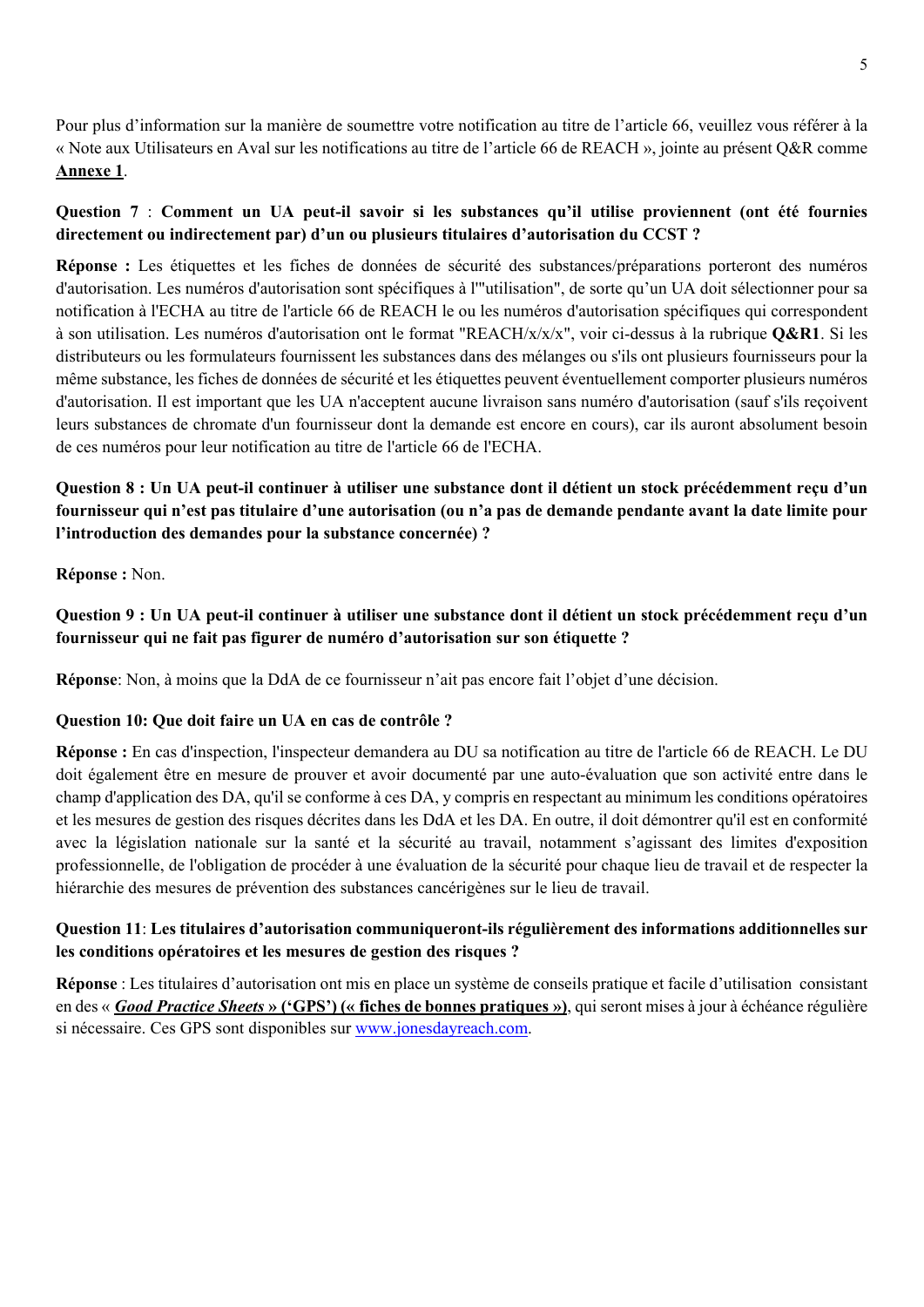### **ANNEXE 1**

### **Note aux Utilisateurs en Aval sur les notifications au titre de l'article 66 de REACH**

**Si vous êtes un utilisateur en aval ("UA") de divers chromates livrés directement ou indirectement (par exemple par un formulateur ou un distributeur) par l'un des titulaires d'une autorisation du CCST, vous êtes tenu de notifier vos utilisations à l'Agence européenne des produits chimiques ("ECHA") en vertu de l'article 66 REACH dans les trois mois suivant la publication des décisions d'autorisation**. Si vous ne respectez pas cette obligation, votre autorité nationale de contrôle pourrait vous infliger une amende et/ou l'autorité nationale pourrait vous demander de cesser l'utilisation de la substance jusqu'à ce que vous ayez transmis à l'ECHA la notification au titre de l'article 66.

Vous devez soumettre votre notification au titre de l'article 66 par voie électronique dans un formulaire en ligne mis à disposition par l'ECHA sur son système REACH-IT. Cela signifie que **dans un premier temps** - sauf si vous l'avez déjà fait pour d'autres raisons - vous devez "ouvrir un compte REACH-IT". Veuillez noter votre nom d'utilisateur et votre mot de passe lors de l'ouverture du compte. Une fois cette première étape terminée, vous pouvez soumettre **dans un second temps** votre notification au titre de l'article 66 via REACH-IT. Pour ce faire, vous devrez préparer et disposer des informations minimales suivantes :

- $\checkmark$  Le nom de votre société, l'adresse des sites où la substance est utilisée et les contacts pertinents.
- $\checkmark$  La substance et le nom de l'utilisation autorisée qui sont identifiés par le numéro d'autorisation. Vous trouverez ce numéro d'autorisation sur l'étiquette et/ou dans la Fiche de Données de Sécurité (FDS) communiquée par votre fournisseur. Le formulaire de notification au titre de l'article 66 propose une liste de toutes les autorisations à partir de laquelle vous devez en sélectionner une.
- Une brève description des fonctions essentielles nécessaires pour l'utilisation de l'UA (voir les fonctions essentielles par substance dans le texte des Décisions d'autorisation) et la justification correspondante (pourquoi les fonctions essentielles sont nécessaires). Voir la feuille Excel que vous pouvez utiliser www.jonesdayreach.com. Cette information doit être entrée dans l'outil REACH IT "Article 66 ECHA" sous la section *"Further description of your use"*.
- Si vous obtenez votre substance ou votre formulation de plusieurs fournisseurs, vous devez déposer autant de notifications que vous avez de fournisseurs. Afin d'éviter un double comptage du tonnage et des travailleurs exposés, vous devez, dans le cas de plusieurs fournisseurs, répartir le nombre de travailleurs exposés et le tonnage reçu de manière à ce que le chiffre soit exact.
- $\checkmark$  Le volume habituel annuel et le nombre de travailleurs utilisant la substance (information fournie à titre volontaire).
- $\checkmark$  Une brève description de votre utilisation (par exemple, le type de produits que vous fabriquez ou les segments de marché auxquels vous fournissez) et toute implication dans des activités de substitution (information également fournie à titre volontaire).

Après avoir terminé de remplir votre notification, veillez à bien noter votre "numéro de soumission" et à imprimer votre notification. Vous aurez besoin de votre numéro de soumission pour toute mise à jour ultérieure de votre notification.

Très important : les autorisations ayant été délivrées sous conditions, les UA doivent respecter ces conditions. Cela signifie que tous les UA qui bénéficient des autorisations susvisées **doivent mener une surveillance annuelle de l'exposition des travailleurs et une surveillance environnementale (air et eaux usées), et que les résultats de ces campagnes de surveillance doivent être communiqués à l'ECHA en la notification au titre de l'article 66**. S'agissant des dates applicables, veuillez vous référer à la **Q&R6 ci-dessus**. Les UA sont invités à utiliser les modèles de surveillance communiqués avec les FDS et en tant que **GPS E2 and E3** pour la conformité avec les exigences de surveillance posées par les Décisions d'autorisation. Le CCST recommande de ne pas soumettre les données de surveillance dans la notification au titre de l'article 66 initiale mais uniquement après que l'UA aura mené sa première campagne de mesures avec les nouveaux modèles de surveillance. Cela peut être aisément fait via une **« mise à jour » de la précédente notification au titre de l'article 66**.

Attention, les données de surveillance devront être téléversées dans une Annexe à la notification au titre de l'article 66.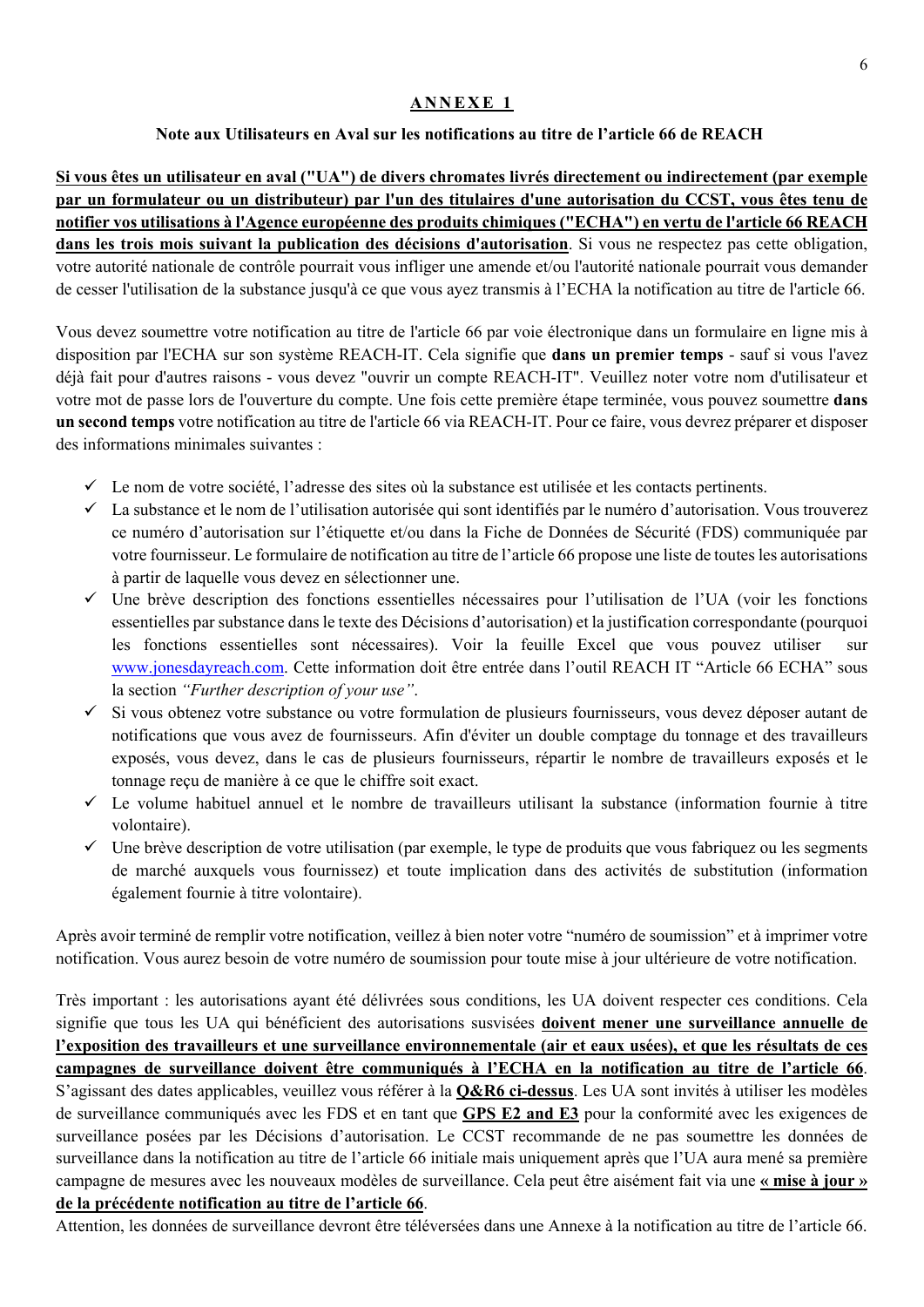#### **Questions de confidentialité**

Veuillez noter que l'ECHA publie certaines informations des notifications au titre de l'article 66, à savoir le nom de la substance, l'État membre où l'utilisation a lieu, si le statut de la notification est actif ou inactif et la fourchette de tonnage sous une forme agrégée, si des données de quantité ont été fournies. D'autre part, certaines informations notifiées au titre de l'article 66 sont fournies **automatiquement** aux titulaires d'autorisation, à savoir les données de surveillance mentionnées ci-dessus. Vous ne pouvez donc pas empêcher la communication des données de surveillance aux titulaires d'autorisation. Vous pouvez uniquement supprimer l'identifiant de votre entreprise des données de surveillance, de sorte que l'identité de votre entreprise ne soit pas révélée aux titulaires d'autorisation.

Les UA ont le droit de demander que demeurent confidentiels le nom de leur entreprise, l'emplacement du site d'utilisation, le nom de l'utilisation notifiée, la brève description supplémentaire de l'utilisation (par exemple, les informations sur les fonctions essentielles clés et la justification) et les informations sur les activités de substitution. Si vous ne demandez pas la confidentialité, l'ECHA publiera également ces détails. Si vous réclamez la confidentialité, vous devrez justifier à l'ECHA cette demande de confidentialité.

Comme déjà noté ci-dessus, les notifications au titre de l'article 66 peuvent être mises à jour à tout moment. Par conséquent, des modifications peuvent être apportées, y compris sur les données notifiées et les annexes fournies.

**Plus de conseils pratiques** sur la soumission à l'ECHA d'une notification au titre de l'article 66 de REACH sont fournis aux liens suivants :

- ECHA Video tutorial on how to submit a downstream user notification HIGHLY RECOMMENDED!!
- Downstream user notifications of authorized uses: Information made public by ECHA

\* \* \*

EUI-1207167407v1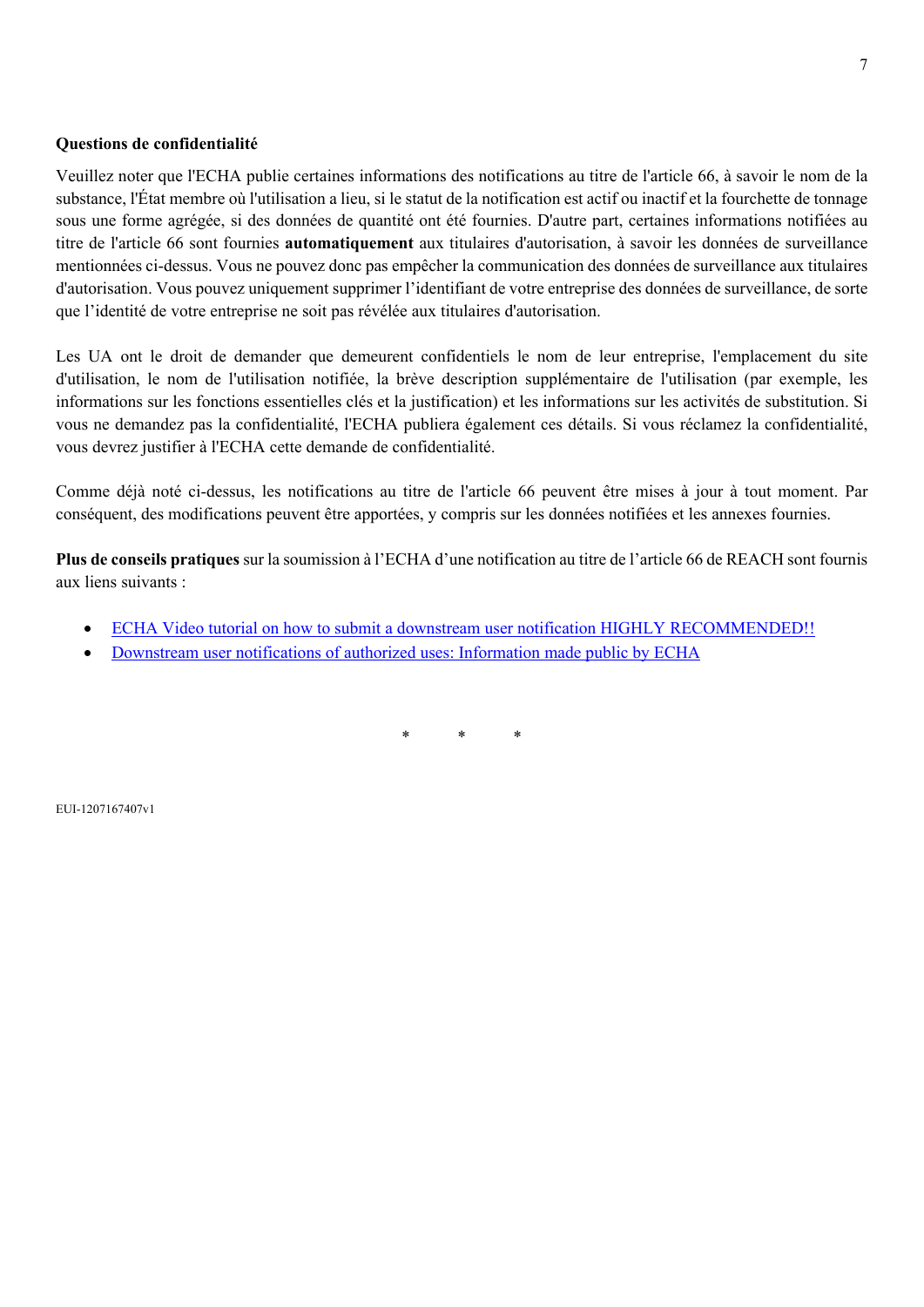#### **DOMANDE E RISPOSTE**

#### *(Italian Translation)*

### **Consorzio CCST Autorizzazione REACH per l'utilizzo di vari cromati per le industrie aeronautiche1 Aggiornamento**

#### **28 aprile 2020**

#### **Domanda 1: Qual è lo stato di queste domande di autorizzazione?**

**Risposta:** La Commissione europea ("Commissione") ha adottato tutte e sei le Decisioni di Autorizzazione ("DA") e le ha notificate ai richiedenti. Si prega di voler visitare il seguente link al fine di visualizzare le DA: https://ec.europa.eu/docsroom/documents/40912

| <b>Sostanza</b>               | Numero di           | Titolare dell'<br>Uso autorizzato                                                |
|-------------------------------|---------------------|----------------------------------------------------------------------------------|
|                               | Autorizzazione      | Autorizzazione<br>(abbreviato)                                                   |
| Tris(cromato) di dicromo (S2) | REACH/20/1/0        | > Henkel AG & Co. KGaA<br>Formulazione di miscele;                               |
| EC 246-356-2;                 | REACH/20/1/1        | Henkel Global Supply Chain<br>➤                                                  |
| CAS 24613-89-6                |                     | B.V.                                                                             |
|                               | REACH/20/1/2        | Henkel AG & Co. KGaA<br>Trattamento superficiale di<br>➤                         |
|                               | REACH/20/1/3        | Henkel Global Supply Chain<br>metalli (quali alluminio,                          |
|                               |                     | acciaio, zinco, magnesio,<br>B.V.                                                |
|                               |                     | titanio, leghe), materiali                                                       |
|                               |                     | compositi e sigillature di                                                       |
|                               |                     | film anodici per il settore                                                      |
|                               |                     | aerospaziale                                                                     |
| Dicromato di potassio (S3)    | <b>REACH/20/3/0</b> | Formulazione di miscele;<br>Brenntag UK Ltd.<br>$\blacktriangleright$            |
| EC 231-906-6;                 |                     |                                                                                  |
| CAS 7778-50-9                 | REACH/20/3/1        | Trattamento superficiale di                                                      |
|                               |                     | metalli (quali alluminio,                                                        |
|                               |                     | acciaio, zinco, magnesio,                                                        |
|                               |                     | titanio, leghe), materiali                                                       |
|                               |                     | compositi e sigillature di                                                       |
|                               |                     | film anodici per il settore                                                      |
|                               |                     | aerospaziale                                                                     |
| Dicromato di sodio (S4)       | REACH/20/5/0        | Brenntag UK Ltd<br>Formulazione di miscele;<br>➤                                 |
| EC 234-190-3;                 | REACH/20/5/1        | Henkel AG & Co. KGaA<br>➤                                                        |
| CAS 10588-01-9; 7789-12-0     | REACH/20/5/2        | AD International BV<br>➤                                                         |
|                               | REACH/20/5/3        |                                                                                  |
|                               | REACH/20/5/4        | Brenntag UK Ltd<br>Trattamento superficiale di<br>➤<br>Henkel AG & Co. KGaA<br>≻ |
|                               | REACH/20/5/5        | metalli (quali alluminio,<br>AD International BV                                 |
|                               |                     | acciaio, zinco, magnesio,<br>⋗                                                   |
|                               |                     | titanio, leghe), materiali                                                       |
|                               |                     | compositi e sigillature di                                                       |
|                               |                     | film anodici per il settore                                                      |
|                               |                     | aerospaziale                                                                     |

REACH/20/5/6 Brenntag UK Ltd **|** REACH/20/5/7 Henkel AG & Co. KGaA **|** REACH/20/5/8 AD International BV

<sup>-</sup>1 Un'autorizzazione è stata rilasciata anche per l'impiego di dicromato di sodio per la passivazione elettrolitica dell'acciaio stagnato per l'industria dell'imballaggio ("ETP"). Il periodo di revisione è di 4 anni dalla data di adozione. La scadenza è dunque prevista per il **14 aprile 2024**.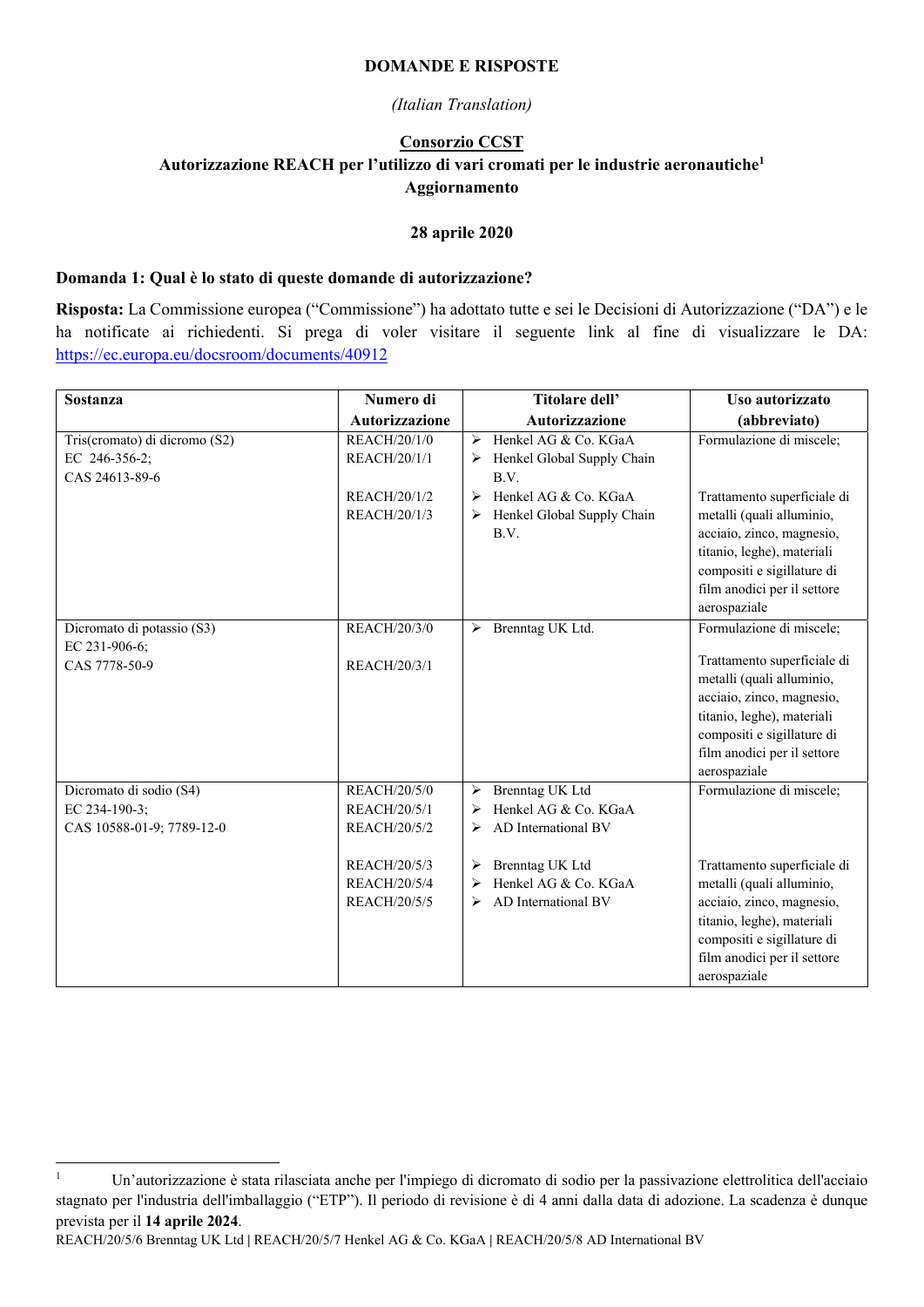| Sostanza                                      | Numero di                                | Titolare dell'                                                          | Uso autorizzato                                                 |
|-----------------------------------------------|------------------------------------------|-------------------------------------------------------------------------|-----------------------------------------------------------------|
|                                               | Autorizzazione                           | Autorizzazione                                                          | (abbreviato)                                                    |
| Cromato di stronzio (S6)                      | REACH/20/7/0                             | Akzo Nobel Car Refinishes B.V.<br>➤                                     | Formulazione di miscele                                         |
| EC 232-142-6;                                 | REACH/20/7/1                             | Habich GmbH<br>➤                                                        |                                                                 |
| CAS 7789-06-2                                 | REACH/20/7/2                             | Henkel Global Supply Chain<br>➤                                         |                                                                 |
|                                               |                                          | B.V.                                                                    |                                                                 |
|                                               | REACH/20/7/3                             | Indestructible Paint Ltd.<br>➤                                          |                                                                 |
|                                               | REACH/20/7/4                             | Finalin GmbH<br>⋗                                                       |                                                                 |
|                                               | REACH/20/7/5                             | Mapaero<br>➤                                                            |                                                                 |
|                                               | REACH/20/7/6                             | PPG Europe B.V.<br>➤                                                    |                                                                 |
|                                               | REACH/20/7/7                             | PPG Industries (UK) Ltd.<br>➤                                           |                                                                 |
|                                               | <b>REACH/20/7/8</b>                      | PPG Coatings SA<br>➤                                                    |                                                                 |
|                                               | REACH/20/7/9                             | Aviall Services Inc. (now Boeing                                        |                                                                 |
|                                               |                                          | Distribution Inc.)                                                      |                                                                 |
|                                               |                                          | Akzo Nobel Car Refinishes B.V.                                          |                                                                 |
|                                               | REACH/20/7/10                            | ➤<br>Habich GmbH                                                        | Applicazione di primer e<br>rivestimenti speciali nella         |
|                                               | REACH/20/7/11<br>REACH/20/7/12           | ➤<br>Henkel Global Supply Chain<br>➤                                    | costruzione di parti                                            |
|                                               |                                          | B.V.                                                                    | aerospaziali e aeronautiche,                                    |
|                                               | REACH/20/7/13                            | Indestructible Paint Ltd.<br>➤                                          | inclusi aerei / elicotteri,                                     |
|                                               | REACH/20/7/14                            | Finalin GmbH<br>➤                                                       | veicoli spaziali, satelliti,                                    |
|                                               | REACH/20/7/15                            | Mapaero<br>➤                                                            | lanciatori, motori e per la                                     |
|                                               | REACH/20/7/16                            | PPG Europe B.V.<br>➤                                                    | manutenzione di tali                                            |
|                                               | REACH/20/7/17                            | PPG Industries (UK) Ltd.<br>➤                                           | costruzioni per il settore                                      |
|                                               | REACH/20/7/18                            | PPG Coatings SA<br>➤                                                    | aerospaziale                                                    |
|                                               | REACH/20/7/19                            | Aviall Services Inc. (now Boeing                                        |                                                                 |
|                                               |                                          | Distribution Inc.)                                                      |                                                                 |
| Ottaidrossocromato-di-pentazinco (S7)         | REACH/20/11/0                            | $\triangleright$ Aviall Services Inc. (now Boeing                       | Formulazione di miscele;                                        |
| EC 256-418-0;                                 |                                          | Distribution Inc.)                                                      |                                                                 |
| CAS 49663-84-5                                | REACH/20/11/1                            | Finalin GmbH<br>➤                                                       |                                                                 |
|                                               |                                          |                                                                         |                                                                 |
|                                               | REACH/20/11/2                            | $\triangleright$ Aviall Services Inc. (now Boeing<br>Distribution Inc.) | Utilizzo in primer di<br>lavaggio, primer per                   |
|                                               | REACH/20/11/3                            | Finalin GmbH<br>➤                                                       | serbatoi di carburante e                                        |
|                                               |                                          |                                                                         | primer alluminizzato ai fini                                    |
|                                               |                                          |                                                                         | della protezione dalla                                          |
|                                               |                                          |                                                                         | corrosione nelle                                                |
|                                               |                                          |                                                                         | applicazioni aeronautiche                                       |
| Idrossiottaossodizincatodicromato di potassio | <b>REACH20/6/0</b>                       | PPG Industries (UK) Ltd<br>➤                                            | Formulazione di miscele;                                        |
| (S8)                                          | <b>REACH20/6/1</b>                       | Finalin GmbH<br>➤                                                       |                                                                 |
| EC 234-329-8;                                 | <b>REACH20/6/2</b>                       | PPG Europe B.V.<br>➤                                                    |                                                                 |
| CAS 11103-86-9                                | <b>REACH20/6/3</b>                       | PPG Coatings SA<br>➤                                                    |                                                                 |
|                                               | <b>REACH20/6/4</b>                       | Aviall Services Inc. (now Boeing<br>➤                                   |                                                                 |
|                                               |                                          | Distribution Inc.)                                                      |                                                                 |
|                                               |                                          |                                                                         |                                                                 |
|                                               | <b>REACH20/6/5</b><br><b>REACH20/6/6</b> | PPG Industries (UK) Ltd<br>➤<br>Finalin GmbH                            | Utilizzo in primer e                                            |
|                                               | <b>REACH20/6/7</b>                       | ⋗<br>PPG Europe B.V.<br>⋗                                               | rivestimenti (inclusi quelli<br>per il lavaggio) per il settore |
|                                               | <b>REACH20/6/8</b>                       | PPG Coatings SA<br>➤                                                    | aerospaziale                                                    |
|                                               | <b>REACH20/6/9</b>                       | Aviall Services Inc. (now Boeing<br>➤                                   |                                                                 |
|                                               |                                          | Distribution Inc.)                                                      |                                                                 |
|                                               |                                          |                                                                         |                                                                 |

## **Domanda 2: Quali sono i periodi di revisione concessi? Per quanto tempo gli Utilizzatori a Valle ("UV") possono utilizzare le sostanze?**

**Risposta:** In tutti i casi il periodo di revisione è di 7 anni. Le sostanze per le quali la cd. *Sunset date* è scaduta il 21 settembre 2017, ovvero il dicromato di sodio e il dicromato di potassio, il periodo di revisione sarà fissato nel testo della DA al **21 settembre 2024**. Per le altre sostanze, il periodo di revisione termina **il 22 gennaio 2026**. In tutti i casi, i titolari dell'autorizzazione dovranno presentare rapporti di riesame all'ECHA almeno 18 mesi prima della fine del periodo di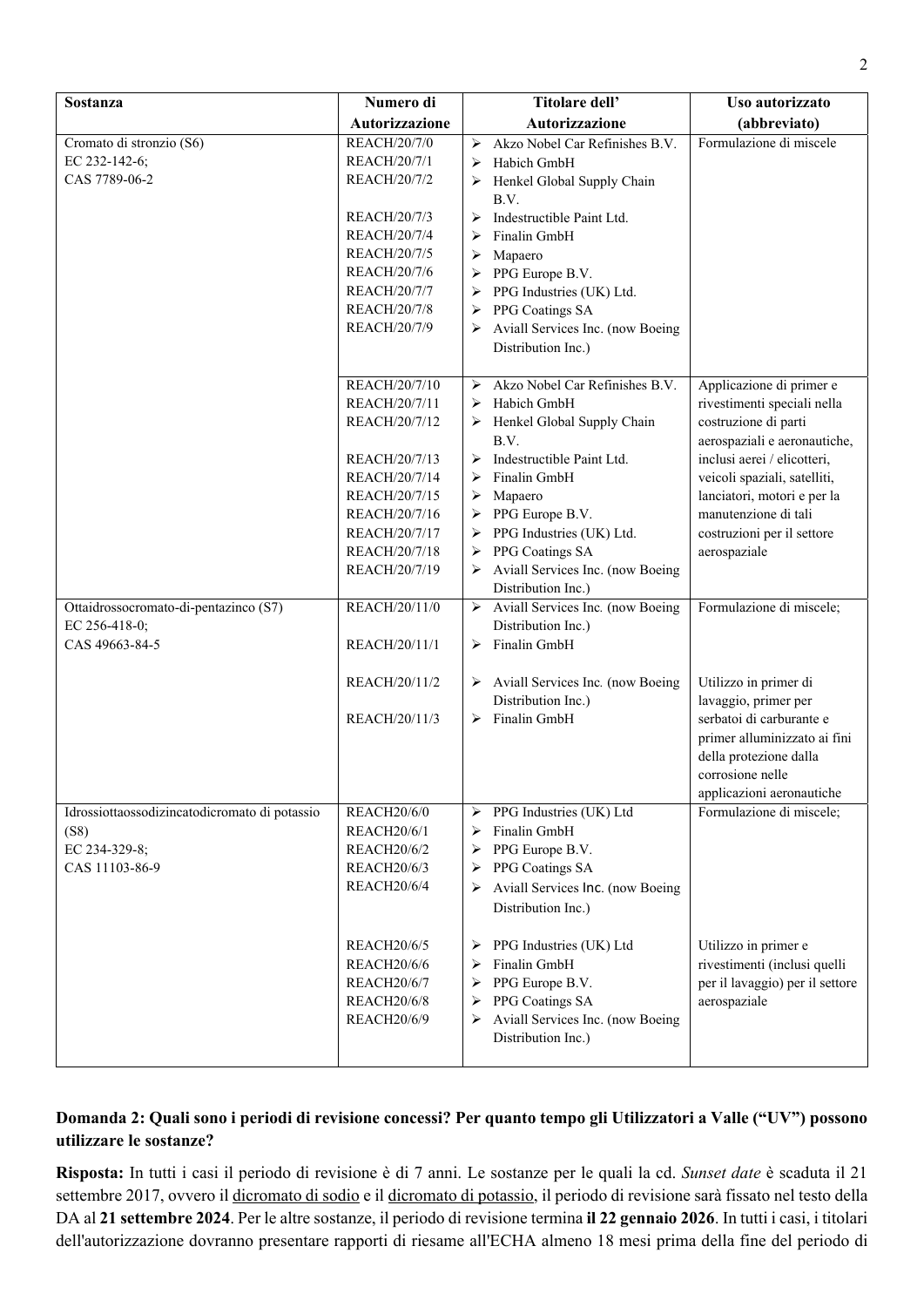riesame qualora l'utilizzo dovesse continuare oltre le date sopra indicate. Gli UV possono pertanto continuare a utilizzare le sostanze almeno alla fine dei rispettivi periodi di revisione, purché rientrino nell'ambito di applicazione e rispettino le rispettive condizioni.

## **Domanda 3: Le autorizzazioni dell' Unione Europea ("UE") saranno valide anche nel Regno Unito?**

**Risposta:** Siccome le DA sono state emesse all'interno del periodo di transizione previsto dall'accordo di recesso del Regno Unito dall'UE, queste sono valide all'interno dell'UE e del Regno Unito durante tale periodo di transizione (fino al 31 dicembre, 2020; salvo un prolungamento dell'accordo).<sup>2</sup> Qualora i titolari di autorizzazione UE sono soggetti stabiliti nel Regno Unito, tali DA diverranno nulle all'interno dell'UE al termine del periodo di transizione. Pertanto, dal 1 gennaio 2021, gli UV stabiliti nell'UE non potranno più fare affidamento su fornitori a monte di un soggetto stabilito nel Regno Unito. Affinché tali forniture continuino, il titolare dell'autorizzazione del Regno Unito dovrà trasferire la sua autorizzazione (e possibilmente la registrazione) a un'entità legale stabilita all'interno dell'UE, la quale potrà a sua volta fornire al mercato dell'UE a partire dal 1 gennaio 2021.

# **Domanda 4: I fornitori a monte cercheranno di estendere le loro autorizzazioni e quindi di presentare rapporti di revisione al più tardi 18 mesi prima della fine dei rispettivi periodi di revisione?**

**Risposta:** Sì, a meno che non ci siano alternative adeguate, lo faranno. L'organizzazione di questo lavoro, tuttavia, può differire tra titolari di autorizzazione e fornitori. Gli UV devono consultare in tempo i loro fornitori per il rapporto di riesame.

# **Domanda 5: Quale impatto hanno le decisioni di autorizzazione per gli UV?**

**Risposta:** Gli UV all'interno della catena di approvvigionamento di coloro che presentano domanda di autorizzazione possono continuare i propri usi fino alla fine dei rispettivi periodi di riesame (vedi sopra) se possono dimostrare alle autorità competenti degli Stati membri dell'UE: di appartenere alla stessa catena di approvvigionamento dei titolari di autorizzazione, che i loro usi si adattano alle descrizioni d'uso di cui alle DA, che si conformano alle condizioni operative e alle misure di gestione dei rischi stabilite negli AfA (si veda la relazione sulla sicurezza chimica) e nelle DA, e che le condizioni delle DA sono rispettate.

# **Domanda 6**: **Quali step devono adesso rispettare gli UV?**

**Risposta:** Gli UV devono rispettare una serie di passaggi, come indicati nella tabella seguente. Gli UV che non ottemperano ai rispettivi obblighi, potrebbero essere soggetti a una sanzione da parte dell'autorità nazionale competente e/o tale autorità potrebbe chiedere loro di interrompere l'uso dei cromati. Si prega di consultare la tabella qui sotto su azioni e tempistiche.

| Data                                           | <b>Azione</b>                      |
|------------------------------------------------|------------------------------------|
| Tris(cromato) di dicromo 5 aprile 2020         | Decisioni di autorizzazione emesse |
| Dicromato di potassio 8 aprile 2020            |                                    |
| Dicromato di sodio 14 aprile 2020              |                                    |
| Cromato di stronzio 16 aprile 2020             |                                    |
| Ottaidrossocromato-di-pentazinco 30 marzo 2020 |                                    |

 $\overline{2}$ 

<sup>2</sup> Il Regno Unito ha soppresso dal suo sito la precedente guida che delineava lo status di società UE titolari di autorizzazioni REACH nel Regno Unito nella fase post-Brexit. Pertanto, a questo punto non è chiaro se dopo la fine del periodo di transizione gli UV del Regno Unito possano fare affidamento solo sulle autorizzazioni UE detenute da società del Regno Unito o anche sulle autorizzazioni detenute da società con sede nell'UE. In particolare, non è chiaro se un UV del Regno Unito di un'autorizzazione REACH detenuta da una società con sede nell'UE possa continuare a utilizzare la sostanza pertinente conformemente alle condizioni dell'autorizzazione UE dopo la fine del periodo di transizione (l'HSE aveva precedentemente fornito consulenza su tale questione nel contesto di un "*No-deal Brexit*", consentendo una semplice procedura di notifica per gli UV britannici che desiderano fare affidamento su una società dell'UE precedentemente titolare di autorizzazione). Si prevede che il governo del Regno Unito pubblicherà la sua strategia REACH post-transizione verso la fine del periodo di transizione.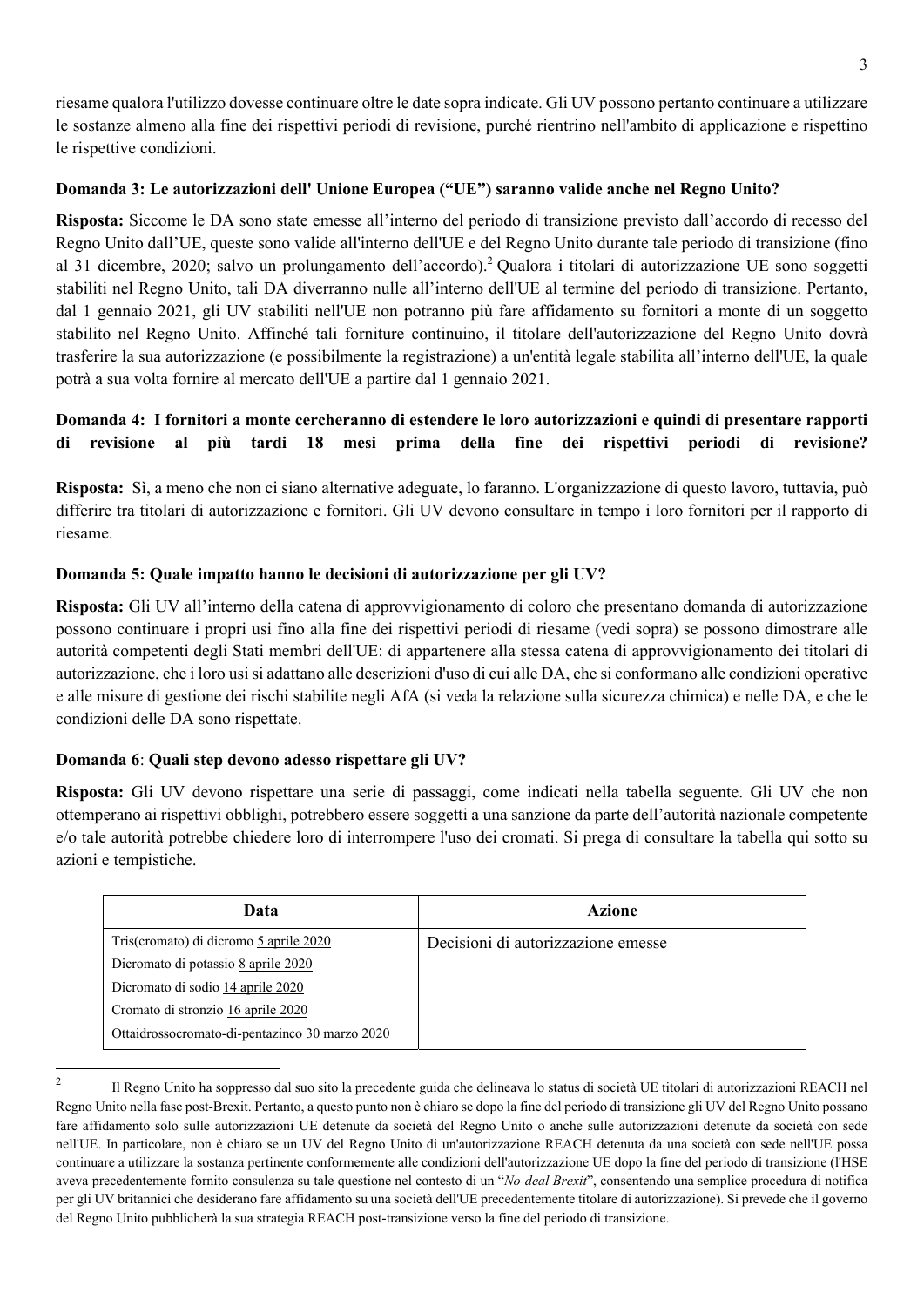| Data                                                                                                                                                                                                                                                                                    | <b>Azione</b>                                                                                                                                                                                                                                                                                                                                                                                                                                                                                                                                                                                                                                           |
|-----------------------------------------------------------------------------------------------------------------------------------------------------------------------------------------------------------------------------------------------------------------------------------------|---------------------------------------------------------------------------------------------------------------------------------------------------------------------------------------------------------------------------------------------------------------------------------------------------------------------------------------------------------------------------------------------------------------------------------------------------------------------------------------------------------------------------------------------------------------------------------------------------------------------------------------------------------|
| Idrossiottaossodizincatodicromato di potassio<br>15<br>aprile 2020                                                                                                                                                                                                                      |                                                                                                                                                                                                                                                                                                                                                                                                                                                                                                                                                                                                                                                         |
| Tris(cromato) di dicromo 15 luglio 2020<br>Dicromato di potassio 8 luglio 2020<br>Dicromato di sodio 14 luglio 2020<br>Cromato di stronzio 16 luglio 2020<br>Ottaidrossocromato-di-pentazinco June 30, 2020<br>Idrossiottaossodizincatodicromato di potassio<br>-15<br>luglio 2020      | Gli UV devono esaminare e attuare i nuovi specifici<br>esposizione<br>processi rappresentativi,<br>scenari di<br>operazioni e singoli compiti predisposti e distribuiti dai<br>fornitori (come allegati alle schede di Dati sulla<br>Sicurezza (SDS)).                                                                                                                                                                                                                                                                                                                                                                                                  |
| Tris(cromato) di dicromo 22 luglio 2020<br>Dicromato di potassio 15 luglio 2020<br>Dicromato di sodio 21 luglio 2020<br>Cromato di stronzio 23 luglio 2020<br>Ottaidrossocromato-di-pentazinco 6 luglio 2020<br>Idrossiottaossodizincatodicromato di potassio<br>22<br>luglio $2020$    | Ai sensi dell'articolo 66 REACH <sup>3</sup> , gli UV devono<br>notificare all'ECHA (3 mesi dopo la pubblicazione<br>degli DA annunci nella Gazzetta ufficiale) <sup>4</sup> gli usi e le<br>spiegazioni<br>delle<br>funzionalità<br>chiave<br>la<br>ė<br>giustificazione circa la necessità delle funzionalità<br>chiave. Le informazioni devono essere fornite tramite<br>lo strumento di notifica previsto dall'ECHA (cfr.<br>Allegato 1). Il CCST ha sviluppato un foglio Excel e<br>una guida per aiutare i DU a fornire le informazioni<br>richieste. Si prega di voler recuperare tali strumenti al<br>seguente indirizzo: www.jonesdayreach.com |
| Tris(cromato) di dicromo 15 ottobre 2020<br>Dicromato di potassio 8 ottobre 2020<br>Dicromato di sodio 14 ottobre 2020<br>Cromato di stronzio 16 ottobre 2020<br>Ottaidrossocromato-di-pentazinco 30 settembre 2020<br>Idrossiottaossodizincatodicromato di potassio 15<br>ottobre 2020 | Gli UV devono condurre le prime campagne di<br>misurazione dell'esposizione dei lavoratori, secondo il<br>modello di monitoraggio messo a disposizione dai<br>fornitori, con schede di sicurezza e come da GPS E2<br>su www.jonesdayreach.com                                                                                                                                                                                                                                                                                                                                                                                                           |
| Tris(cromato) di dicromo 15 ottobre 2020<br>Dicromato di potassio 8 ottobre 2020<br>Dicromato di sodio 14 ottobre 2020<br>Cromato di stronzio 16 ottobre 2020<br>Ottaidrossocromato-di-pentazinco 30 settembre 2020<br>Idrossiottaossodizincatodicromato di potassio 15<br>ottobre 2020 | Gli<br>UV<br>devono<br>implementare<br>di<br>programmi<br>monitoraggio delle emissioni di cromo (VI) nelle<br>acque reflue e nell'aria <sup>5</sup> da LEV secondo il modello di<br>monitoraggio messo a disposizione dai fornitori con le<br>schede di dati di sicurezza e come GPS E3 su<br>www.jonesdayreach.com                                                                                                                                                                                                                                                                                                                                     |
| Tris(cromato) di dicromo 15 aprile 2021<br>Dicromato di potassio 8 aprile 2021<br>Dicromato di sodio 14 aprile 2021<br>Cromato di stronzio 16 aprile 2021<br>Ottaidrossocromato-di-pentazinco 30 marzo 2021<br>Idrossiottaossodizincatodicromato di potassio<br>15 aprile 2021          | Gli UV devono comunicare all'ECHA i dati delle<br>misurazioni dell'esposizione dei lavoratori<br>e il<br>monitoraggio dell'aria e delle acque reflue ai sensi<br>dell'articolo 66 REACH messi a disposizione dai<br>fornitori con le schede di sicurezza e come GPS E2 ed<br>E3. Questa sarà una modifica della precedente notifica<br>ex articolo 66, si veda l'Allegato 1.                                                                                                                                                                                                                                                                            |

 $\frac{1}{3}$  Articolo 66(1) REACH: *"Gli utilizzatori a valle che utilizzano una sostanza a norma dell'articolo 56, paragrafo 2, ne danno notifica all'Agenzia entro tre mesi dalla prima fornitura della sostanza."*

<sup>4</sup> Come si può vedere da quanto sopra, le date di conformità per questo obbligo sono calcolate sulla base della data di pubblicazione . Pertanto, le date differiscono dalle date degli altri obblighi che sono stabilite nel testo delle DA. 5

In mancanza di una data specifica nelle DA, in via prudenziale abbiamo inserito le stesse date previste per il monitoraggio dell'esposizione dei lavoratori.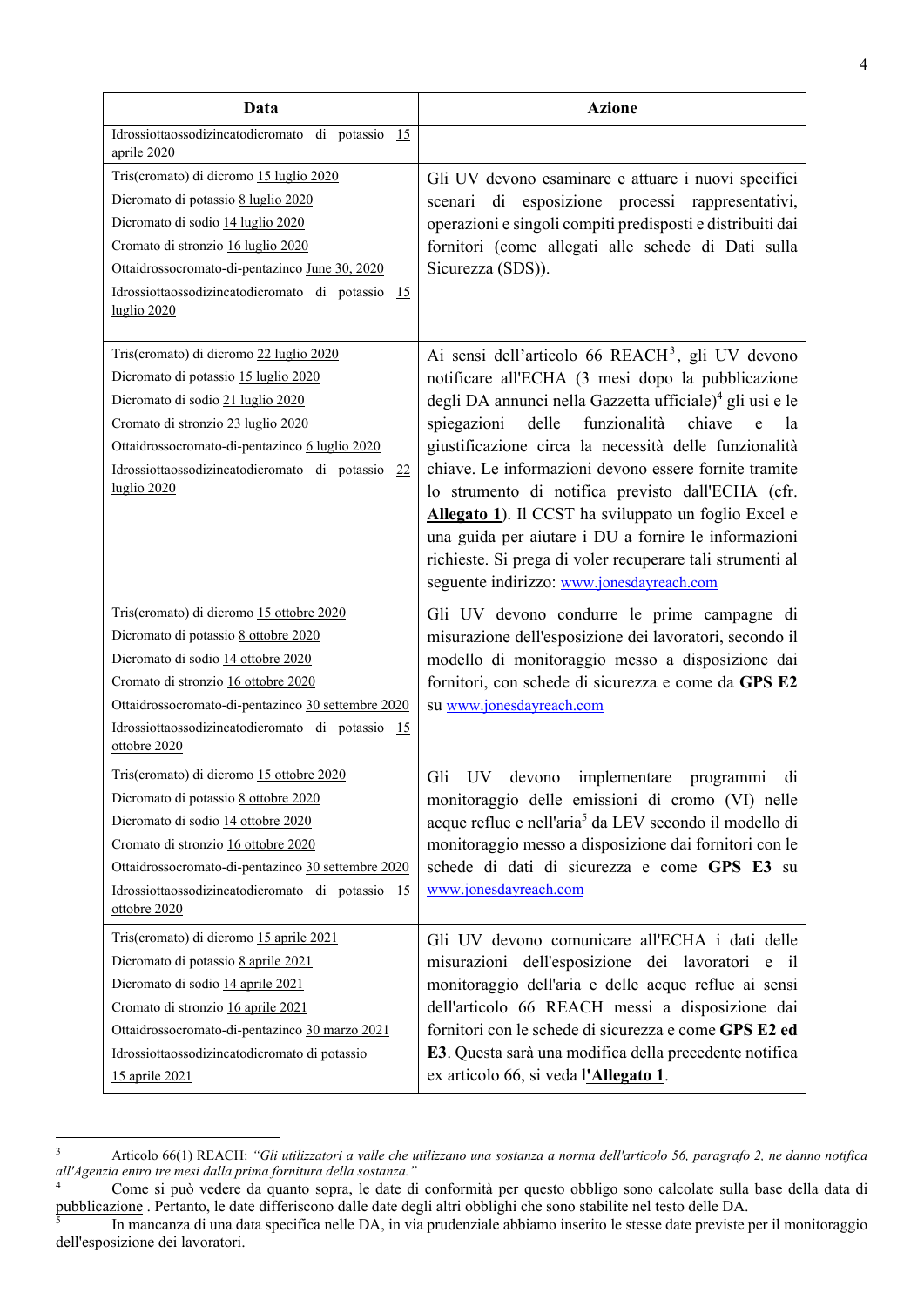Per ulteriori indicazioni su come presentare la notifica ex articolo 66 REACH, si prega di voler fare riferimento alla "*Nota per gli Utilizzatori a Valle sulle notifiche REACH ai sensi dell'articolo 66*" inclusa come **Allegato 1** al presente documento di Domande e Risposte.

## **Domanda 7**: **Come farà un UV a sapere se le sostanze che utilizza provengono (sono state fornite direttamente o indirettamente da) da uno o più titolari dell'autorizzazione CCST?**

**Risposta:** Le etichette e le schede di sicurezza delle sostanze/preparati conterranno i numeri di autorizzazione. I numeri di autorizzazione sono specifici per ogni singolo uso, pertanto gli UV devono selezionare per la loro notifica ECHA ex articolo 66 i numeri di autorizzazione corrispondenti al loro specifico uso. I numeri di autorizzazione hanno il formato "REACH/x/x/x", si veda quanto sopra alla **domanda 1**. Nel caso in cui i distributori o i formulatori forniscano le sostanze in miscele o abbiano diversi fornitori per la stessa sostanza, le schede di sicurezza e le etichette potrebbero contenere diversi numeri di autorizzazione. È importante che gli UV non accettino consegne senza numeri di autorizzazione (salvo che non ricevano le loro sostanze cromate da un fornitore la cui domanda sia ancora in sospeso), in quanto avranno necessariamente bisogno di tali numeri per effettuare la loro notifica ex articolo 66 ECHA.

# **Domanda 8: Un UV può continuare a utilizzare una sostanza che egli detiene in stock precedentemente ricevuta da un fornitore che non è in possesso di un'autorizzazione (o per la quale non vi è una domanda pendente presentata prima del rispettivo termine)?**

**Risposta:** No.

**Domanda 9: Un UV può continuare a utilizzare una sostanza che tiene in stock precedentemente ricevuta da un fornitore che ha incluso un numero di autorizzazione nella sua etichetta?** 

**Risposta**: No, a meno che l'AfA di questo fornitore non sia stato ancora deciso e sia stata presentata prima della cd. *Sunset date*.

### **Domanda 10**: **Cosa fa un UV in caso di ispezione?**

**Risposta:** In caso di ispezione, l'ispettore chiederà all'UV la propria notifica REACH ex articolo 66. L'UV dovrebbe inoltre essere in grado di dimostrare e di aver documentato, mediante un'autovalutazione: che la sua attività rientra nell'ambito di applicazione delle DA e che agisce in conformità di questi, inclusa almeno l'applicazione delle condizioni operative e le misure di gestione dei rischi descritte negli AfA e nelle AD. Inoltre, dovrebbe dimostrare di essere conforme alla legislazione nazionale in materia di salute e sicurezza sul lavoro, compresi i limiti di esposizione professionale, l'obbligo di effettuare una valutazione della sicurezza per ciascun luogo di lavoro e di osservare la gerarchia delle misure di prevenzione per gli agenti cancerogeni sul luogo di lavoro.

## **Domanda 11**: **I titolari delle autorizzazioni rilasceranno ulteriori aggiornamenti periodici sulle condizioni operative e sulle misure di gestione dei rischi?**

**Risposta:** I titolari dell'autorizzazione hanno sviluppato consigli pratici di facile utilizzo per gli UV sotto forma di cd. **Fogli di Buone Pratiche** (*Good Practice Sheets* **("GPS")**) che saranno periodicamente aggiornati, qualora necessario. Questi sono disponibili al seguente indirizzo: www.jonesdayreach.com.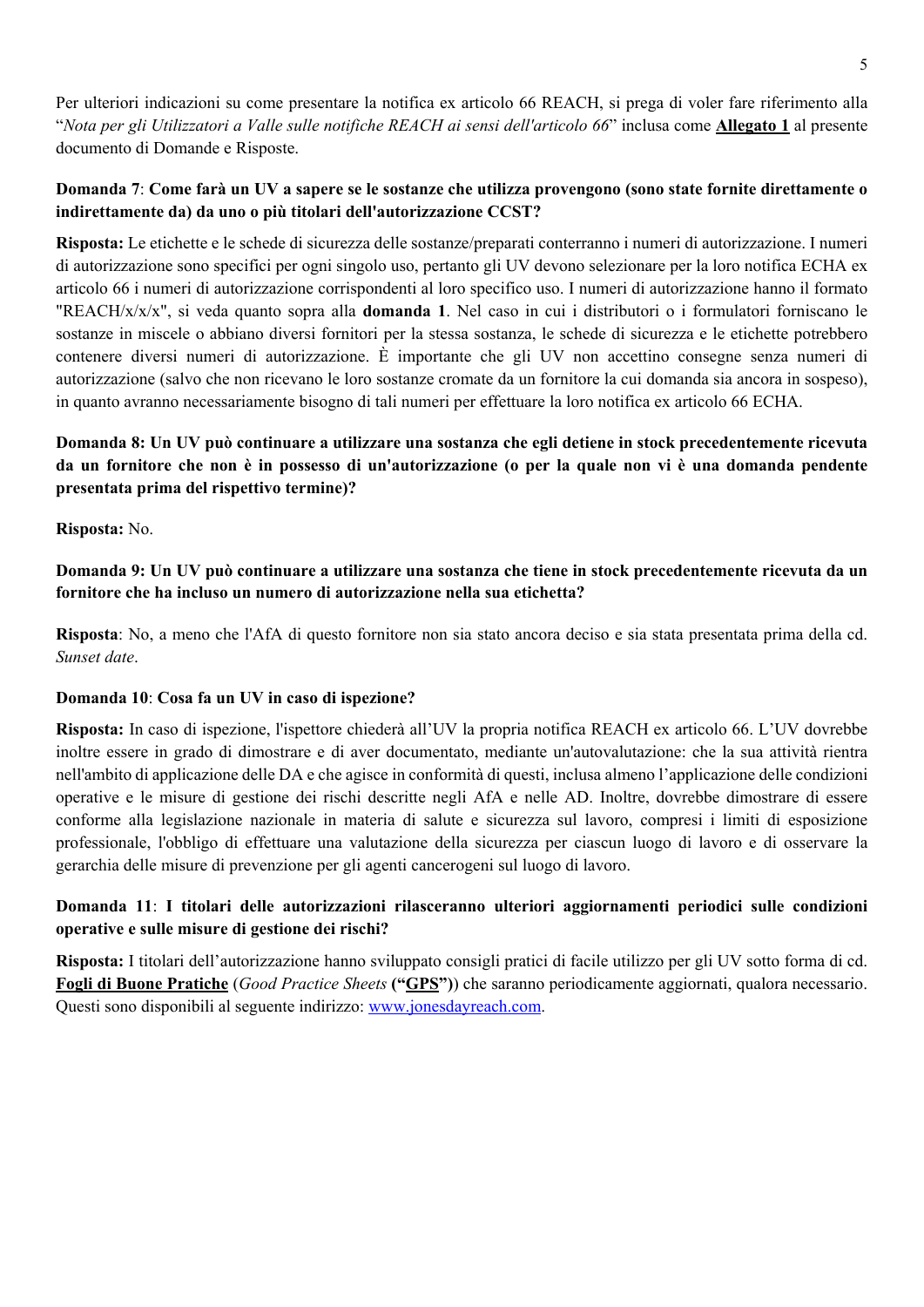## **ALLEGATO 1**

## **Nota per gli Utilizzatori a Valle in materia di notifiche ex articolo 66 REACH**

**Gli Utilizzatori a Valle ("UV") di uno dei vari cromati consegnati direttamente o indirettamente (ad esempio tramite un formulatore o un distributore) da uno dei titolari dell'autorizzazione CCST, sono tenuti a notificare i propri usi all'Agenzia Europea per le sostanze chimiche ("ECHA") ai sensi dell'articolo 66 del Regolamento REACH entro tre mesi dalla pubblicazione delle decisioni di autorizzazione.** Qualora tale obbligo non venga adempiuto, è possibile che venga inflitta un'ammenda dalla propria autorità nazionale competente e/o tale autorità potrebbe richiedere di interrompere l'uso della sostanza fino a quando non sarà stata presentata la notifica di cui all'articolo 66 all'ECHA.

È necessario presentare la notifica di cui all'articolo 66 elettronicamente, tramite il modulo online reso disponibile dall'ECHA sul suo sistema REACH-IT. Ciò significa che, come **primo passo** - a meno che ciò non sia già stato fatto in precedenza per altri motivi - occorre "aprire un account REACH-IT". Si prega di annotare il nome utente e la password in fase di apertura dell'account. Una volta completato questo primo passaggio, è possibile inviare, come **secondo passaggio**, la notifica ai sensi dell'articolo 66 tramite REACH-IT. A tal fine occorre preparare e avere a portata di mano almeno le seguenti informazioni:

- $\checkmark$  Il nome dell'azienda, l'indirizzo dei siti in cui viene utilizzata la sostanza e i relativi dettagli di contatto.
- $\checkmark$  La sostanza e il nome dell'uso autorizzato, identificati dal numero di autorizzazione. Il numero di autorizzazione è indicato sull'etichetta e/o sulle schede di sicurezza (SDS) fornite dal proprio fornitore di sostanze. Il modello di notifica ex articolo 66 fornisce un elenco a cascata di tutti i numeri di autorizzazione tra cui è necessario sceglierne uno.
- $\checkmark$  Una breve spiegazione delle funzionalità chiave richieste per l'uso da parte dell'UV (le funzionalità principali per ciascuna sostanza sono indicate all'interno dei testi delle decisioni di autorizzazione) e la relativa giustificazione (perché tali funzionalità chiave sono necessarie). Si veda il foglio Excel che può essere recuperato su www.jonesdayreach.com. Questa informazione deve essere inserita all'interno dell'area Art. 66 ECHA REACH-IT nella sezione "*Ulteriore descrizione del vostro utilizzo*".
- $\checkmark$  Se la sostanza, o la formulazione, sono ottenute da più di un fornitore, è necessario presentare un numero di notifiche pari al numero dei fornitori. Per evitare il doppio conteggio del tonnellaggio e dei lavoratori esposti, è necessario, nel caso di più di un fornitore, dividere il numero di lavoratori esposti e il tonnellaggio ricevuto in modo che il dato sia accurato.
- $\checkmark$  Il normale volume annuale e il numero di lavoratori che utilizzano la sostanza (tali informazioni sono volontarie).
- $\checkmark$  Una breve descrizione aggiuntiva del proprio utilizzo (ad esempio il tipo di prodotti che vengono fabbricati o i segmenti di mercato in cui questi vengono forniti) e qualsiasi coinvolgimento nelle attività di sostituzione (anche in tale caso si tratta di informazioni volontarie).

Una volta terminata la predisposizione della notifica, è necessario annotare il "numero di invio" e stampare il rapporto della notifica. Il numero di invio sarà necessario per eventualmente aggiornare le notifiche in futuro.

Poiché le autorizzazioni sono state concesse a determinate condizioni, è molto importante che gli UV rispettino tali condizioni. Ciò significa che tutti gli UV che si basano sulle autorizzazioni di cui sopra **devono condurre un monitoraggio dell'esposizione annuale dei lavoratori e di quello ambientale (emissioni in atmosfera e acque reflue) e i risultati di tale monitoraggio devono essere inviati all'ECHA all'interno della notifica di cui all'articolo 66.** Per le date applicabili, si vedano la **domanda 6 di cui sopra**. Al fine di assicurare la conformità ai requisiti di monitoraggio delle decisioni di autorizzazione, gli UV devono utilizzare i modelli di monitoraggio emessi con la Scheda di Dati di Sicurezza (SDS) e come **GPS E2 ed E3**. Il CCST raccomanda di non presentare i dati di monitoraggio ai sensi della notifica ex articolo 66 nella notifica iniziale, ma soltanto quando gli UV abbiano condotto le loro prime misurazioni con i nuovi modelli di monitoraggio. Ciò può essere facilmente realizzato mediante un **"aggiornamento" della precedente notifica ex articolo 66**.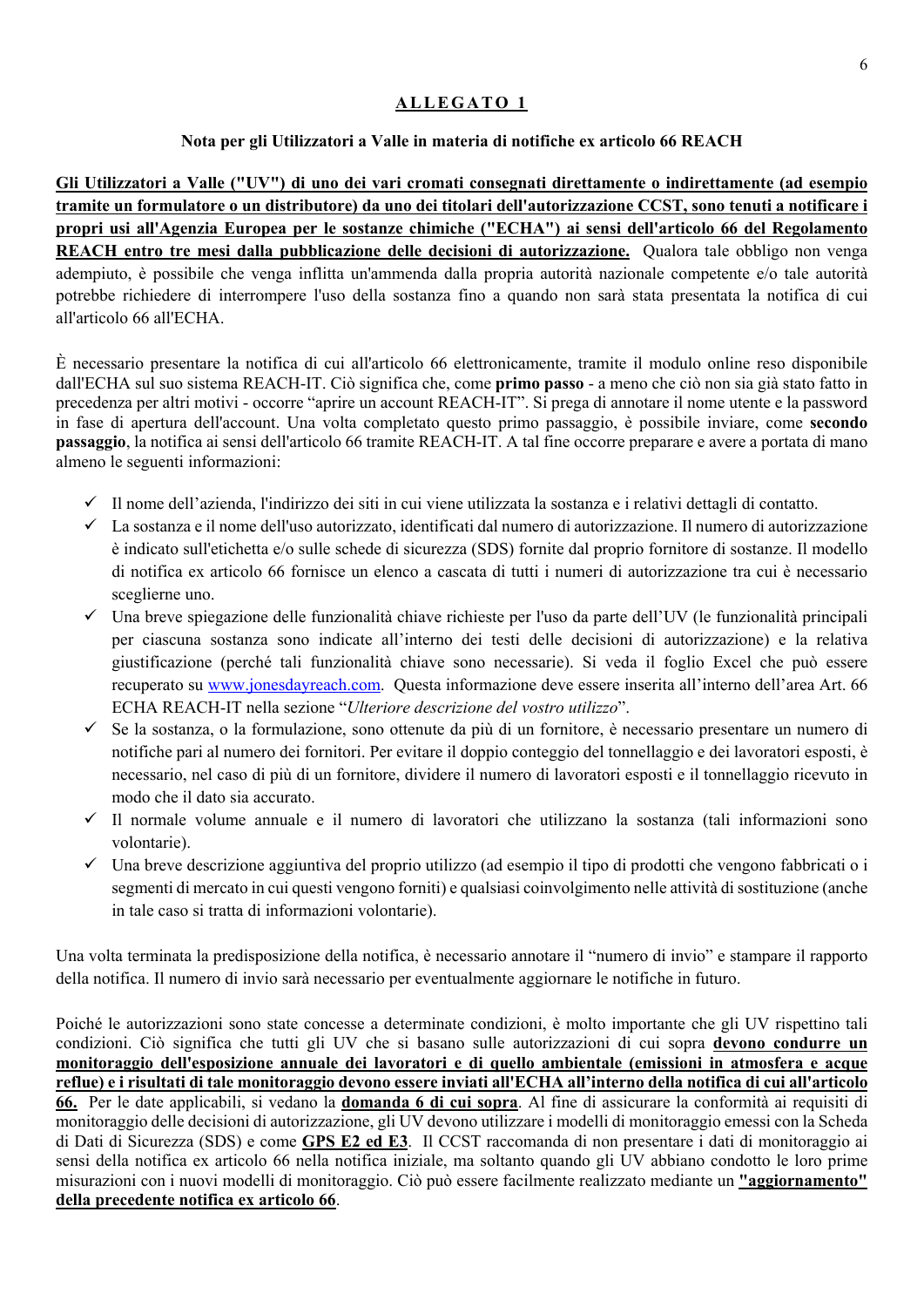Si tenga presente che i dati di monitoraggio dovranno essere caricati in un allegato alla notifica ex articolo 66.

### **Profili di riservatezza**

Si noti che l'ECHA pubblica alcune informazioni dalle notifiche ex articolo 66, vale a dire il nome della sostanza, lo Stato Membro in cui ha luogo l'uso, se lo stato della notifica è attivo o inattivo, e la fascia di tonnellaggio in forma aggregata, qualora siano stati forniti dati quantitativi. D'altro canto, alcune informazioni comunicate ai sensi dell'articolo 66 vengono fornite **automaticamente** ai titolari delle autorizzazioni, in particolare i dati di monitoraggio di cui sopra. Pertanto, non è possibile impedire che i dati di monitoraggio vengano inviati ai titolari delle autorizzazioni. Ciò che è possibile fare è eliminare l'identificazione della propria azienda dai dati di monitoraggio, in modo che l'identità dell'azienda non venga rivelata ai titolari dell'autorizzazione.

Gli UV hanno il diritto di richiedere riservatezza circa il nome della loro azienda, la posizione del sito d'uso, il nome dell'uso notificato, la breve descrizione aggiuntiva dell'uso (ad esempio le informazioni sulle funzionalità chiave e la giustificazione)e le informazioni sulle attività di sostituzione. Qualora non venga richiesta la riservatezza, l'ECHA pubblicherà anche tali informazioni. Le richieste di riservatezza presentate all'ECHA devono essere accompagnate da relativa giustificazione.

Come già accennato in precedenza, le notifiche ex articolo 66 possono essere aggiornate in qualsiasi momento. Pertanto, è possibile apportare modifiche anche sui dati riportati e sugli allegati forniti.

**Ulteriori indicazioni pratiche** su come inviare all'ECHA la notifica REACH ai sensi dell'articolo 66 sono disponibili ai seguenti link:

- ECHA Video tutorial on how to submit a downstream user notification HIGHLY RECOMMENDED!!
- Downstream user notifications of authorized uses: Information made public by ECHA

\* \* \*

EUI-1207167424v2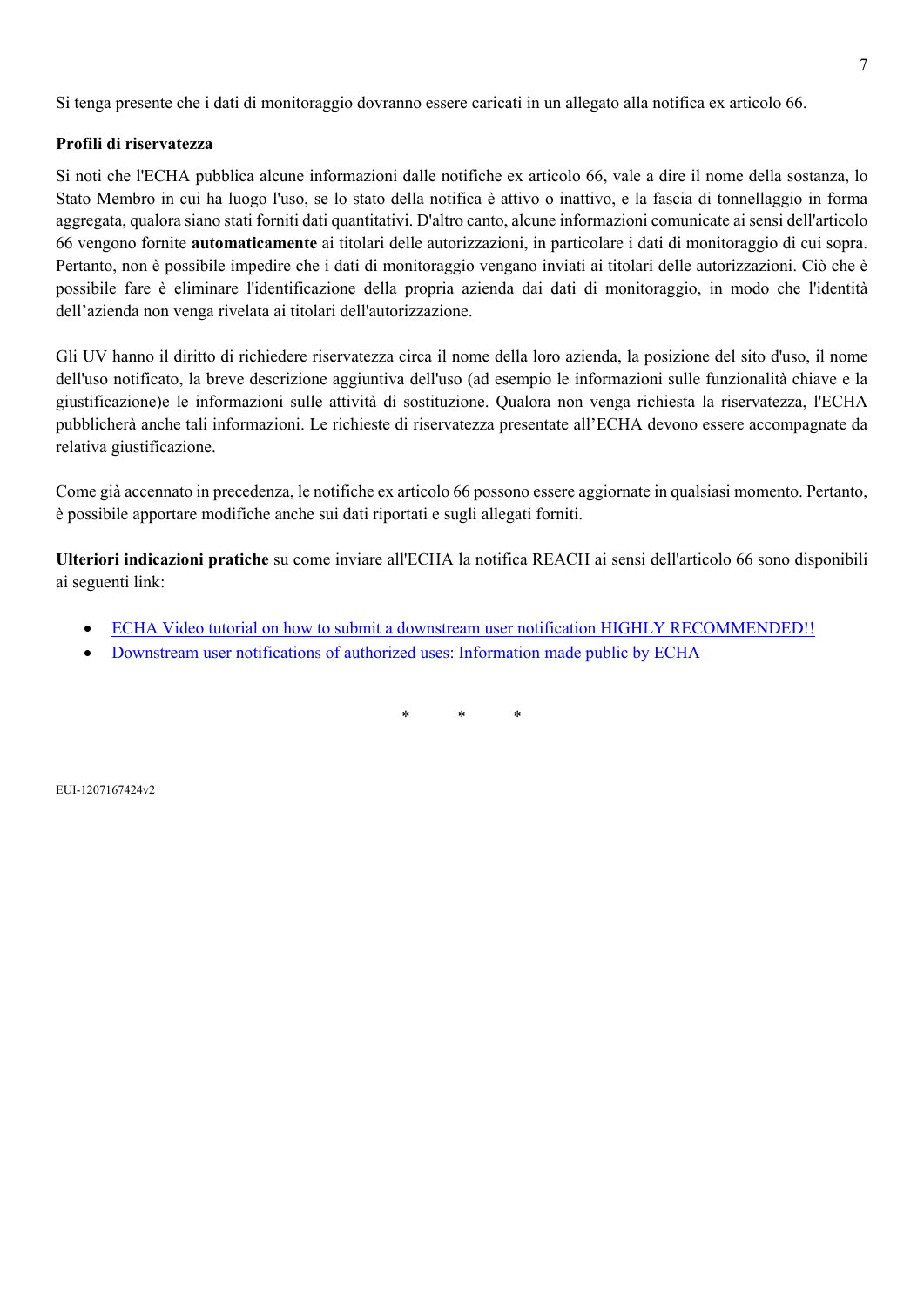#### **PREGUNTAS Y RESPUESTAS**

*(Traducción al Español)* 

## **Consorcio CCST Autorización REACH de Cromatos Diversos en las Industrias Aeronáuticas1 Actualización**

#### **28 de Abril, 2020**

#### **Pregunta 1: ¿Cuál es el estado de estas solicitudes de autorización?**

**Respuesta:** La Comisión Europea ("Comisión") ha aceptado las seis Decisiones de Autorización ("DA") y las ha notificado a los solicitantes. En el siguiente enlace pueden verse las DA https://ec.europa.eu/docsroom/documents/40912

| <b>Substancia</b>            | Números de          | <b>Titulares de Autorizaciones</b>            | <b>Usos Autorizados</b>    |
|------------------------------|---------------------|-----------------------------------------------|----------------------------|
|                              | Autorización        |                                               | (abreviados)               |
| Dicromio tris (cromato) (S2) | REACH/20/1/0        | Henkel AG & Co. KGaA<br>$\blacktriangleright$ | Formulación de mezclas     |
| EC 246-356-2;                | REACH/20/1/1        | Henkel Global Supply Chain<br>➤               |                            |
| CAS 24613-89-6               |                     | B.V.                                          |                            |
|                              | REACH/20/1/2        | Henkel AG & Co. KGaA<br>➤                     | Tratamiento de superficies |
|                              | REACH/20/1/3        | Henkel Global Supply Chain<br>➤               | metálicas (como aluminio,  |
|                              |                     | B.V.                                          | acero, zinc, magnesio,     |
|                              |                     |                                               | titanio, aleaciones),      |
|                              |                     |                                               | compuestos y sellados de   |
|                              |                     |                                               | películas anódicas para el |
|                              |                     |                                               | sector aeroespacial        |
| Dicromato de potasio (S3)    | <b>REACH/20/3/0</b> | > Brenntag UK Ltd.                            | Formulación de mezclas;    |
| EC 231-906-6;                |                     |                                               |                            |
| CAS 7778-50-9                | REACH/20/3/1        |                                               | Tratamiento de superficies |
|                              |                     |                                               | metálicas (como aluminio,  |
|                              |                     |                                               | acero, zinc, magnesio,     |
|                              |                     |                                               | titanio, aleaciones),      |
|                              |                     |                                               | compuestos y sellados de   |
|                              |                     |                                               | películas anódicas para el |
|                              |                     |                                               | sector aeroespacial        |
| Dicromato de sodio (S4)      | REACH/20/5/0        | Brenntag UK Ltd<br>➤                          | Formulación de mezclas;    |
| EC 234-190-3:                | REACH/20/5/1        | Henkel AG & Co. KGaA<br>➤                     |                            |
| CAS 10588-01-9; 7789-12-0    | REACH/20/5/2        | AD International BV<br>≻                      |                            |
|                              |                     |                                               |                            |
|                              | REACH/20/5/3        | Brenntag UK Ltd<br>➤                          | Tratamiento de superficies |
|                              | REACH/20/5/4        | Henkel AG & Co. KGaA<br>➤                     | metálicas (como aluminio,  |
|                              | REACH/20/5/5        | AD International BV<br>≻                      | acero, zinc, magnesio,     |
|                              |                     |                                               | titanio, aleaciones),      |
|                              |                     |                                               | compuestos y sellados de   |
|                              |                     |                                               | películas anódicas para el |
|                              |                     |                                               | sector aeroespacial.       |

 $\frac{1}{1}$  También se emitió una autorización para el uso de dicromato de sodio para la pasivación electrolítica del acero estañado para la industria del embalaje ("ETP" =Electrolytic Tin Plated steel). El período de revisión es de 4 años a partir de la fecha de adopción, es decir, caduca **el 14 de abril de 2024**. REACH/20/5/6 Brenntag UK Ltd **|** REACH/20/5/7 Henkel AG & Co. KGaA **|** REACH/20/5/8 AD International BV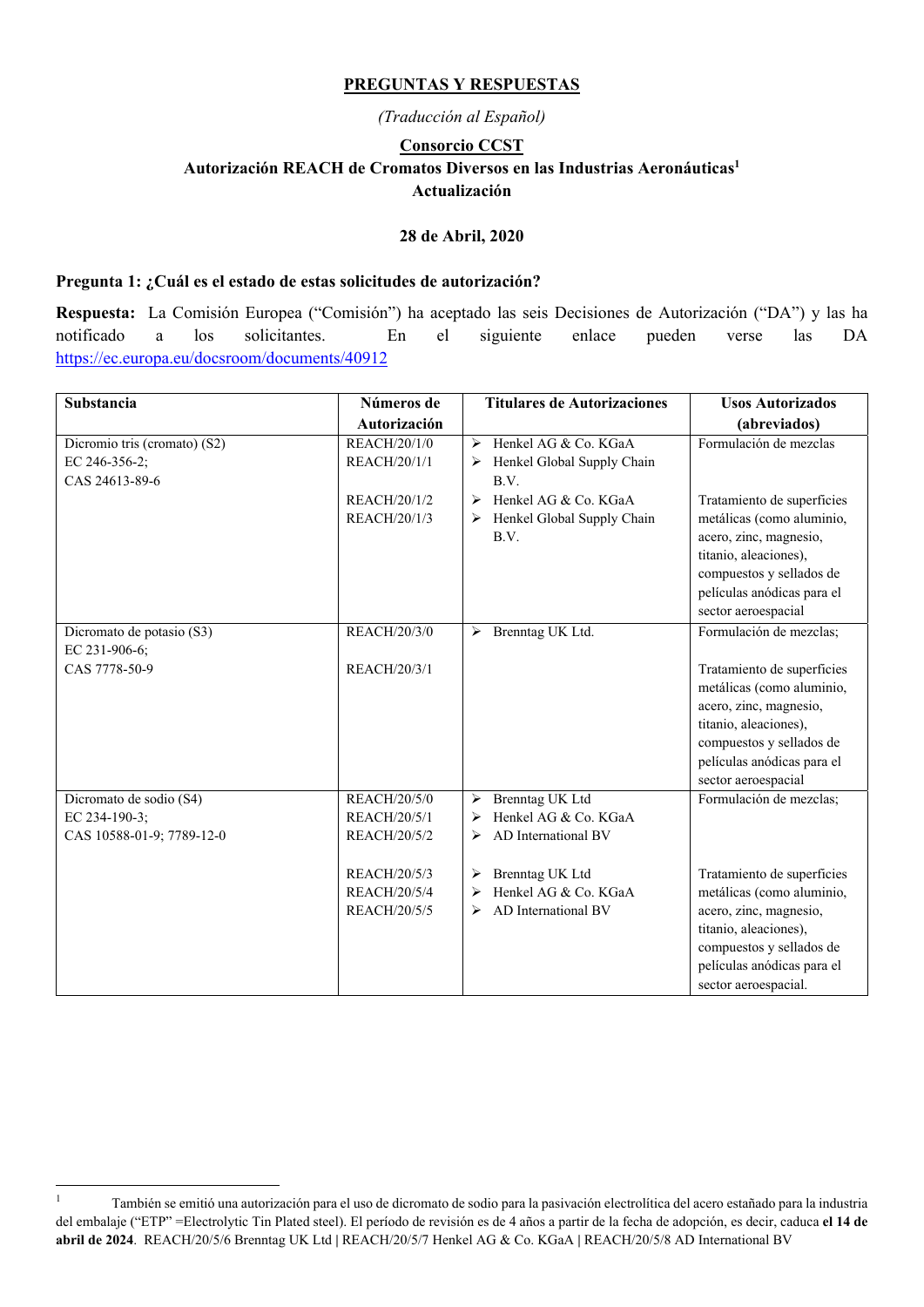| Substancia                                   | Números de          | <b>Titulares de Autorizaciones</b>        | <b>Usos Autorizados</b>                            |
|----------------------------------------------|---------------------|-------------------------------------------|----------------------------------------------------|
|                                              | Autorización        |                                           | (abreviados)                                       |
| Cromato de estroncio (S6)                    | REACH/20/7/0        | Akzo Nobel Car Refinishes B.V.<br>➤       | Formulación de mezclas;                            |
| EC 232-142-6;                                | REACH/20/7/1        | Habich GmbH<br>➤                          |                                                    |
| CAS 7789-06-2                                | REACH/20/7/2        | Henkel Global Supply Chain<br>➤           |                                                    |
|                                              |                     | B.V.                                      |                                                    |
|                                              | REACH/20/7/3        | Indestructible Paint Ltd.<br>➤            |                                                    |
|                                              | REACH/20/7/4        | Finalin GmbH<br>➤                         |                                                    |
|                                              | REACH/20/7/5        | Mapaero<br>➤                              |                                                    |
|                                              | REACH/20/7/6        | PPG Europe B.V.<br>➤                      |                                                    |
|                                              | REACH/20/7/7        | PPG Industries (UK) Ltd.<br>➤             |                                                    |
|                                              | <b>REACH/20/7/8</b> | PPG Coatings SA<br>➤                      |                                                    |
|                                              | REACH/20/7/9        | Aviall Services Inc. (ahora               |                                                    |
|                                              |                     | Boeing Distribution Inc.)                 |                                                    |
|                                              |                     |                                           |                                                    |
|                                              | REACH/20/7/10       | Akzo Nobel Car Refinishes B.V.<br>➤       | Aplicación de                                      |
|                                              | REACH/20/7/11       | Habich GmbH<br>➤                          | imprimaciones y                                    |
|                                              | REACH/20/7/12       | Henkel Global Supply Chain                | recubrimientos especiales en                       |
|                                              |                     | B.V.                                      | la construcción de piezas                          |
|                                              | REACH/20/7/13       | Indestructible Paint Ltd.<br>➤            | aeroespaciales y                                   |
|                                              | REACH/20/7/14       | Finalin GmbH<br>➤                         | aeronáuticas, incluidos                            |
|                                              | REACH/20/7/15       | Mapaero<br>➤                              | aviones / helicópteros, naves                      |
|                                              | REACH/20/7/16       | PPG Europe B.V.<br>➤                      | espaciales, satélites,                             |
|                                              | REACH/20/7/17       | PPG Industries (UK) Ltd.<br>➤             | lanzadores, motores, y para                        |
|                                              | REACH/20/7/18       | PPG Coatings SA<br>➤                      | el mantenimiento de tales                          |
|                                              | REACH/20/7/19       | Aviall Services Inc. (ahora               | construcciones para el                             |
|                                              |                     | Boeing Distribution Inc.)                 | sector aeroespacial                                |
| Octahidróxido de cromato de pentazinc (S7)   | REACH/20/11/0       | > Aviall Services Inc. (ahora             | Formulación de mezclas;                            |
| EC 256-418-0;                                |                     | Boeing Distribution Inc.)                 |                                                    |
| CAS 49663-84-5                               | REACH/20/11/1       | $\triangleright$ Finalin GmbH             |                                                    |
|                                              |                     |                                           | Uso en imprimaciones de                            |
|                                              | REACH/20/11/2       | > Aviall Services Inc. (ahora             | lavado, imprimación de                             |
|                                              |                     | Boeing Distribution Inc.)<br>Finalin GmbH | tanque de combustible, e                           |
|                                              | REACH/20/11/3       | ➤                                         | imprimación aluminizada                            |
|                                              |                     |                                           | con el fin de protección<br>contra la corrosión en |
|                                              |                     |                                           | aplicaciones aeronáuticas                          |
| Cromato de potasio hidroxioctaoxodizincatado | <b>REACH20/6/0</b>  | > PPG Industries (UK) Ltd                 | Formulación de mezclas;                            |
| (S8)                                         | <b>REACH20/6/1</b>  | Finalin GmbH<br>➤                         |                                                    |
| EC 234-329-8;                                | <b>REACH20/6/2</b>  | PPG Europe B.V.<br>$\blacktriangleright$  |                                                    |
| CAS 11103-86-9                               | <b>REACH20/6/3</b>  | PPG Coatings SA<br>➤                      |                                                    |
|                                              | <b>REACH20/6/4</b>  | Aviall Services Inc. (ahora<br>➤          |                                                    |
|                                              |                     | Boeing Distribution Inc.)                 |                                                    |
|                                              |                     |                                           |                                                    |
|                                              | <b>REACH20/6/5</b>  | PPG Industries (UK) Ltd<br>➤              | Uso en imprimaciones y                             |
|                                              | <b>REACH20/6/6</b>  | Finalin GmbH<br>➤                         | recubrimientos (incluso                            |
|                                              | <b>REACH20/6/7</b>  | PPG Europe B.V.<br>➤                      | como imprimaciones de                              |
|                                              | <b>REACH20/6/8</b>  | PPG Coatings SA<br>➤                      | lavado) para el sector                             |
|                                              | <b>REACH20/6/9</b>  | Aviall Services Inc. (ahora<br>➤          | aeroespacial                                       |
|                                              |                     | Boeing Distribution Inc.)                 |                                                    |
|                                              |                     |                                           |                                                    |

# **Pregunta 2: ¿Cuáles son los períodos de revisión otorgados? ¿Cuánto tiempo pueden usar las sustancias los Usuarios Intermedios ("UI")?**

**Respuesta:** En todos los casos, el período de revisión es de 7 años. Para aquellas sustancias cuya Fecha de Caducidad pasó el 21 de septiembre de 2017, a saber, dicromato de sodio y dicromato de potasio, el período de revisión se establece en el texto del DA en **el 21 de septiembre de 2024**. Para el resto de sustancias, el período de revisión finaliza el **22 de enero de 2026**. En todos los casos, los titulares de la autorización deben presentar informes de revisión ante la ECHA como mínimo 18 meses antes del final del período de revisión si el uso debe continuar más allá de las fechas anteriores.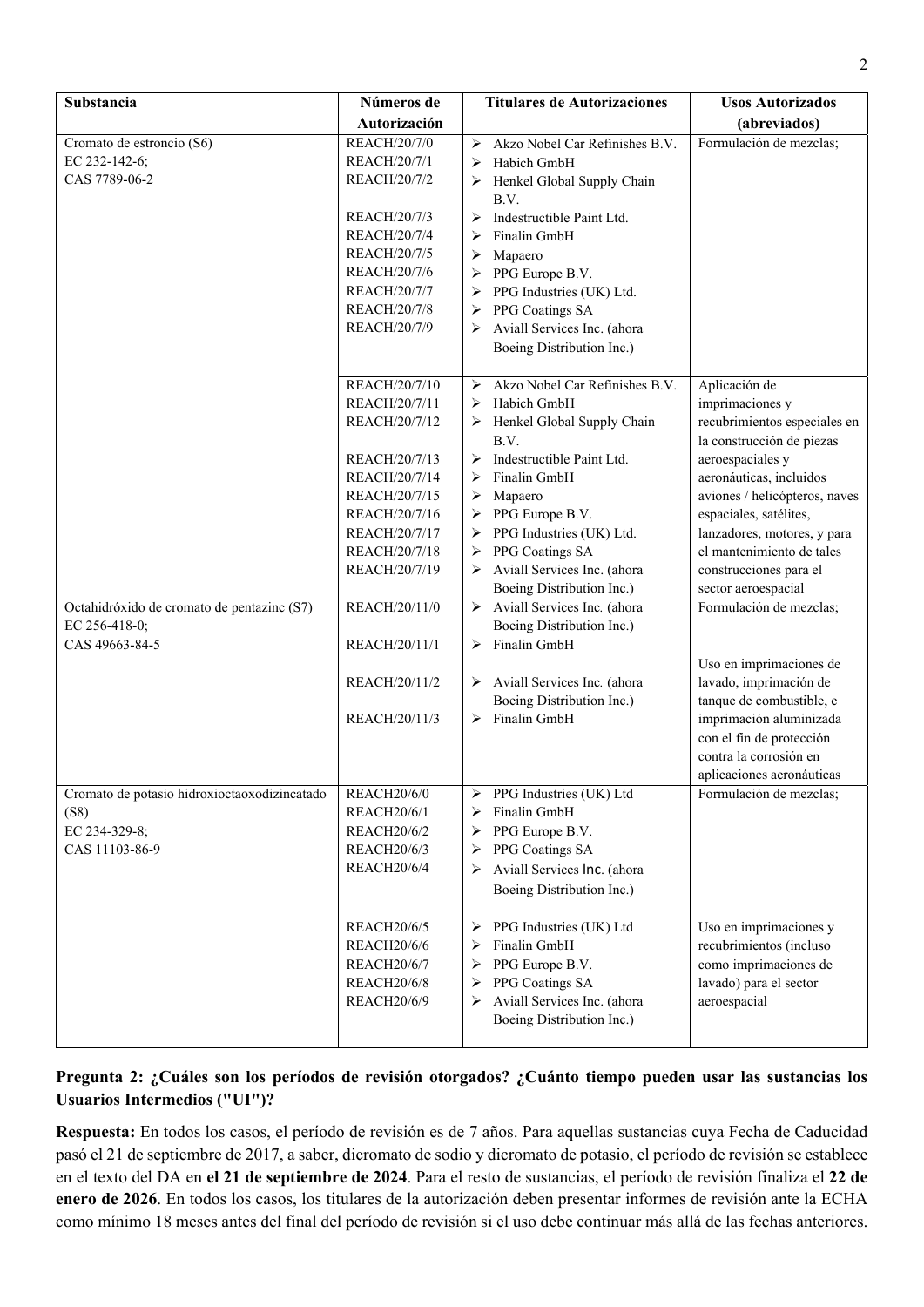Por lo tanto, los UIs pueden continuar usando las sustancias como mínimo hasta el final de los respectivos períodos de revisión, siempre que estén dentro del REACH y cumplan con las condiciones respectivas.

#### **Pregunta 3: ¿ Serán válidas las autorizaciones de la UE también para el Reino Unido?**

**Respuesta:** Como las DA se han emitido dentro del período de transición del Acuerdo de Retirada entre UE-Reino Unido, son válidas dentro de la UE y el Reino Unido durante el tiempo de transición (hasta el 31 de diciembre de 2020; a menos que se prolongue).<sup>2</sup> En la medida en que los titulares de autorizaciones de la UE sean personas jurídicas del Reino Unido, estas DA serán nulas en la UE al final del período de transición. Por lo tanto, a partir del 1 de enero de 2021, los UI en la UE ya no pueden confiar en los suministros de una entidad jurídica del Reino Unido. Para que esos suministros continúen, el titular de la autorización del Reino Unido tendrá que transferir su autorización (y posiblemente el registro) a una entidad legal de la UE, que a su vez puede suministrar al mercado de la UE a partir del 1 de enero de 2021.

## **Pregunta 4: ¿Intentarán los proveedores extender sus autorizaciones y así presentar informes de revisión a más tardar 18 meses antes del final de los períodos de revisión respectivos?**

**Respuesta:** Sí, a menos que haya alternativas adecuadas, lo harán. La organización de este trabajo, sin embargo, puede diferir entre los titulares de autorización y los proveedores. Los UI deben consultar a sus proveedores a tiempo para el informe de revisión.

### **Pregunta 5: ¿Qué impacto tienen las decisiones de autorización para los UIs?**

**Respuesta:** Los UI en la cadena de suministro de los solicitantes pueden continuar sus usos hasta el final de los respectivos períodos de revisión (ver arriba) si pueden demostrar a las autoridades competentes de los Estados miembros de la UE que pertenecen a la misma cadena de suministro que los titulares de la autorización, sus usos se ajustan a las descripciones de uso de los DA, cumplen con las condiciones operativas y las medidas de gestión de riesgos establecidas en las AfA (consulte el informe de seguridad química) y los DA, y se cumplen las condiciones de los DA.

#### **Pregunta 6**: **¿Qué pasos deben tomar los UI ahora?**

**Respuesta:** Los UI deben tomar una serie de pasos, como se establece en la tabla a continuación. La autoridad nacional encargada de hacer cumplir la ley puede imponer una multa a los UI que no cumplan con sus obligaciones respectivas y / o la autoridad nacional puede pedirles que suspendan el uso de cromatos. Consulte el cuadro, a continuación, sobre acciones y plazos.

| Fecha                                                   | Acción                                    |
|---------------------------------------------------------|-------------------------------------------|
| Dicromio tris (cromato) 15 de abril de<br>2020          | La emisión del Decisiones de Autorización |
| Dicromato de potasio 8 de abril de<br>2020              |                                           |
| Dicromato de sódio 14 de abril de<br>2020               |                                           |
| Cromato de estroncio 16 de abril de<br>2020             |                                           |
| Pentazinc chromate octahydroxide<br>30 de marzo de 2020 |                                           |

 $\overline{\phantom{a}}$ 

<sup>2</sup> El Reino Unido ha eliminado la orientación previa de su sitio web que describía el estado de las autorizaciones REACH de la empresa de la UE en el Reino Unido después del Brexit. Por lo tanto, en este momento no está claro si después del final del período de transición, los DU del Reino Unido solo pueden confiar en las autorizaciones de la UE en poder de empresas del Reino Unido o también en las autorizaciones en manos de empresas con sede en la UE. En particular, no se sabe si un DU del Reino Unido de una autorización REACH en poder de una empresa con sede en la UE puede continuar utilizando la sustancia relevante de acuerdo con las condiciones de la autorización de la UE después del final del período de transición (el HSE del Reino Unido tenía anteriormente brindó asesoramiento sobre esa cuestión en el contexto de 'Brexit sin acuerdo', lo que permite un procedimiento de notificación simple para los DU del Reino Unido que deseen confiar en una autorización emitida por una empresa de la UE emitida previamente). Se espera que el Gobierno del Reino Unido publique su estrategia REACH posterior a la transición hacia el final del período de transición.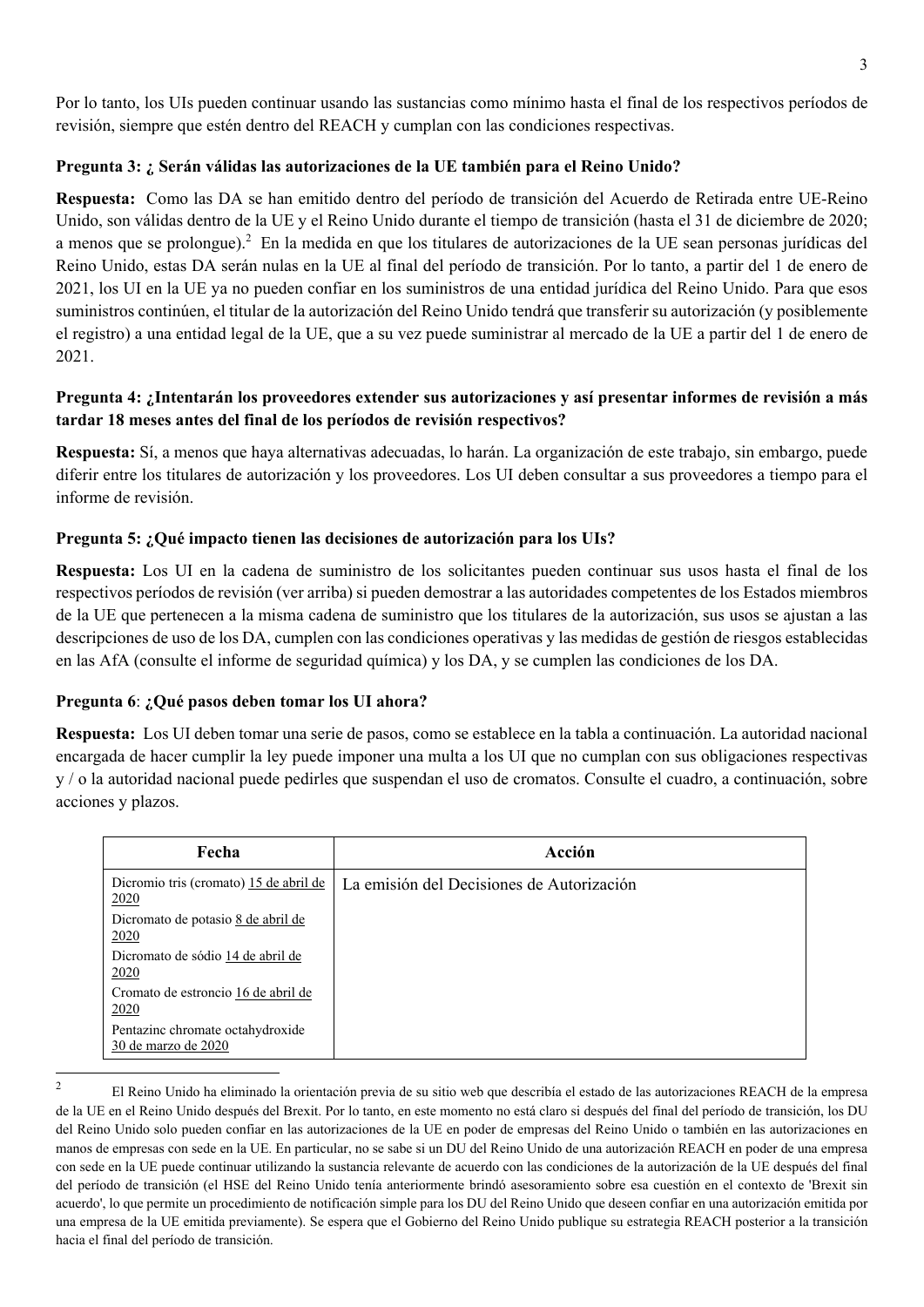| Fecha                                                                                                                                                                                                                                                                                                                                        | Acción                                                                                                                                                                                                                                                                                                                                                                                                                                                                                                                                                      |
|----------------------------------------------------------------------------------------------------------------------------------------------------------------------------------------------------------------------------------------------------------------------------------------------------------------------------------------------|-------------------------------------------------------------------------------------------------------------------------------------------------------------------------------------------------------------------------------------------------------------------------------------------------------------------------------------------------------------------------------------------------------------------------------------------------------------------------------------------------------------------------------------------------------------|
| de<br>potasio<br>Cromato<br>hidroxioctaoxodizina 15 de abril de<br>2020                                                                                                                                                                                                                                                                      |                                                                                                                                                                                                                                                                                                                                                                                                                                                                                                                                                             |
| Dicromio tris (cromato) 15 de julio de<br>2020<br>Dicromato de potasio 8 de julio de<br>2020<br>Dicromato de sodio 14 de julio de<br><u>2020</u><br>Cromato de estroncio 16 de julio de<br>2020<br>Octahidróxido de cromato de<br>pentazinc 30 de junio de 2020<br>Cromato<br>de<br>potasio hidroxioctaoxodizina 15 de                       | UI a examinar e implementar los nuevos escenarios de exposición<br>específicos para procesos representativos, operaciones y tareas<br>individuales elaboradas y suministradas por proveedores (como<br>anexos a las hojas de datos de seguridad).                                                                                                                                                                                                                                                                                                           |
| julio de 2020<br>Dicromio tris (cromato) 22 de julio de<br>2020<br>Dicromato de potasio 15 de julio de<br>2020<br>Dicromato de sodio 21 de julio de<br>2020<br>Cromato de estroncio 23 de julio de<br>2020<br>Pentazinc chromate octahydroxide 6<br>de julio de 2020<br>Cromato de hidroxioctaoxodizina con<br>potasio 22 de julio de 2020   | UI a notificar los usos y la explicación de las funcionalidades clave<br>y una justificación de la necesidad de las funcionalidades clave para<br>la ECHA en virtud del Artículo 66 REACH <sup>3</sup> (3 meses después de<br>la publicación de los DA en el Diario Oficial). <sup>4</sup> La información<br>debe proporcionarse en la herramienta de notificación de la ECHA<br>(véase el <b>Anexo 1</b> ). CCST ha desarrollado una hoja de Excel y una<br>guía para ayudar a los UI a proporcionar la información requerida.<br>En www.jonesdayreach.com |
| Dicromio tris (cromato) 15 de octubre<br>de 2020<br>Dicromato de potasio 8 de octubre de<br>2020<br>Dicromato de sodio 14 de octubre de<br>2020<br>Cromato de estroncio 16 de octubre<br>de 2020<br>Pentazinc chromate octahydroxide 30<br>de septiembre de 2020<br>Cromato<br>de potasio hidroxioctaoxodizincatado<br>15 de octubre de 2020 | UI a realizar campañas de medición de la exposición de los<br>primeros trabajadores de acuerdo con la plantilla de monitoreo<br>puesta a disposición por los proveedores con las hojas de datos de<br>seguridad y como GPS E2 en www.jonesdayreach.com                                                                                                                                                                                                                                                                                                      |
| Dicromio tris (cromato) 15 de octubre<br>de 2020<br>Dicromato de potasio 8 de octubre de<br>2020<br>Dicromato de sodio 14 de octubre de<br>2020<br>Cromato de estroncio 16 de octubre<br>de 2020<br>Pentazinc chromate octahydroxide 30<br>de septiembre de 2020                                                                             | UI a implementar programas de monitoreo de emisiones de cromo<br>(VI) a las aguas residuales y al aire <sup>5</sup> de LEV de acuerdo con la<br>plantilla de monitoreo puesta a disposición por los proveedores con<br>las hojas de datos de seguridad y como GPS E3 en<br>www.jonesdayreach.com                                                                                                                                                                                                                                                            |

<sup>3</sup> Articulo. 66 (1) REACH: "*Los usuarios intermedios que usen una sustancia de conformidad con el artículo 56, apartado 2, deberán notificar a la Agencia el primer suministro de la sustancia en un plazo de tres meses."*

1

<sup>4</sup> Como puede ver en lo anterior, las fechas de cumplimiento de esta obligación se calculan en función de la fecha de publicación. Por lo tanto, las fechas difieren de las fechas de las otras obligaciones, que se establecen en el texto de los DA. 5

A falta de una fecha específica en los DA, adoptamos una visión conservadora y hemos insertado las mismas fechas que para el monitoreo de la exposición de los trabajadores.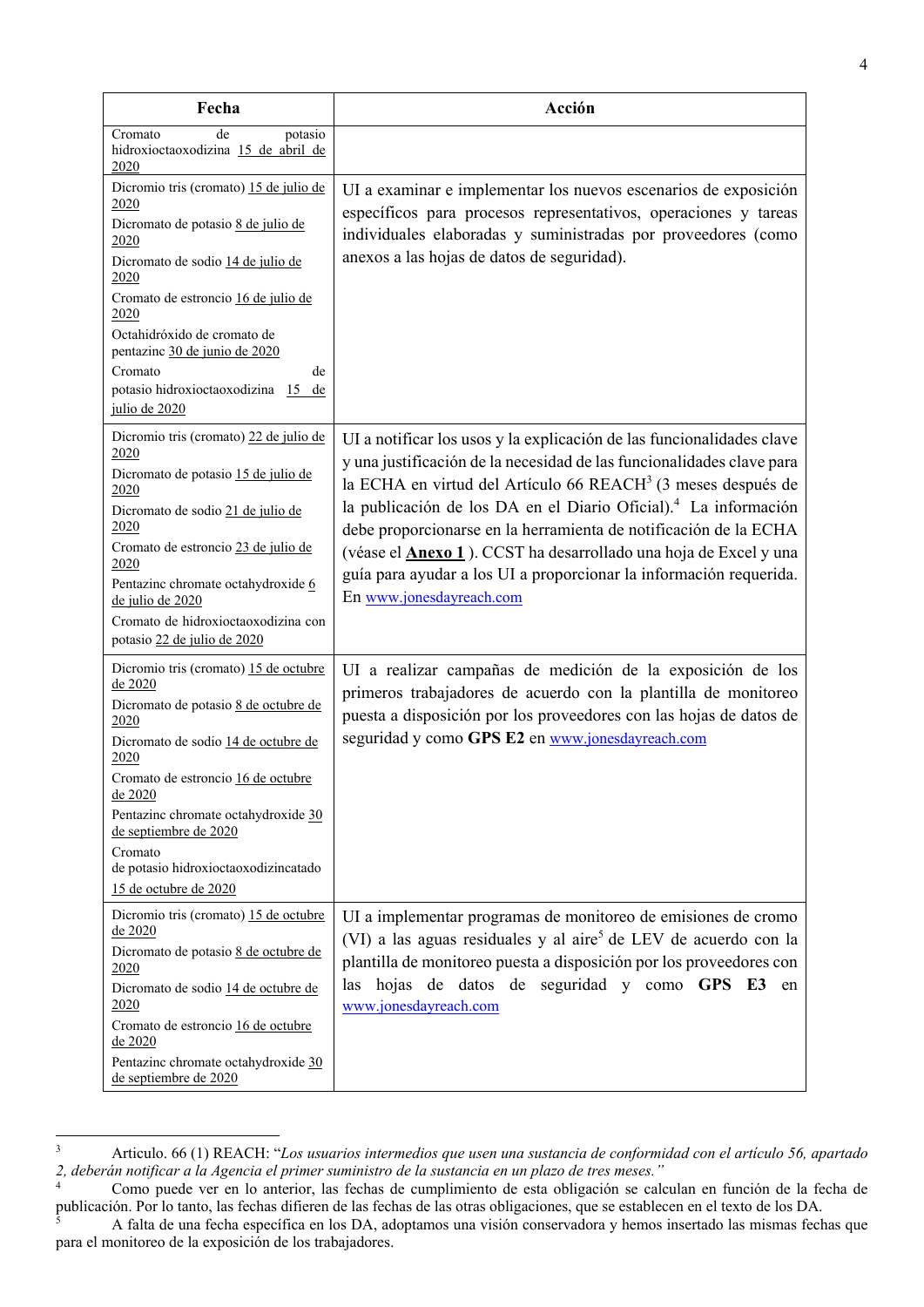| Fecha                                                                                                                                                                                                                                                                                                                         | Acción                                                                                                                                                                                                                                                                                                                                                      |
|-------------------------------------------------------------------------------------------------------------------------------------------------------------------------------------------------------------------------------------------------------------------------------------------------------------------------------|-------------------------------------------------------------------------------------------------------------------------------------------------------------------------------------------------------------------------------------------------------------------------------------------------------------------------------------------------------------|
| Cromato<br>de potasio hidroxioctaoxodizincatado<br>15 de octubre de 2020                                                                                                                                                                                                                                                      |                                                                                                                                                                                                                                                                                                                                                             |
| Dicromio tris (cromato) 15 de abril de<br>2021<br>Dicromato de potasio 8 de abril de<br>2021<br>Dicromato de sodio 14 de abril de<br>2021<br>Cromato de estroncio 16 de abril de<br>2021<br>Pentazinc chromate octahydroxide 30<br>de marzo de 2021<br>Cromato<br>de potasio hidroxioctaoxodizincatado<br>15 de abril de 2021 | UI para notificar los datos de las mediciones de exposición de los<br>trabajadores y el monitoreo del aire y las aguas residuales a la<br>ECHA en virtud del art. 66 REACH puesto a disposición por los<br>proveedores con las hojas de datos de seguridad y como GPS E2 y<br>E3. Esta será una enmienda del anterior Art. 66 notificación, ver<br>Anexo 1. |

Para obtener más orientación sobre cómo enviar su notificación del Artículo 66, consulte la "Nota para Usuarios Intermedios sobre las notificaciones del Artículo 66 REACH" adjunta como **Anexo 1** a este documento de Preguntas y Respuestas.

## **Pregunta 7**: **¿Cómo sabrán los UI si las sustancias que usa provienen (fueron suministradas directa o indirectamente por) de uno o más de los titulares de la autorización CCST?**

**Respuesta:** Las etiquetas y las hojas de datos de seguridad de las sustancias/preparaciones contendrán números de autorización. Los números de autorización son específicos de "uso", por lo que los UI deben seleccionar para su notificación del Artículo 66 de la ECHA los números de autorización específicos que corresponden a su uso. Los números de autorización tienen el formato 'REACH / x / x / x', ver arriba en **Preguntas y Respuestas 1**. En caso de que los distribuidores o formuladores suministren las sustancias en mezclas o tengan varios proveedores para la misma sustancia, las hojas de datos de seguridad y las etiquetas pueden contener varios números de autorización. Es importante que los UI no acepten entregas sin números de autorización (a menos que reciban sus sustancias de cromato de un proveedor cuya solicitud aún está pendiente), ya que necesitarán esos números para su notificación del Artículo 66 de la ECHA.

## **Pregunta 8: ¿Pueden los UI seguir utilizando una sustancia que tiene en existencias previamente recibida de un proveedor que no tiene una autorización (o no tiene ninguna solicitud pendiente antes de la última fecha de solicitud de la respectiva sustancia)?**

**Respuesta:** No.

## **Pregunta 9: ¿Puede un UI continuar usando una sustancia que tiene en stock previamente recibida de un proveedor que no incluye un número de autorización en su etiqueta?**

**Respuesta**: No, a menos que la AfA de este proveedor aún no se haya aprobado y se haya presentado antes de la Fecha de Caducidad.

# **Pregunta 10**: **¿Qué hace un UI en caso de una inspección?**

**Respuesta:** En caso de una inspección, el inspector solicitará al UI su notificación del Artículo 66 REACH. El UI también debe poder demostrar y documentar mediante una autoevaluación que su actividad cae dentro del alcance del AD, que los cumple, incluido que aplica como mínimo las condiciones operativas y las medidas de gestión de riesgos descritas en las AfA y AD. Además, debe demostrar que cumple con la legislación nacional sobre salud y seguridad en el lugar de trabajo, incluidos los límites de exposición ocupacional, la obligación de realizar una evaluación de seguridad para cada lugar de trabajo y observar la jerarquía de medidas de prevención de carcinógenos en el lugar de trabajo.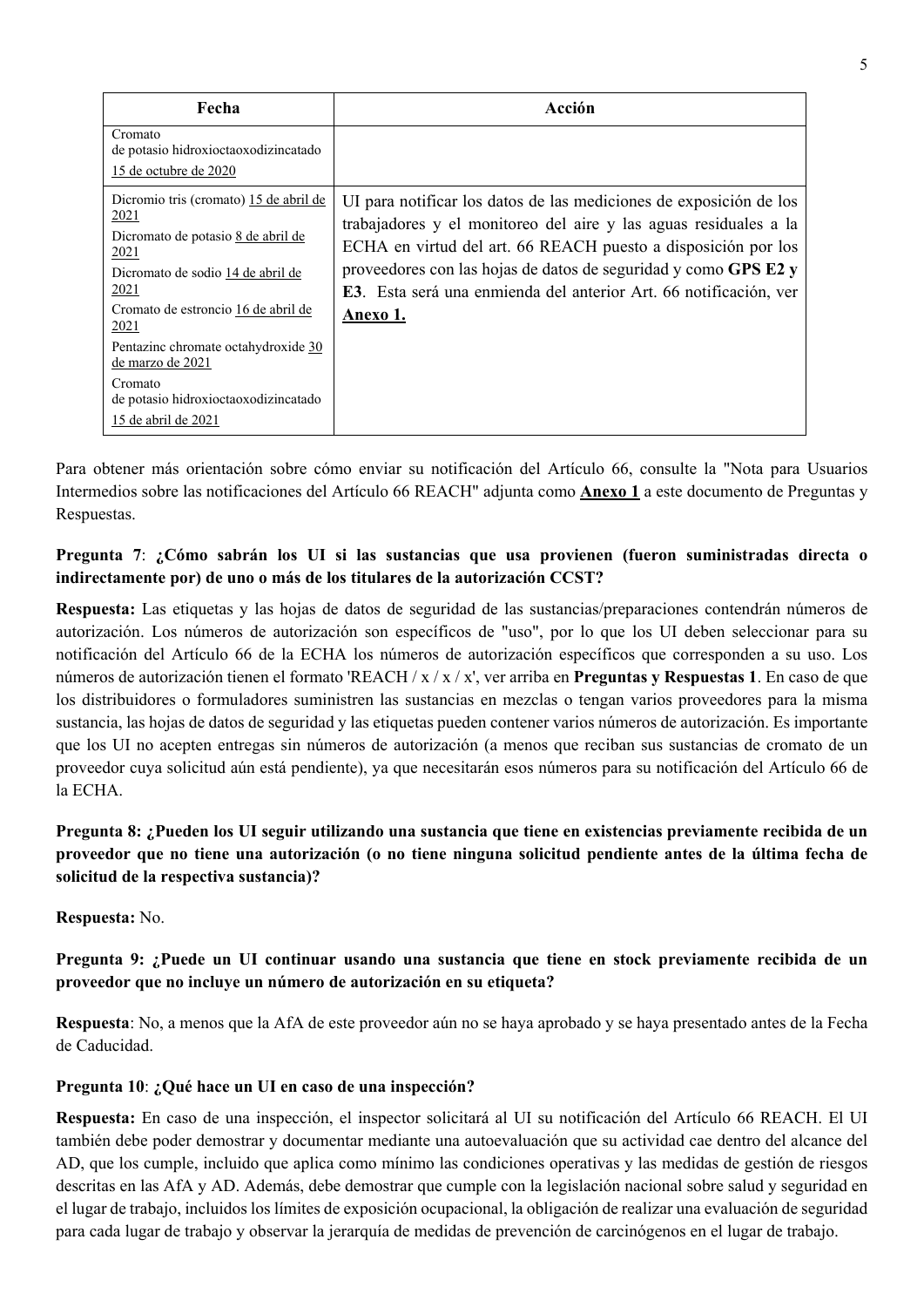# **Pregunta 11**: **¿Emitirán los titulares de la autorización actualizaciones periódicas adicionales sobre las condiciones operativas y las medidas de gestión de riesgos?**

**Respuesta:** Los titulares de la autorización han desarrollado consejos prácticos fáciles de usar para los UI en forma de las llamadas **Hojas de Buenas Prácticas / Good Practice Sheets ("GPS")**, que se actualizarán periódicamente si es necesario. Estos están disponibles en www.jonesdayreach.com.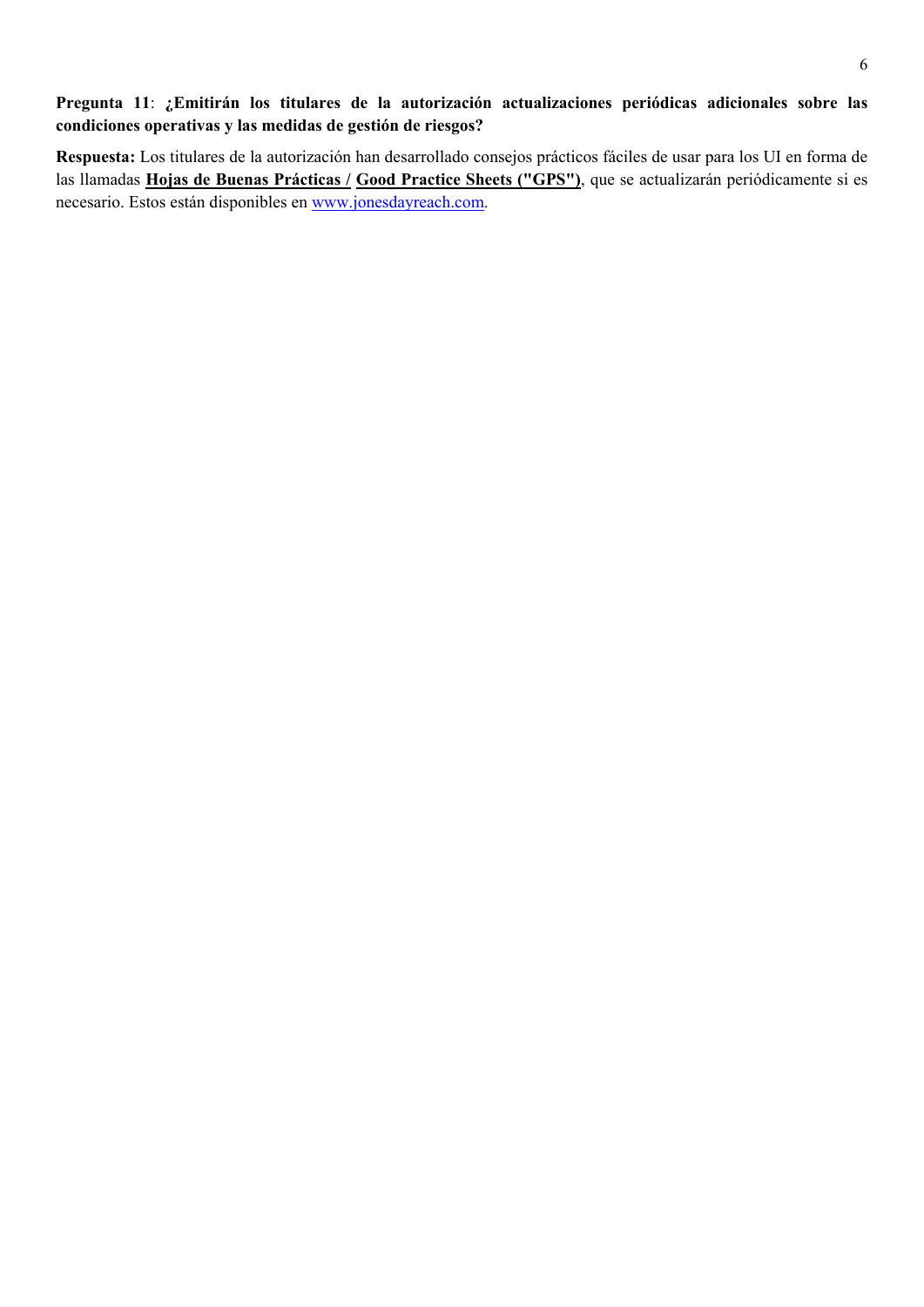#### **ANEXO 1**

#### **Nota para Usuarios Intermedios sobre las notificaciones del Artículo 66 REACH**

**Si usted es un Usuario Intermedio ('UI') de cromatos diversos entregados directa o indirectamente (por ejemplo, a través de un formulador o distribuidor) de cualquiera de los titulares de la autorización CCST, está obligado a notificar sus usos a la Agencia Europea de Sustancias Químicas ('ECHA') con arreglo al artículo 66 REACH en el plazo de tres meses a partir de la publicación de las decisiones de autorización**. Si no cumple con esta obligación, su autoridad nacional en aplicación de la ley puede imponerle una multa, y/o la autoridad nacional puede pedirle que suspenda el uso de la sustancia hasta que haya presentado la notificación del Artículo 66 ante la ECHA.

Debe enviar su notificación del Artículo 66 electrónicamente en un formulario en línea puesto a disposición por la ECHA en su sistema REACH-IT. Esto significa que, como primer paso, a menos que ya lo haya hecho anteriormente por otros motivos, debe "abrir una cuenta REACH-IT". Anote su nombre de usuario y contraseña al abrir la cuenta. Una vez que se completa este primer paso, puede enviar como segundo paso su notificación del Artículo 66 a través de REACH-IT. Para hacerlo, deberá prepararse y tener a mano la siguiente información mínima:

- $\checkmark$  El nombre de su empresa, la dirección de los sitios donde se usa la sustancia y los detalles de contacto relevantes.
- La sustancia y el nombre del uso autorizado, que se identifican por el número de autorización. Encontrará el número de autorización en la etiqueta y/o en las Hojas de Datos de Seguridad (SDS) proporcionadas por su proveedor de sustancias. La plantilla de notificación del Artículo 66 proporciona una lista desplegable de todos los números de autorización de los cuales debe elegir uno.
- $\checkmark$  Una breve explicación de las funcionalidades clave requeridas para el uso del UI (consulte las funcionalidades clave por sustancia en los textos de las Decisiones de autorización) y la justificación relacionada (por qué son necesarias las funcionalidades clave). Consulte la Hoja de Excel que puede usar en www.jonesdayreach.com. Esta información debe ingresarse en la herramienta del Artículo 66 ECHA REACH-IT en la sección *"Descripción adicional de su uso"*.
- Si obtiene su sustancia o formulación de más de un proveedor, debe presentar tantas notificaciones como el número de sus proveedores. Para evitar el doble recuento de tonelaje y trabajadores expuestos, debe, en el caso de más de un proveedor, dividir el número de trabajadores expuestos y el tonelaje recibido para que la cifra sea precisa.
- El volumen anual habitual y el número de trabajadores que usan la sustancia (esta es información voluntaria).
- $\checkmark$  Una breve descripción adicional de su uso (por ejemplo, el tipo de productos que fabrica o los segmentos de mercado donde se suministran) y cualquier participación en actividades de sustitución (nuevamente, esta es información voluntaria).

Una vez que haya terminado de presentar su notificación, debe anotar el "número de presentación" e imprimir el informe de su notificación. Necesitará el número de presentación para futuras actualizaciones de notificaciones.

Muy importante, dado que las autorizaciones han sido otorgadas con condiciones, los UI tienen que cumplir con estas condiciones. Esto significa que todos los UI que dependen en las autorizaciones anteriores **deben realizar un monitoreo anual de la exposición de los trabajadores y del medio ambiente (emisiones al aire y aguas residuales), y los resultados de este monitoreo deben presentarse a la ECHA en la notificación del Artículo 66**. Para conocer las fechas aplicables, consulte **Preguntas y Respuestas 6** arriba. Los UI deben usar las plantillas de monitoreo emitidas con la Hoya de Datos de Seguridad (SDS) y como **GPS E2 y E3** para cumplir con los requisitos de monitoreo de las Decisiones de Autorización. CCST recomienda no enviar datos de monitoreo bajo la notificación del Artículo 66 en la notificación inicial del Artículo 66, sino solo cuando los UI hayan realizado sus primeras campañas de medición con las nuevas plantillas de monitoreo. Esto se puede hacer fácilmente mediante una '**actualización' de la notificación anterior del Artículo 66**.

Tenga en cuenta que los datos de monitoreo deberán cargarse en un Anexo de la notificación del Artículo 66.